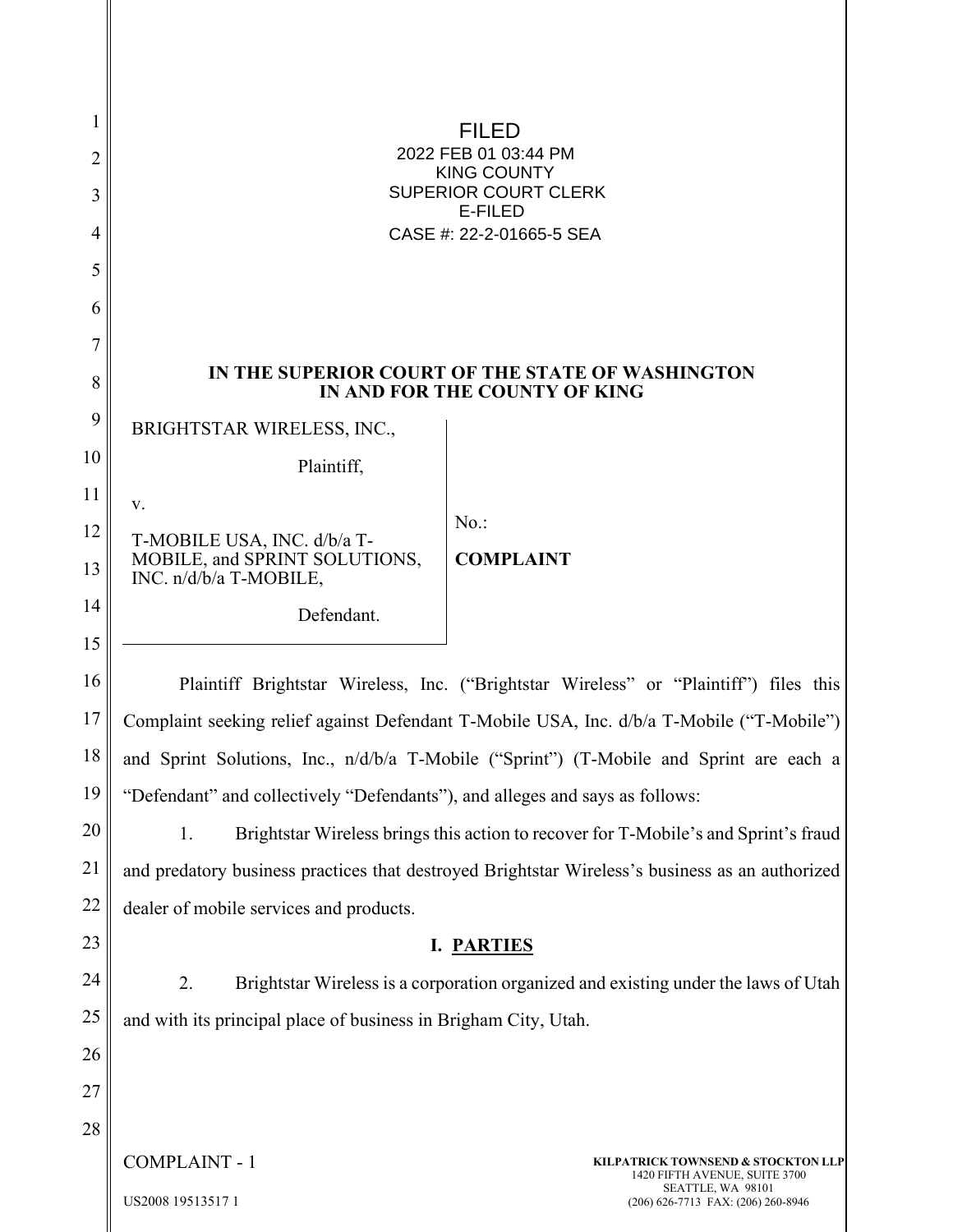1 2 3 4 5 3. Prior to being forced out of business by T-Mobile, Brightstar Wireless had operations in Arkansas, Alabama, Florida, Illinois, Mississippi, New Mexico, Texas, Utah, and Wisconsin. 4. Defendant T-Mobile is a corporation organized and existing under the laws of Delaware, with a headquarters in Bellevue, Washington.

6 7 5. Defendant Sprint is a Missouri corporation with its principal place of business at 6200 Sprint Parkway, Overland Park, Kansas 66251.

8

### **II. JURISDICTION AND CHOICE OF LAW**

9 10 6. Jurisdiction in this Court is proper because T-Mobile has its principal place of business in this state.

11 12 13 14 15 7. T-Mobile forced Brightstar Wireless to execute contracts, including Retailer Services Agreements ("RSAs") that contain clauses requiring JAMS arbitration in Seattle, Washington and provide that "[t]his Agreement and the rights and obligations of the parties under this Agreement will be construed in accordance with and will be governed by the laws of the State of Washington, without regard to the conflict of laws or choice of law provisions."

16 17 8. If the T-Mobile Agreements are set aside as fraudulent (as they should be), the Washington choice of law and arbitration provisions would not apply.

18 19 20 21 9. Brightstar Wireless fully reserves (and hereby states in the alternative) the right to proceed on any of its claims under the companion laws of any state, including Utah, Florida, Illinois, and the other states where Brightstar Wireless had operations affected by T-Mobile's conduct, in addition breaches of Washington law pled below.

22

## **III. FACTUAL BACKGROUND**

23

## **A. Founding of Brightstar Wireless.**

24 25 10. Plaintiff Brightstar Wireless, Inc. was formed by Bart Bess and Jay Palmer in 2006, originally operating in Utah and growing to nine states with 114 stores.

26 27 11. Prior to the merger with T-Mobile, Brightstar Wireless was one of the largest Sprint dealers in the country.

28

COMPLAINT - 2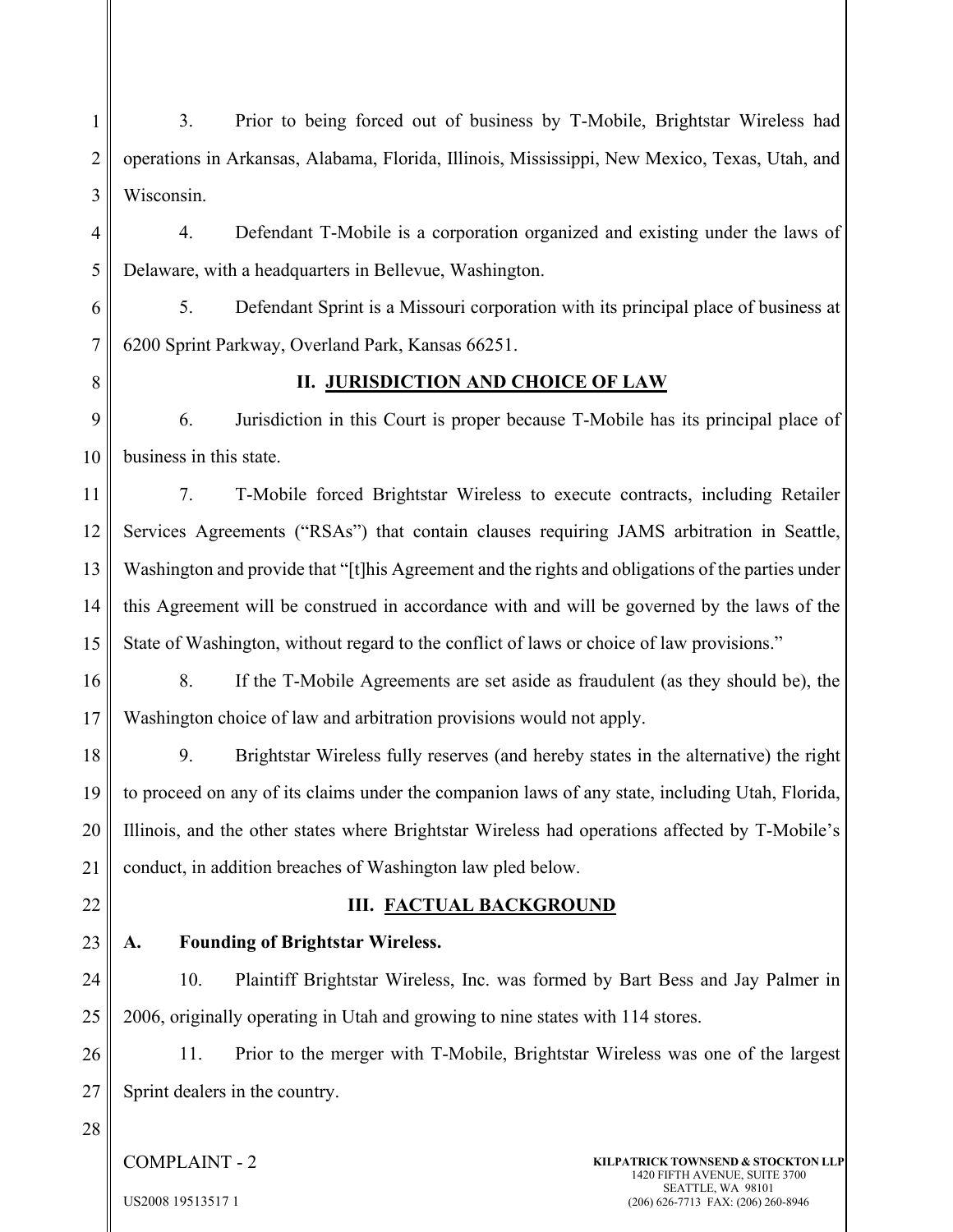# **B. Brightstar Wireless Exceled as an Authorized Sprint Dealer and Expanded its Footprint at Sprint's Behest.**

12. Brightstar Wireless excelled as one of Sprint's oldest, largest, and top-performing dealers.

13. Brightstar Wireless experienced annual growth as a dealer and was a Platinum Partner recipient for numerous years.

14. Brightstar Wireless partnered hand-in-hand with Sprint, meeting with Sprint executives quarterly, and being told that it was integral to Sprint's success.

15. In 2017, Sprint and T-Mobile explored a highly publicized potential merger.

16. That merger ultimately did not happen.

17. Immediately following the announcement that the 2017 merger would not go through, Sprint contacted many of its dealers, including Brightstar Wireless, and actively encouraged them to "open as many stores as possible." These statements were made by Sprint's then CEO Marcello Claure in phone calls and video conferences in 2017 with Mr. Bess and Mr. Palmer, as well as other Sprint dealers.

18. On November 4, 2017, Sprint executive Cody Welker forwarded Brightstar Wireless, and other legacy Sprint dealers, an email from Marcelo Claure, stating that Sprint "ended merger negotiations with T-Mobile" and "believe[d] strongly in the long-term prospects for Sprint as a stand-alone company."

19. The email went on to say: "Continuing our journey as a stand-alone company takes courage, and will require tremendous determination. To succeed, we must focus on flawlessly executing our strategy. We can't let anything distract us from reaching our goals – going our own way means Sprint's success is in our hands."

20. In addition, at a dealer summit that took place during January 29-31, 2018, Sprint heavily encouraged dealers, including Brightstar Wireless, to grow and add new locations.

21. Mr. Claure and other Sprint executives, including Cody Welker, Sprint's Director of Dealer Channels, and Tracy Nolan, Sprint's President of Dealer Channels, specifically encouraged dealers, including Brightstar Wireless, to open as many stores as possible in order to

## COMPLAINT - 3

US2008 19513517 1

28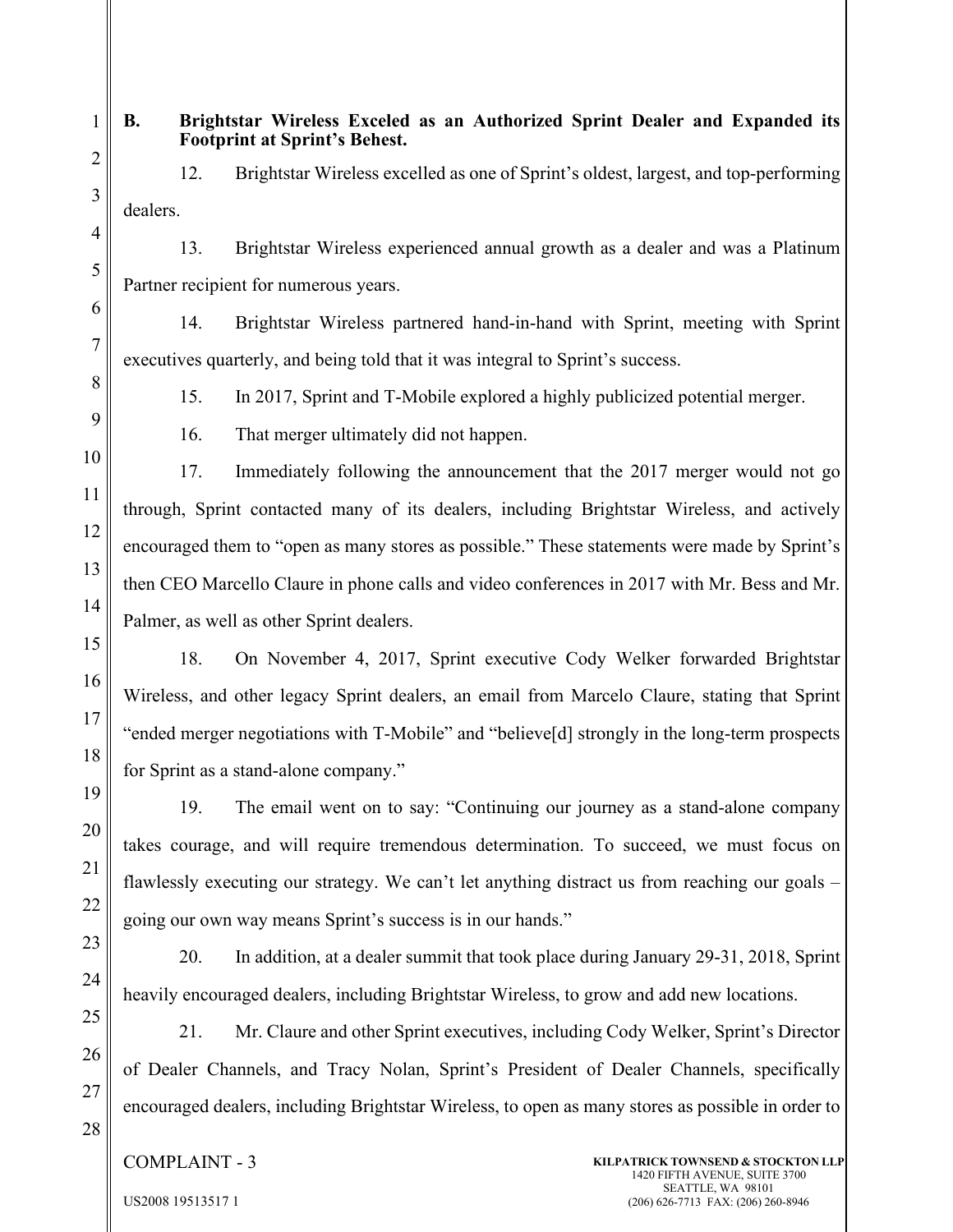meet specific growth targets set by Mr. Claure, and which, according to Mr. Claure, Sprint would report to Wall Street.

3 4 22. In order for Sprint to grow rapidly and meet the established targets, Sprint offered growth incentives for dealers to open additional stores.

5

6

11

12

13

14

15

16

17

18

19

20

21

22

23

24

25

26

27

28

1

2

23. Sprint's encouragement to Brightstar Wireless and other dealers to expand their locations continued right up until the new merger with T-Mobile was announced.

7 8 24. In reliance on Sprint's inducement's, Brightstar Wireless acquired 24 stores located in Texas and on the gulf coast.

9 10 25. Brightstar Wireless further continued to expand its total stores by the time the Sprint/T-Mobile merger was announced.

**C. Sprint and T-Mobile Announced Their Merger and Promised Limited Post-Merger Closures.**

26. Despite Sprint's efforts to conceal its merger plans from dealers like Brightstar Wireless, there were rumors that Sprint and T-Mobile might merge.

27. When Brightstar Wireless inquired about whether there would be a merger, Sprint indicated that there would not be, and again instructed Brightstar Wireless to continue growing and opening as many new stores as possible.

28. In repeatedly encouraging Brightstar Wireless to open and acquire new stores, Sprint concealed the truth about the merger from Brightstar Wireless (and other dealers).

29. Upon information and belief, Sprint knew its statements about the merger were false and were made to protect Sprint's position in the merger, as well as profit Sprint and its executives in the coming merger, from which they profited greatly based on the growth induced by the misrepresentations and concealments.

30. Upon information and belief, Sprint concealed the truth about the planned merger from its own employees that were responsible for communicating with Sprint dealers, and either directed them to mislead Sprint dealers about the status of merger talks with T-Mobile or fed them intentionally false information intended for it to be relayed to Sprint dealers, including Brightstar Wireless.

COMPLAINT - 4

**KILPATRICK TOWNSEND & STOCKTON LLP** 1420 FIFTH AVENUE, SUITE 3700 SEATTLE, WA 98101 (206) 626-7713 FAX: (206) 260-8946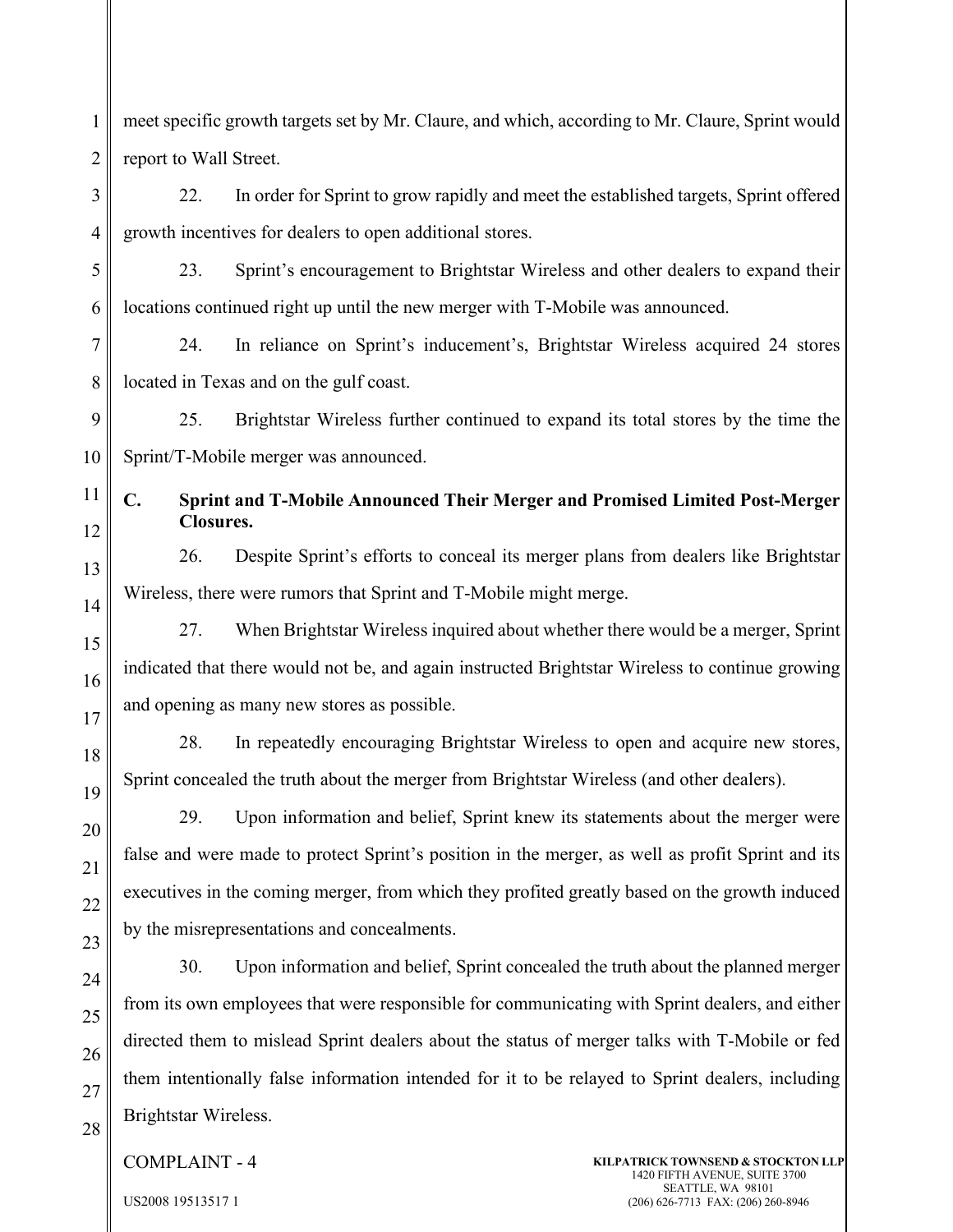1 2 3 4 31. By way of example, during a Brightstar Wireless Leadership Summit in Park City, Utah in April 2018, John Stevens, a then Sprint Regional President, assured Brightstar Wireless that he had personally spoken with Mr. Claure and could provide assurance that no merger would take place between Sprint and T-Mobile.

5

6

32. Two days later, on April 29, 2018, Sprint and T-Mobile announced that they had reached a definitive merger agreement.

7 8 33. After the merger was announced, Sprint and T-Mobile launched a public campaign to avoid it being challenged by Sprint dealers like Brightstar Wireless.

9 10 11 34. Among other public appearances to promote the merger, Marcelo Claure and T-Mobile's CEO John Legere, jointly appeared on CNBC's "Squawk on the Street" program on April 30, 2018.

12 13 14 15 16 35. During that joint appearance, they stated that the new proposed merger would create thousands of jobs and would result in hundreds and hundreds of new stores being opened. A link to the video of program where these statements were made is here [https://www.cnbc.com/video/2018/04/30/t-mobile-and-sprint-ceos-on-mega-merger.html.](https://www.cnbc.com/video/2018/04/30/t-mobile-and-sprint-ceos-on-mega-merger.html) Mr. Claure's and Mr. Legere's statements on that program are incorporated by reference.

17 18 19 20 21 36. Messrs. Claure and Legere made the same claims – that both jobs and stores would be added, not reduced, following the merger – during a Town Hall meeting with Sprint dealers, including Brightstar Wireless, on October 22, 2018. The full transcript of their statements at that meeting is available here - [https://www.fiercewireless.com/wireless/full-transcript-here-s-what](https://www.fiercewireless.com/wireless/full-transcript-here-s-what-t-mobile-s-john-legere-told-sprint-s-town-hall-meeting)[t-mobile-s-john-legere-told-sprint-s-town-hall-meeting,](https://www.fiercewireless.com/wireless/full-transcript-here-s-what-t-mobile-s-john-legere-told-sprint-s-town-hall-meeting) and is incorporated by reference.

22 23 24 25 26 27 37. Mr. Legere additionally stated that "The New T-Mobile will open **600 new stores to serve rural areas and small towns**" (emphasis in original) and that "we will offer a job with the New T-Mobile to every single employee of T-Mobile and Sprint working in one of our retail stores" following the merger during an April 4, 2019 posting to T-Mobile's website [https://www.t-mobile.com/news/un-carrier/new-t-mobile-creating-jobs,](https://www.t-mobile.com/news/un-carrier/new-t-mobile-creating-jobs) which statements are also incorporated herein.

28

COMPLAINT - 5

**KILPATRICK TOWNSEND & STOCKTON LLP** 1420 FIFTH AVENUE, SUITE 3700 SEATTLE, WA 98101 (206) 626-7713 FAX: (206) 260-8946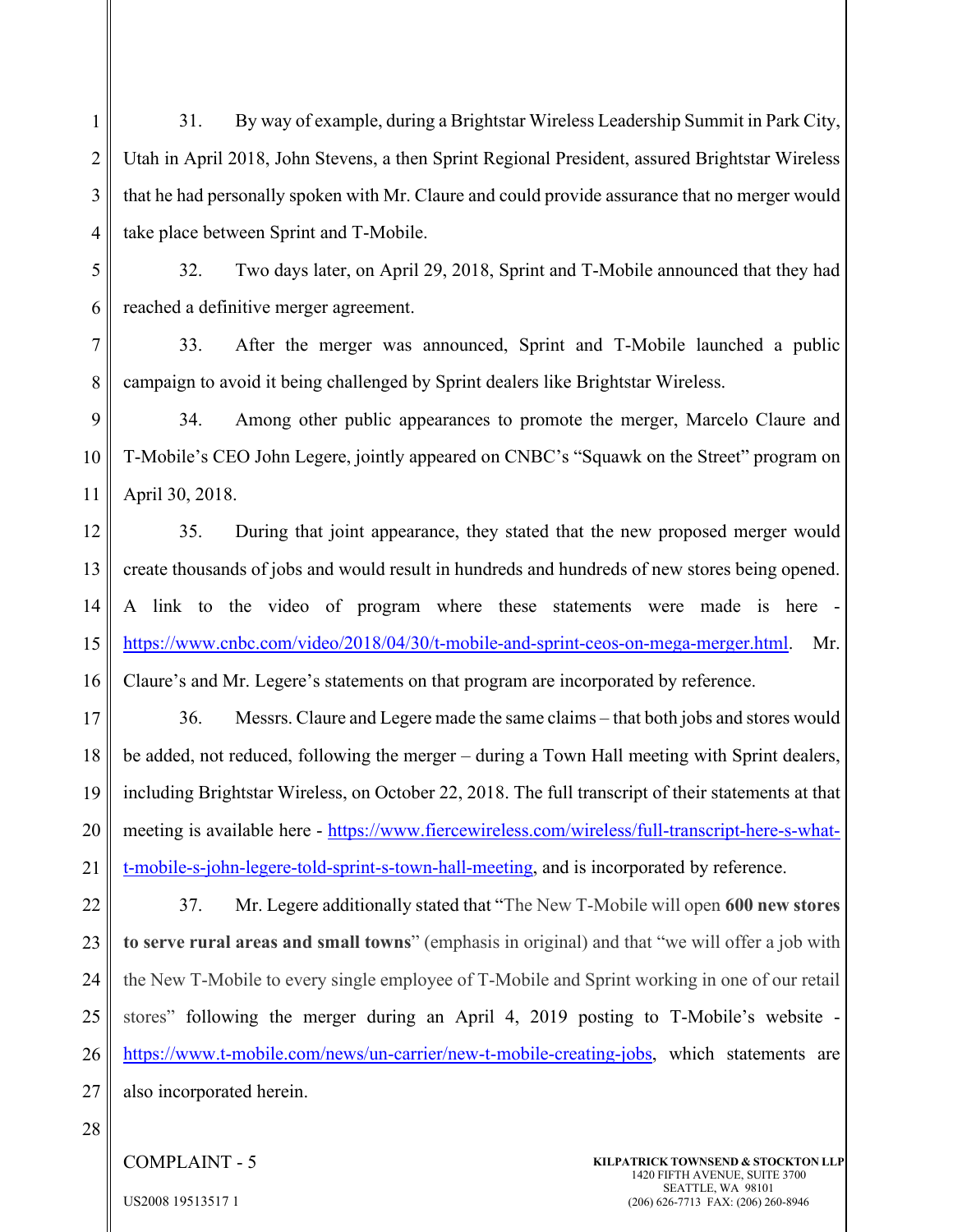1 2 3 4 38. Messrs. Claure and Legere made these statements to induce Brightstar Wireless, and other legacy Sprint dealers, to continue following Sprint's growth plan and to induce Brightstar Wireless and other dealers to not oppose the merger or request that appropriate regulators deny or contest the merger.

5 6 7 8 39. Messrs. Claure and Legere intended that Brightstar Wireless and other Sprint dealers rely on these representations in executing post-merger agreements with T-Mobile so they could complete their merger and enrich themselves, to the detriment of legacy Sprint dealers like Brightstar Wireless.

9 10 11 40. Messrs. Claure and Legere also intended that Congress rely on these statements, as well as those made in other public appearances and interviews, because they knew the merger would be subject to scrutiny by Congress.

12 13 14 41. In fact, Messrs. Claure and Legere reiterated their claims that the merger would not impact Sprint dealers and would in-fact result in more stores being opened, during joint testimony sessions to Congress on June 27, 2018 and February 19, 2019.

15 16 17 42. After the merger was announced, Brightstar Wireless immediately asked Sprint about the implications of the merger on Brightstar Wireless and sought merger protection in light of its recent and rapid expansion at Sprint's request.

18 19 20 43. In January 2019, Sprint and Brightstar Wireless executed two addenda to their Authorized Representative Agreement to provide for "New Facility Payments" in the event of a merger between Sprint and T-Mobile (together, the "Merger Protection Agreement").

21 22 44. The Merger Protection Agreement required Brightstar Wireless to open ten doors prior to March 31, 2019, a term that Brightstar Wireless complied with by January 31, 2019.

23 24 25 26 45. Pursuant to the Merger Protection Agreement, Sprint provided Brightstar Wireless with merger protection in the form of tokens. Each token represented an agreement from Sprint that Brightstar Wireless would be compensated a certain amount for each postmerger store closure, along with payment of 80% of the balance of each store's lease agreement.

46. Brightstar Wireless was not anticipating the need to use all the tokens it received.

- 27
- 28
- COMPLAINT 6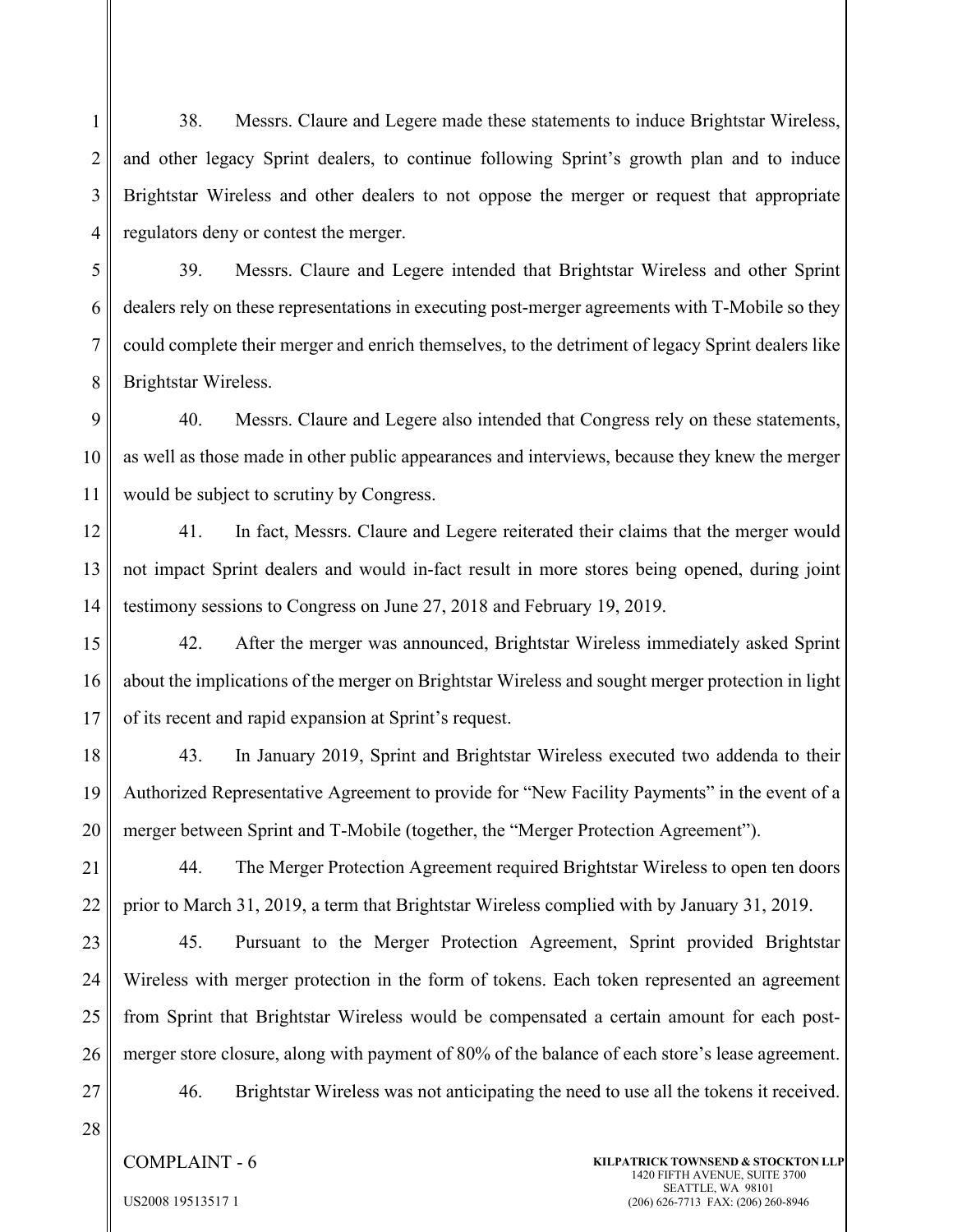1 2 3 4 5 47. Rather, based on Sprint's representations and public statements by Messrs. Legere and Claure, Brightstar Wireless reasonably anticipated that it would be permitted to continue growing and acquiring additional stores after the merger, and that the tokens could be used as necessary to address the closure of a far smaller number of future stores, consistent with the percentage of post-merger closures Sprint and T-Mobile were forecasting.

6 7 8 48. Indeed, Scott Keen, Sprint's then-Director of Dealer Channels (and who later became a Director at T-Mobile), explicitly represented to Brightstar Wireless that the new T-Mobile would close less than 10% of Brightstar Wireless's stores.

9 10 11 49. Mr. Keen also told Brightstar Wireless that for a lot of the store closures, Brightstar Wireless would be able to re-locate these stores and open them elsewhere, to keep Brightstar Wireless as whole as possible.

12 13 14 15 50. In addition, in response to questions about what would happen to legacy Sprint dealers' stores located next to T-Mobile stores, Cody Welker told Brightstar Wireless, and other legacy Sprint dealers, that close proximity to a T-Mobile store would not necessarily result in the legacy Sprint dealer's store being closed.

16 17 18 51. Instead, Mr. Welker represented that T-Mobile would make decisions on store closures based on which store had a longer lease remaining and which store had a better overall look to it.

19 20 **D. T-Mobile Coerced and Induced Brightstar Wireless to Enter into a New Agreement.** 52. Sprint and T-Mobile finalized the merger on April 1, 2020.

21 22 23 24 53. To obtain the necessary approvals from the Department of Justice and regulatory agencies, T-Mobile made broad, sweeping promises to the government and to the public that the merger would increase competition for consumers, result in the opening of new stores, create more jobs, and that it would not produce anti-competitive behavior.

25 26 27 54. On April 24, 2020, representatives from T-Mobile – specifically Scott Keen and Cody Welker – met with Brightstar Wireless to present T-Mobile's post-merger dealer strategy as it pertained to Brightstar Wireless.

28

COMPLAINT - 7

**KILPATRICK TOWNSEND & STOCKTON LLP** 1420 FIFTH AVENUE, SUITE 3700 SEATTLE, WA 98101 (206) 626-7713 FAX: (206) 260-8946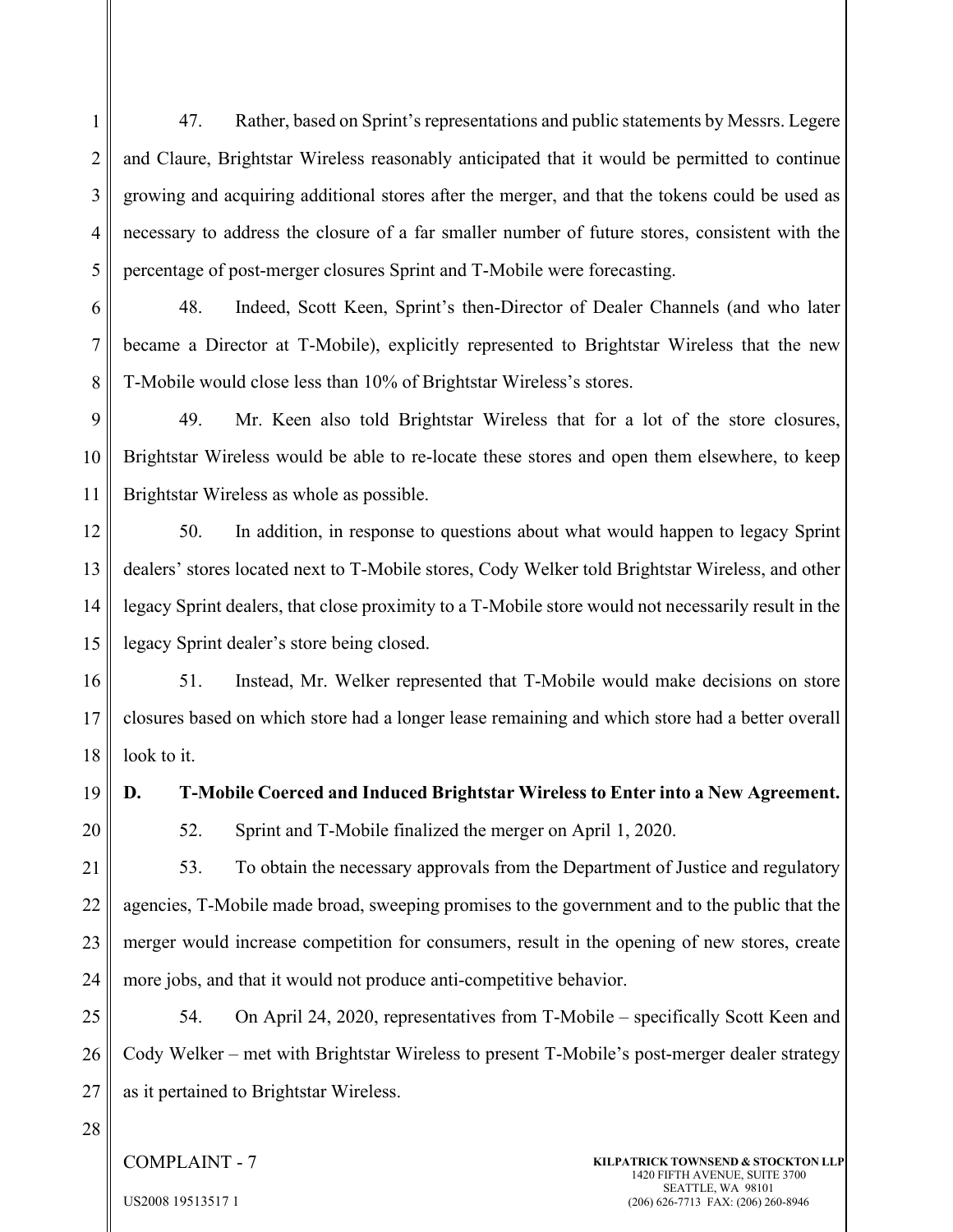1 2 3 55. In the presentation, T-Mobile announced that it would permanently close approximately 45 of Brightstar Wireless's stores, which accounted for nearly 40% of Brightstar Wireless's total stores.

4 5 6 56. Of the 45 stores, 30 stores were temporarily closed in light of the COVID-19 pandemic and were set to begin opening in a series of waves on May 7, 2020. T-Mobile told Brightstar Wireless that 30 of the stores would now remain permanently closed.

7 8 9 10 57. Kristopher Kimmey, T-Mobile's Manager of Postpaid Dealer Channel Strategy, emailed Mr. Bess and Mr. Palmer a copy of the PowerPoint presented to Brightstar Wireless during this meeting the same day, copying Scott Keen (who at this time was a T-Mobile employee) and others at T-Mobile.

11 12 58. During the meeting and in the presentation, T-Mobile made a number of intentionally false misrepresentations:

- 13 14 a. T-Mobile represented the legacy Sprint store closures would be based on "extreme proximity" to other T-Mobile stores.
- 15 16 b. T-Mobile misrepresented that it intended to "Ensure appropriate retail coverage for both operating brands during initial integration period and beyond."
	- c. T-Mobile misrepresented that it intended to implement a "Similar # of closures for legacy Sprint and TPR [T-Mobile Preferred Retailers]."
	- d. T-Mobile misrepresented that it had a plan to "Improve long term profitability" for Brightstar Wireless and other legacy Sprint dealers.

21 22 23 24 59. Brightstar Wireless told T-Mobile that it was shocked and dismayed by the number of closures, as well as the specific stores that T-Mobile selected to close, as approximately half of the store closures were in Utah, where Brightstar Wireless was founded and headquartered.

25 26 60. Further, these closures included over 70% of Brightstar Wireless's most profitable stores.

27 28 61. Brightstar Wireless specifically questioned T-Mobile about the store closures in Utah, as these stores had some of the best real estate locations in Utah.

COMPLAINT - 8

17

18

19

20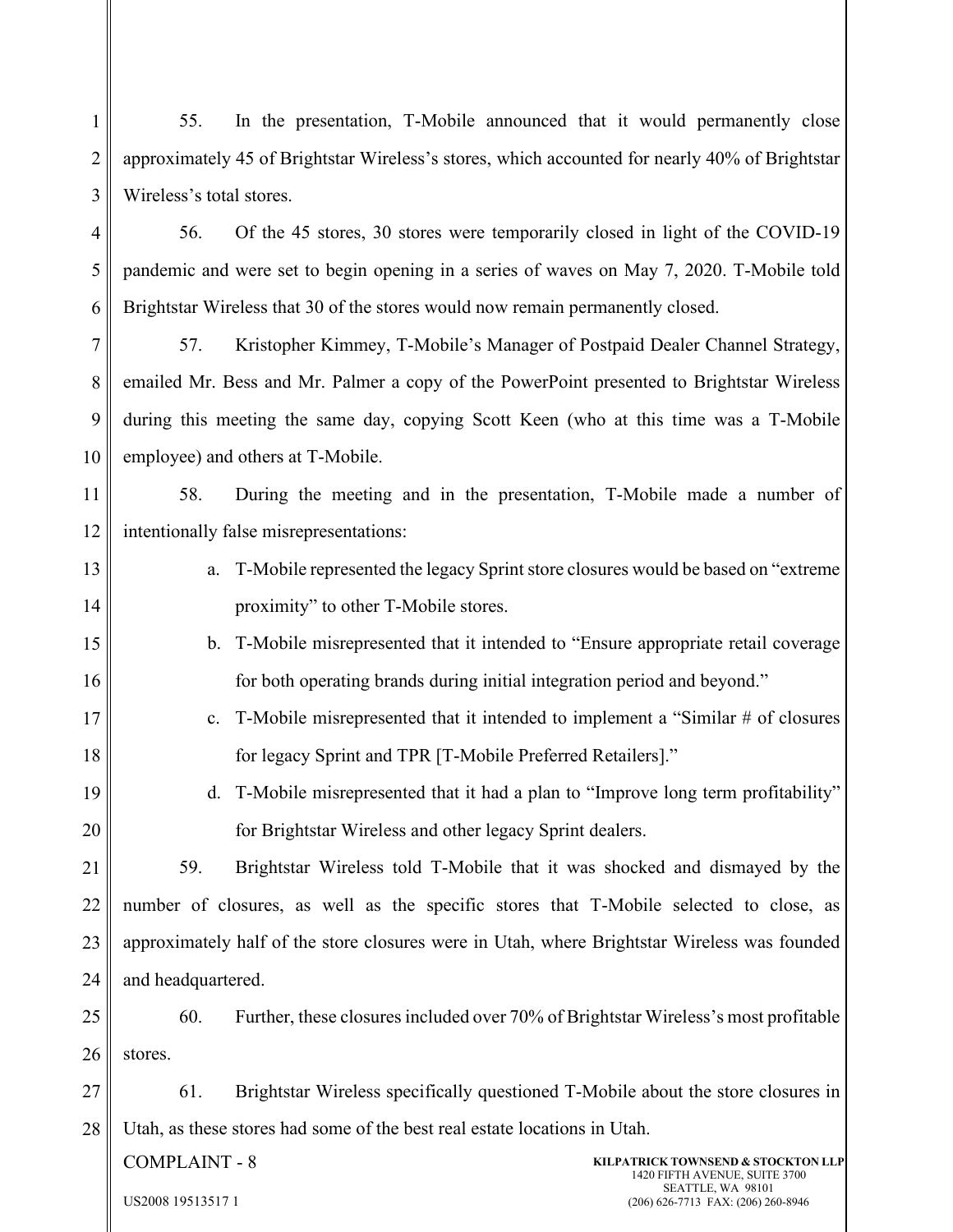62. Prior to the merger being finalized, Mr. Welker had represented to Brightstar Wireless, and other legacy Sprint dealers, that stores closures would be based on store performance and remaining lease terms.

63. In reality, T-Mobile elected to close the legacy Sprint dealer stores, while allowing the T-Mobile stores to remain, even where the T-Mobile stores were lower performing or located in locations with less visibility and traffic.

64. For example, in Harrisville, Utah, T-Mobile elected to close a Brightstar Wireless location that was located on an end cap of a strip mall, with significant visibility and traffic.

9 10 11 65. In closing the Brightstar Wireless location, T-Mobile instead allowed a T-Mobile store, which was located in the same strip mall with much less visibility and traffic, to remain open.

12 13 14 15 16 66. Brightstar Wireless further questioned T-Mobile during a call on April 28, 2020, about the number of stores to be closed in Utah, as many of the stores were not located within close proximity to a T-Mobile store. In response, T-Mobile told Brightstar Wireless that these closures were part of a T-Mobile pilot project for determining whether T-Mobile could generate the same level of sales with far fewer stores within a geographic area.

17 18 67. Although Brightstar Wireless fought the location and number of store closures, including by making multiple presentations to T-Mobile, they were ultimately unsuccessful.

19 20 68. The initial round of T-Mobile mandated closures represented a nearly 40% reduction of Brightstar Wireless's locations, reducing its store count from 114 to 69.

21 22 69. Brightstar Wireless reasonably believed that these closures were the only closures T-Mobile would institute.

23 24 25 26 27 70. Indeed, T-Mobile representatives Scott Keen and Cody Welker assured Brightstar Wireless's principals that Brightstar Wireless would be "a growth partner" of T-Mobile's, that Brightstar Wireless "would be well taken care of" and that there "would not be" another round of closures. Scott Keen and Cody Welker added that Brightstar Wireless would be "one of the few chosen growth partners of T-Mobile," which they said was evidenced by T-Mobile offering

28

1

2

3

4

5

6

7

8

#### COMPLAINT - 9

**KILPATRICK TOWNSEND & STOCKTON LLP** 1420 FIFTH AVENUE, SUITE 3700 SEATTLE, WA 98101 (206) 626-7713 FAX: (206) 260-8946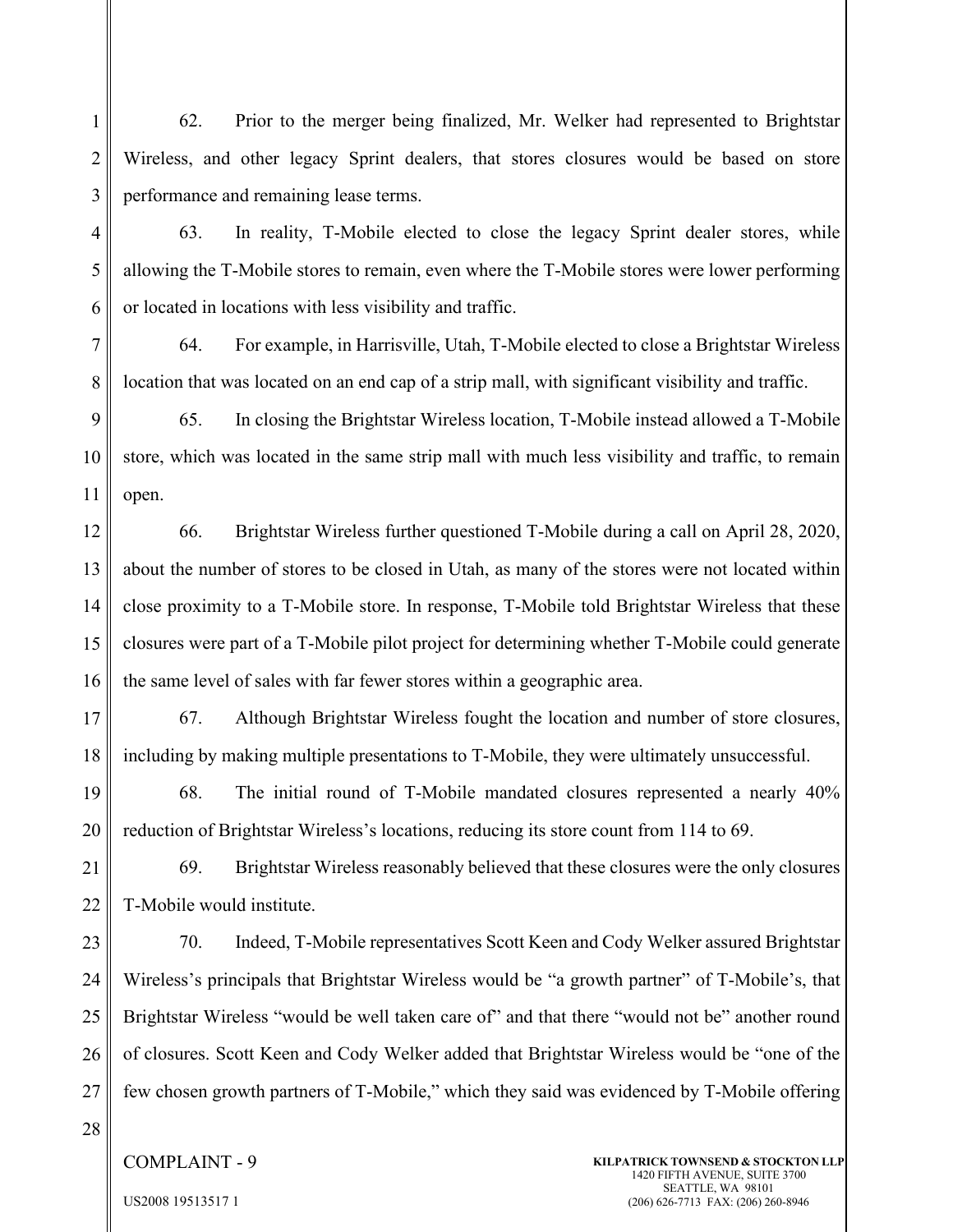1 2 the T-Mobile agreements as a 5-year contract, which, they stated, was only being offered to a few select dealers.

3 4 5 6 7 8 71. Following the dealer strategy presentation, T-Mobile sent Brightstar Wireless a package containing over 800 pages of documents, including 10 RSAs, personal guaranties and other agreements (the "Agreement Package") on May 4, 2020, which required Brightstar Wireless to wind down its existing agreements with Sprint, enter into ten Retailer Services Agreements with T-Mobile, enter a Branded Asset Acknowledgement Agreement, and submit individual guaranties executed by Messrs. Bess and Palmer.

9

US2008 19513517 1

72. The Agreement Package consisted of more than 800 pages of legal documents.

10 11 12 73. T-Mobile pressured Brightstar Wireless to sign these documents within nine days and repeatedly emphasized that all terms were non-negotiable and that to be a T-Mobile agent, Brightstar Wireless must sign these agreements.

13 14 15 16 17 74. Brightstar Wireless had no legitimate option of suing T-Mobile to avoid signing the Agreement Package, because, if it did not sign them, Brightstar Wireless would lack the cash flow from selling wireless services and products that it would have needed to fund litigation against T-Mobile and Sprint, which were, conversely, well capitalized to resist a challenge (and draw it out and punish Brightstar Wireless).

18 19 75. Indeed, T-Mobile has an unlawful pattern and practice of retaliating against dealers that stand up to it.

20 21 22 23 76. Contemporaneously with its transmission of the Agreement Package, T-Mobile falsely represented to Brightstar Wireless that it did not have to honor and would not honor Sprint's obligations under Brightstar Wireless's existing dealer agreements with Sprint, which obligations T-Mobile had assumed via the merger and by their terms were still effective.

24 25 26 77. T-Mobile also disclaimed any obligation to honor the Merger Protection Agreement and tokens for store closure reimbursements that were specifically intended to protect dealers like Brightstar Wireless from rapid post-merger store closures.

27 28 COMPLAINT - 10 **KILPATRICK TOWNSEND & STOCKTON LLP** 1420 FIFTH AVENUE, SUITE 3700 SEATTLE, WA 98101 78. T-Mobile further advised Brightstar Wireless that, because Sprint no longer existed, T-Mobile was not obligated to provide any benefits under the existing contracts and

(206) 626-7713 FAX: (206) 260-8946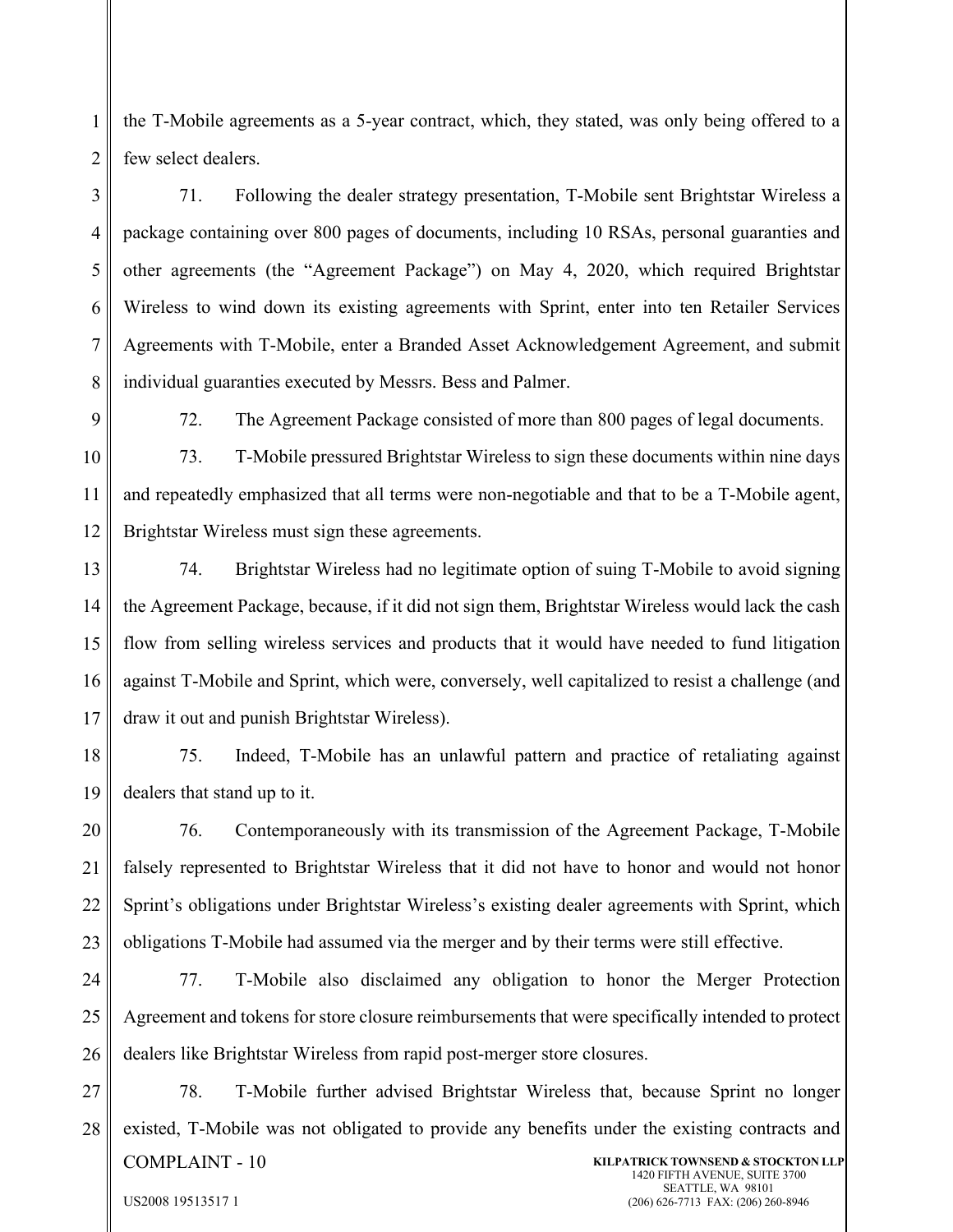would not allow Brightstar Wireless to sell any T-Mobile phones or services unless it signed the Agreement Package.

3 4 5 79. T-Mobile took the entirely opposite position with respect to Brightstar Wireless's burdens under the existing Sprint contracts, stating it would continue to enforce those burdens against Brightstar Wireless until it signed the T-Mobile Agreement Package.

6 7 8 80. T-Mobile also stated that if Brightstar Wireless did not execute the Agreement Package, T-Mobile would withhold the funds needed to remodel Brightstar Wireless's remaining stores to convert them to T-Mobile branded locations.

9 10 11 12 81. T-Mobile required all legacy Sprint dealers, including Brightstar Wireless, to remodel their stores under the new T-Mobile brand at a cost to the dealer of an undisclosed amount at the time, but which later information revealed would cost approximately \$142,000 per store.

13 14 82. At the time, T-Mobile misrepresented that it would allocate Brightstar Wireless \$14,500 to "refresh" its stores, which concealed the true cost of remodeling.

15 16 17 83. T-Mobile therefore gave Brightstar Wireless an unrealistic and impractical timeline to review and execute the 800+ pages of non-negotiable agreements to be eligible to receive the remodel funds and continue operating, or else lose its business entirely.

18 19 84. As a practical matter, T-Mobile knew that Brightstar Wireless had no choice but to sign the new T-Mobile agreements.

20 21 22 85. T-Mobile would hold Brightstar Wireless and other dealers to the restrictions in the Sprint contracts (e.g., non-competition clauses), but would not allow Brightstar Wireless to sell

23 24 T-Mobile branded products and services unless Brightstar Wireless signed the new Agreement Package.

25 26 27 86. This combination of circumstances would entirely deprive Brightstar Wireless of the ability to meet its expenses of approximately \$2.5 million per month in lease payments, payroll, taxes, and debt service.

28

1

2

COMPLAINT - 11

**KILPATRICK TOWNSEND & STOCKTON LLP** 1420 FIFTH AVENUE, SUITE 3700 SEATTLE, WA 98101 (206) 626-7713 FAX: (206) 260-8946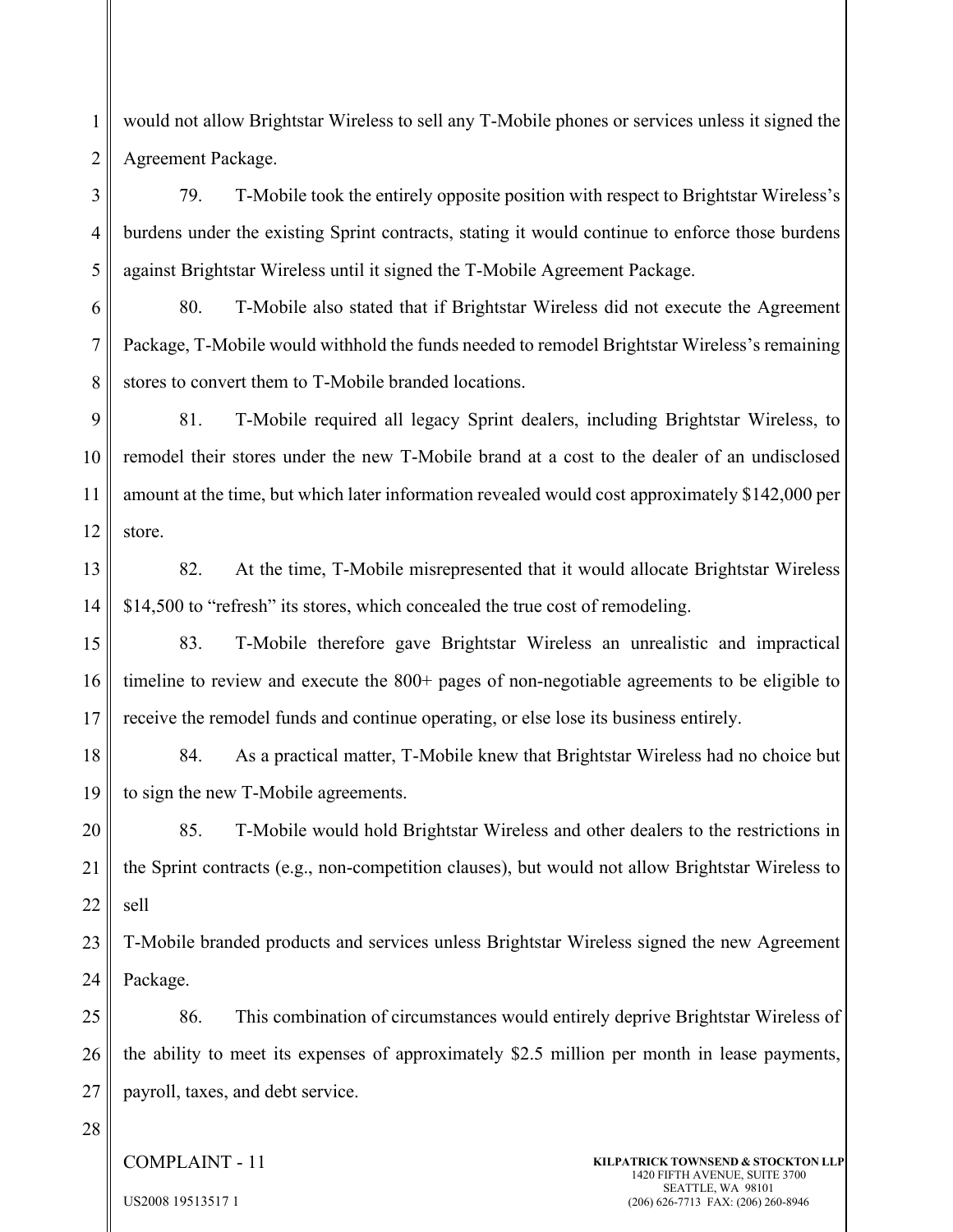1 2 3 87. Prior to executing the Agreement Package, Brightstar Wireless again spoke with Mr. Keen, Sprint's former Director of Dealer Channels who had been promoted to a similar Director position at the new T-Mobile.

88. Specifically, in May 2020, Brightstar Wireless directly asked Mr. Keen whether T-Mobile would institute any additional rounds of store closures.

6 7 89. Mr. Keen conveyed to Brightstar Wireless that T-Mobile would not engage in another round of closures.

8 9 10 90. Messrs. Bess and Palmer of Brightstar Wireless repeatedly informed Mr. Keen that another round of closures, if they occurred, would certainly have a "material adverse effect" on Brightstar Wireless, particularly without growth (i.e., the ability to acquire more stores).

11 12 13 14 91. According to T-Mobile's representatives, the closures were part of a "shrink to grow" strategy, pursuant to which T-Mobile would close – on a fair and reasonable basis – stores that were in close proximity to one another and then allow dealers, like Brightstar Wireless, to grow by adding new locations in new areas.

15 16 92. Indeed, multiple T-Mobile representatives repeatedly assured Brightstar Wireless that T-Mobile was going to facilitate expansion and growth by Brightstar Wireless.

17 18 93. Specifically, Brightstar Wireless was told that it was in a unique position to grow because of its rural footprint and T-Mobile's desire to expand stores in rural markets.

19 20 21 94. T-Mobile knew, but concealed from Brightstar Wireless, that unless a dealer was a favored T-Mobile dealer, it would only be allowed (or more accurately, forced) to shrink, but never to grow.

22 23 95. As Brightstar Wireless was not a favored legacy T-Mobile dealer, Brightstar Wireless experienced a mandated "shrink, but not grow" strategy forced by T-Mobile.

24 25 26 27 96. Upon information and belief, at that time T-Mobile knew that it would make multiple additional rounds of closures of Brightstar Wireless stores, and T-Mobile fraudulently concealed this fact from Brightstar Wireless, including by instructing personnel, like Mr. Keen and Cody Welker, not to disclose this fact to Brightstar Wireless and other dealers.

28

4

5

### COMPLAINT - 12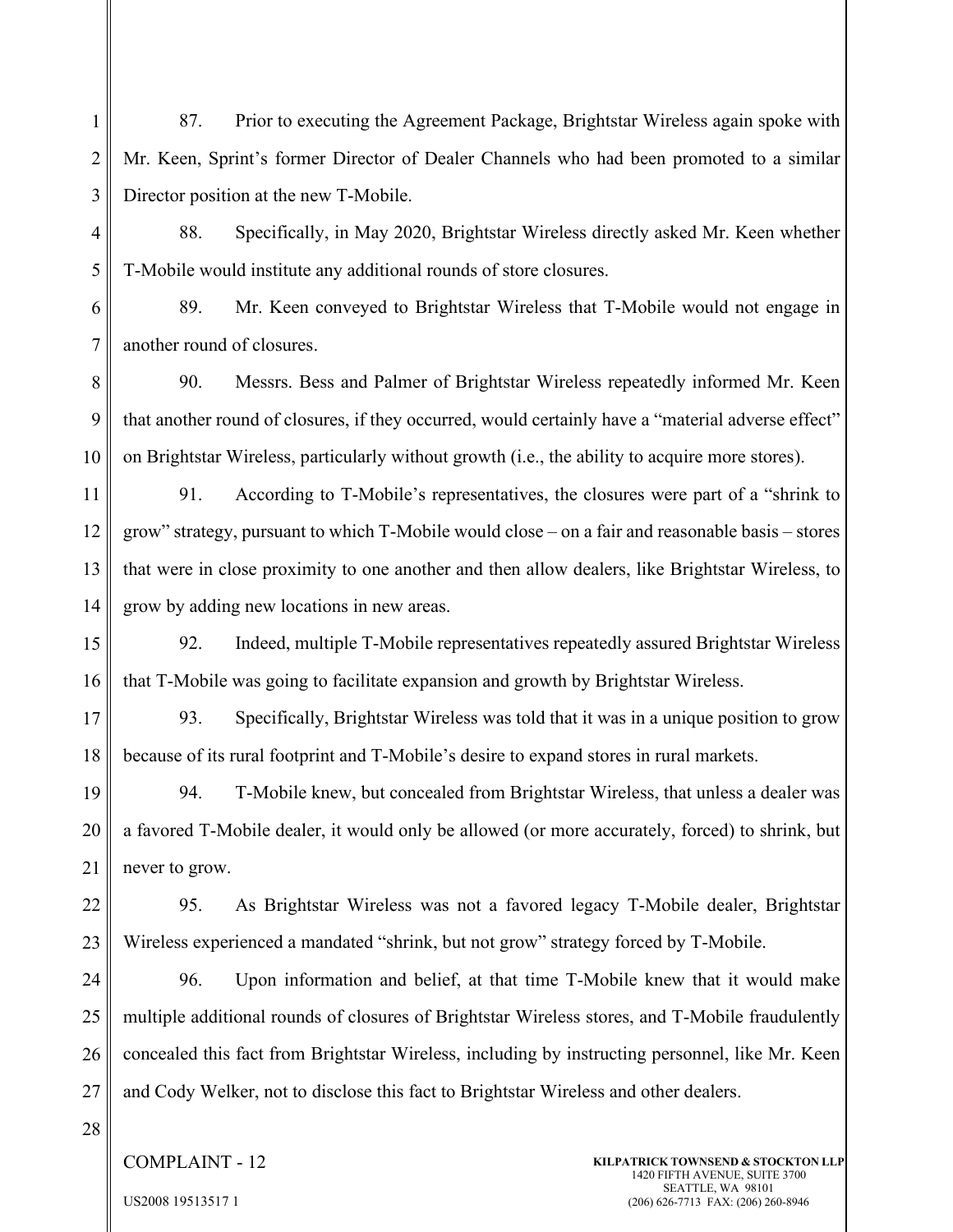1 2 3 4 97. Upon information and belief, T-Mobile disregarded the advice of the real estate advisors upon which it normally relied in deciding which stores to slash and instead intentionally closed legacy Sprint stores because its intent was to drive the legacy Sprint dealers out of business.

5

6

98. Sprint's and T-Mobile's fraudulent misrepresentations and concealments were intended to, and did, induce Brightstar Wireless to sign the T-Mobile Agreement Package.

7 8 9 99. Faced with the direct threat of having 69 stores with nothing to sell from them, as well as the inability to negotiate terms and T-Mobile's false representations there would be no further store closures, Brightstar Wireless executed the Agreement Package on May [1](#page-12-0)3, 2020.<sup>1</sup>

10

## **E. The Agreement's Oppressive Terms.**

11 12 100. The Agreement Package consisted of ten RSAs and the Wind Down Addendum, as well as other associated documents.

13 14 15 16 101. The RSAs and Wind Down Addendum in particular included provisions that were false and oppressive, including: provisions that reduced Brightstar Wireless's compensation, releases that were induced by financial coercion and distress, and misrepresentations that Mr. Bess and Mr. Palmer wanted to provide personal financial guaranties for the benefit of T-Mobile.

17

102. Brightstar Wireless only agreed to these terms under extreme economic duress.

18 19 20 103. The terms of the Agreements were ridiculously one-sided and, as Brightstar Wireless now realizes, intended by T-Mobile to enable T-Mobile to drive Brightstar Wireless out of business.

22

21

- 23
- 24 25

<span id="page-12-0"></span>26 27 28 <sup>1</sup> The parties executed ten Retailer Services Agreements, one for each market or "Area" where Brightstar Wireless operated retail locations. All ten Retailer Service Agreements are virtually identical and for the purposes of this demand, will be referred to collectively as the "Agreement" or the "Agreement Package."

COMPLAINT - 13

**KILPATRICK TOWNSEND & STOCKTON LLP** 1420 FIFTH AVENUE, SUITE 3700 SEATTLE, WA 98101 (206) 626-7713 FAX: (206) 260-8946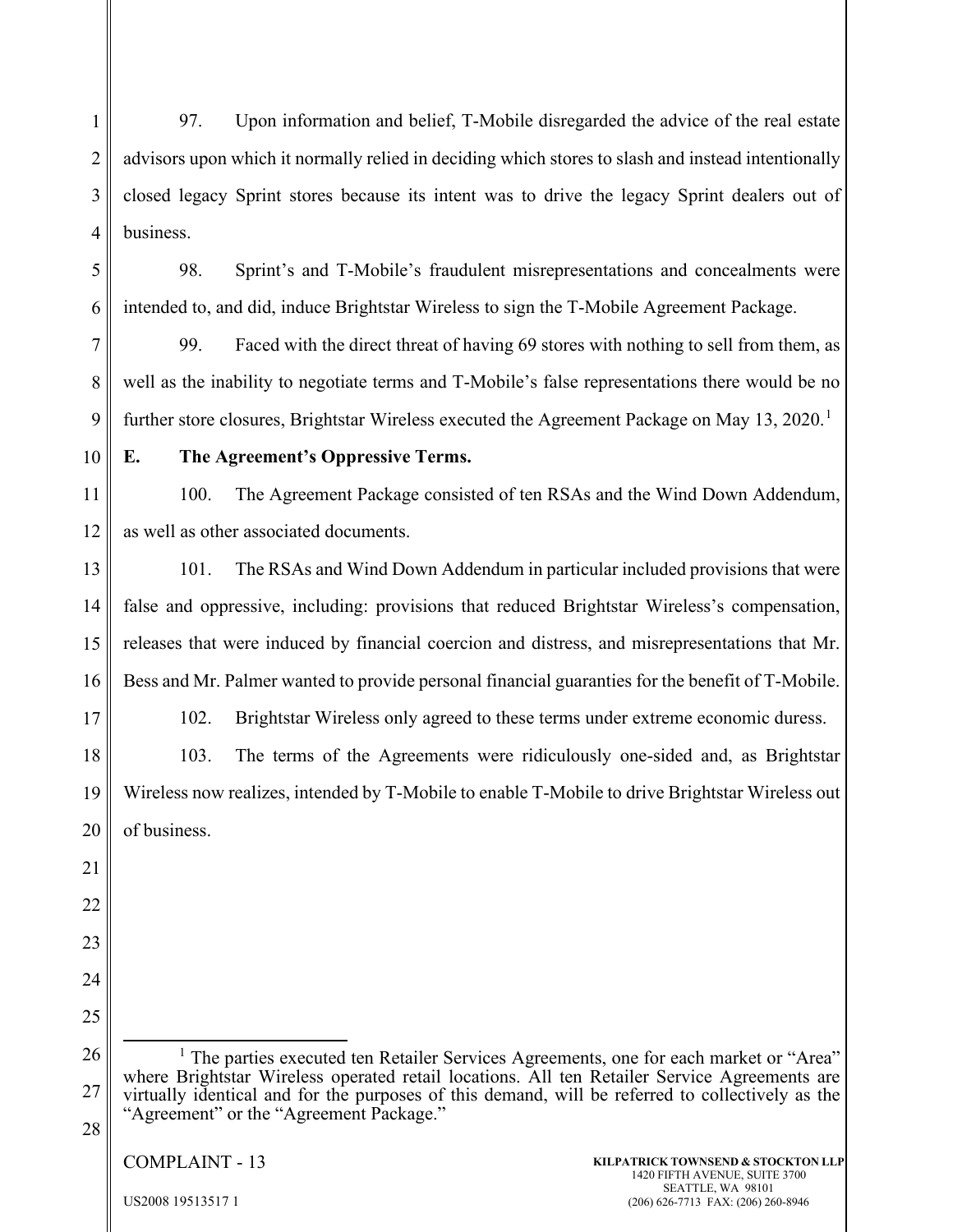**F. T-Mobile Engaged in a Pattern and Practice of Anti-Competitive Behavior to Destroy Brightstar Wireless and Instituted Additional Closures Despite Representations to the Contrary.**

104. Shortly after the Sprint/T-Mobile merger, T-Mobile began engaging in a litany of anti-competitive, unfair, and deceptive behavior aimed at driving Brightstar Wireless and other legacy Sprint retailers out of the marketplace.

1

2

3

4

5

6

7

8

105. T-Mobile manipulated search engine results to divert internet traffic and potential business away from Brightstar Wireless and instead to legacy T-Mobile retailers and corporate stores.

9 10 11 106. Specifically, T-Mobile was suppressing search engine results for Brightstar Wireless locations so that they would not appear at all in a search engine query even though the internet user was located in close or closest proximity to a Brightstar Wireless store location.

12 13 14 15 107. T-Mobile also engaged in a series of actions to hinder the performance of Brightstar Wireless's existing stores and later, upon information and belief, used those same performance metrics (which T-Mobile wrongfully suppressed) as a pretext to eliminate those stores.

16 17 108. For example, T-Mobile promised that it would provide Brightstar Wireless with permanent signage for their stores.

18 19 20 109. However, T-Mobile continued to delay the date by which Brightstar Wireless would receive the signs. In the interim, Brightstar Wireless had only a banner, which was unreadable outside of daylight hours.

21 22 110. As a result, the amount of traffic driven to Brightstar Wireless's locations was significantly reduced, particularly in the evening.

23 24 25 111. Further, T-Mobile wrongfully interfered with Brightstar Wireless's relationship with store landlords during the store closure process, which resulted in increased liability for Brightstar Wireless.

26 27 112. For example, T-Mobile ordered the closure of Brightstar Wireless's store in Irving, Texas, requiring Brightstar Wireless to terminate the lease early.

28

COMPLAINT - 14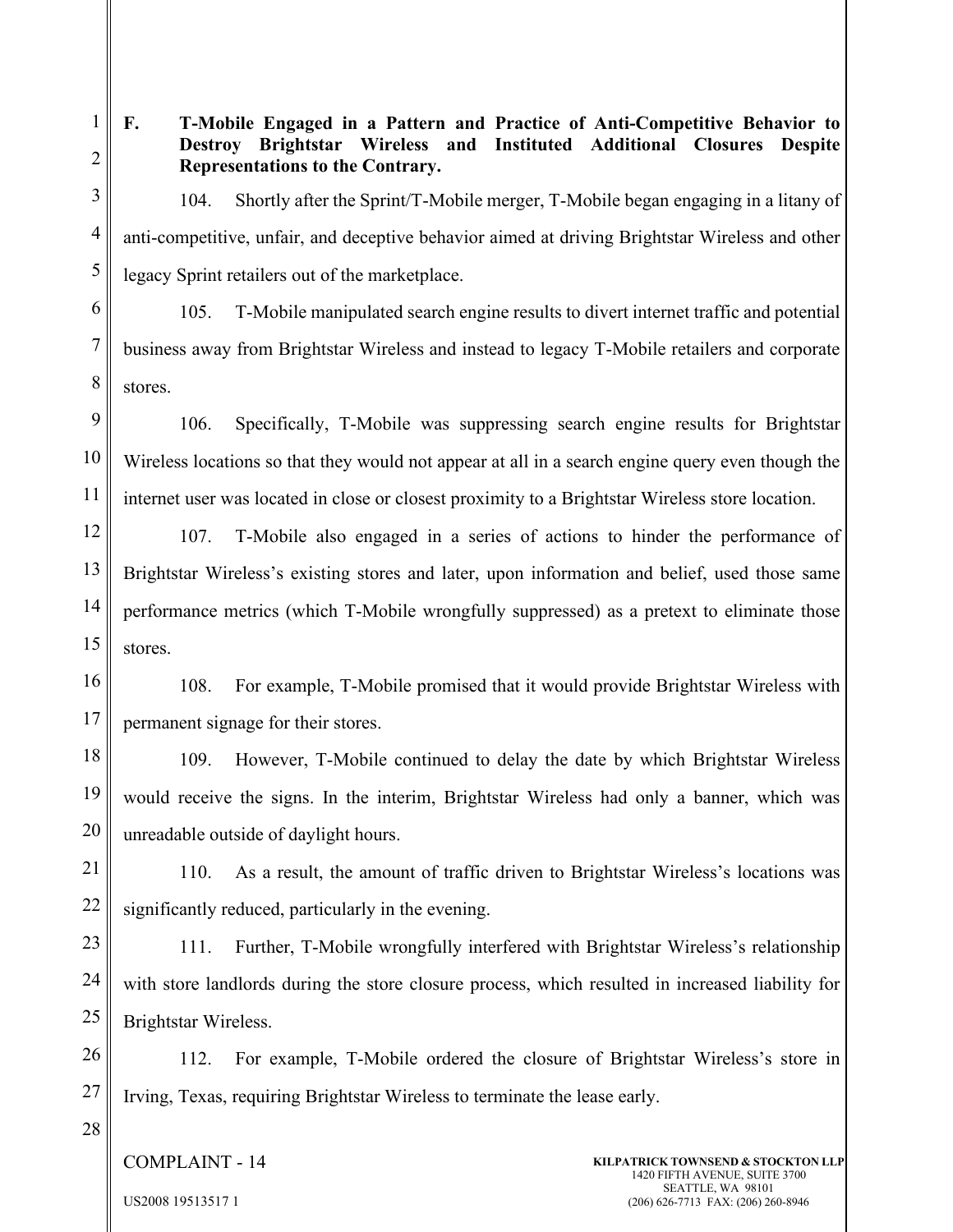1 2 3 113. Accordingly, Brightstar Wireless exercised its right to terminate the lease pursuant to a clause in the lease agreement that allowed Brightstar Wireless to terminate the lease early when Sprint or T-Mobile elected to close the store.

4 5 6 7 8 114. Although the landlord initially approved the early termination, he subsequently corresponded with T-Mobile via email with Douglas McDaniel, the Senior Manager of Retail Portfolio Management. During these conversations, T-Mobile informed the landlord that, because T-Mobile did not approve Brightstar Wireless to continue operating in that location, T-Mobile would reimburse Brightstar Wireless for up to two years of the lease life.

9 10 11 115. Consequently, the landlord refused to release Brightstar Wireless from additional payments under the lease, but T-Mobile has never compensated Brightstar Wireless for the two years remaining on the lease.

12 13 116. T-Mobile also opened corporate stores in the same locations where it previously required Brightstar Wireless to close their stores.

14 15 117. For example, T-Mobile closed Brightstar Wireless's store in Pensacola, Florida, because it told Brightstar Wireless that it no longer needed a store in that location.

16 17 18 118. Brightstar Wireless closed the location, which required it to terminate its lease early. Brightstar Wireless conveyed to the landlord that T-Mobile closed the store because it no longer needed a store in that location.

19 20 21 119. T-Mobile then turned around and opened a corporate store in the same trade area. 120. Consequently, the landlord sued Brightstar Wireless for early termination of the lease.

22 23 24 25 121. Finally, after Brightstar Wireless executed the Agreement Package, T-Mobile began reducing or eliminating revenue streams that previously existed under the Sprint contracts and that T-Mobile never represented would be impacted or changed under the new Agreement Package.

26 27 122. Specifically, T-Mobile reduced or eliminated residual payments, rural spiffs, and other forms of payment to Brightstar Wireless.

28

COMPLAINT - 15

**KILPATRICK TOWNSEND & STOCKTON LLP** 1420 FIFTH AVENUE, SUITE 3700 SEATTLE, WA 98101 (206) 626-7713 FAX: (206) 260-8946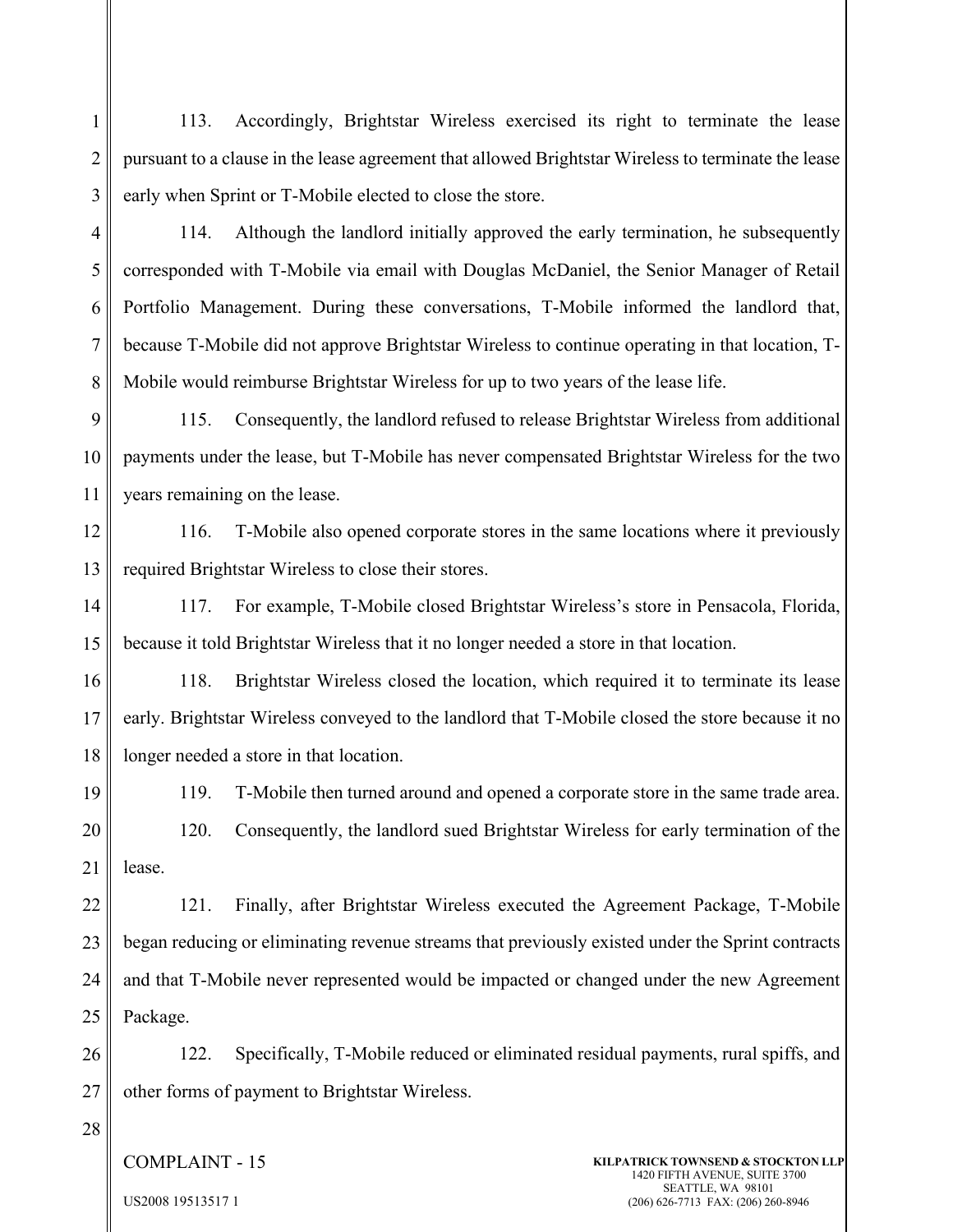1 2 3 123. T-Mobile also inequitably determined chargebacks and took an inordinate amount of time to resolve chargeback issues, which hamstrung Brightstar Wireless's ability to accurately document/forecast cash flow.

4 5 6 124. Upon information and belief, T-Mobile planned to institute these changes prior to the execution of the Agreement Package but concealed this fact from Brightstar Wireless to induce it to execute the Agreement Package.

7 8 9 10 125. Against this backdrop, on November 16, 2020, approximately five months after T-Mobile assured Brightstar Wireless that it would not be subject to additional closures, T-Mobile announced that it was instituting a second round of store closures consisting of at least 26 store closures.

11 12 126. In addition, they were told that another six stores would be renewed for one year only, and that T-Mobile would likely close those six stores after the one-year period ended.

13 14 127. T-Mobile also indicated that additional Brightstar Wireless stores may be in jeopardy, as T-Mobile intended to annually announce store closures.

15 16 17 18 128. T-Mobile's announcement was contrary to its explicit representations via its Director Scott Keen in May 2020 (in verbal communication with Mr. Bess and Mr. Palmer and in a PowerPoint presentation T-Mobile provided to Brightstar Wireless) that there would be no further Brightstar Wireless store closures after the initial round of closures.

19 20 21 22 23 129. T-Mobile stated that the additional closures were related to business judgment. However, the basis for any judgments T-Mobile made were its own improper and anticompetitive behavior, which prevented Brightstar Wireless from performing to its potential, deflated its performance metrics, impeded its ability to operate existing stores optimally, and precluded any realistic opportunity for expansion or growth.

24 25 26 130. Upon information and belief, T-Mobile disproportionately imposed the majority of closures upon legacy Sprint dealers as part of its plan to eliminate, and have its legacy T-Mobile dealers subsume, the unwanted Sprint dealers it acquired via the merger.

27 28 COMPLAINT - 16 **KILPATRICK TOWNSEND & STOCKTON LLP** 1420 FIFTH AVENUE, SUITE 3700 SEATTLE, WA 98101 131. In short, T-Mobile relied on the Agreement Package (which it coerced and fraudulently induced Brightstar Wireless to sign) to eliminate almost all of Brightstar Wireless's

(206) 626-7713 FAX: (206) 260-8946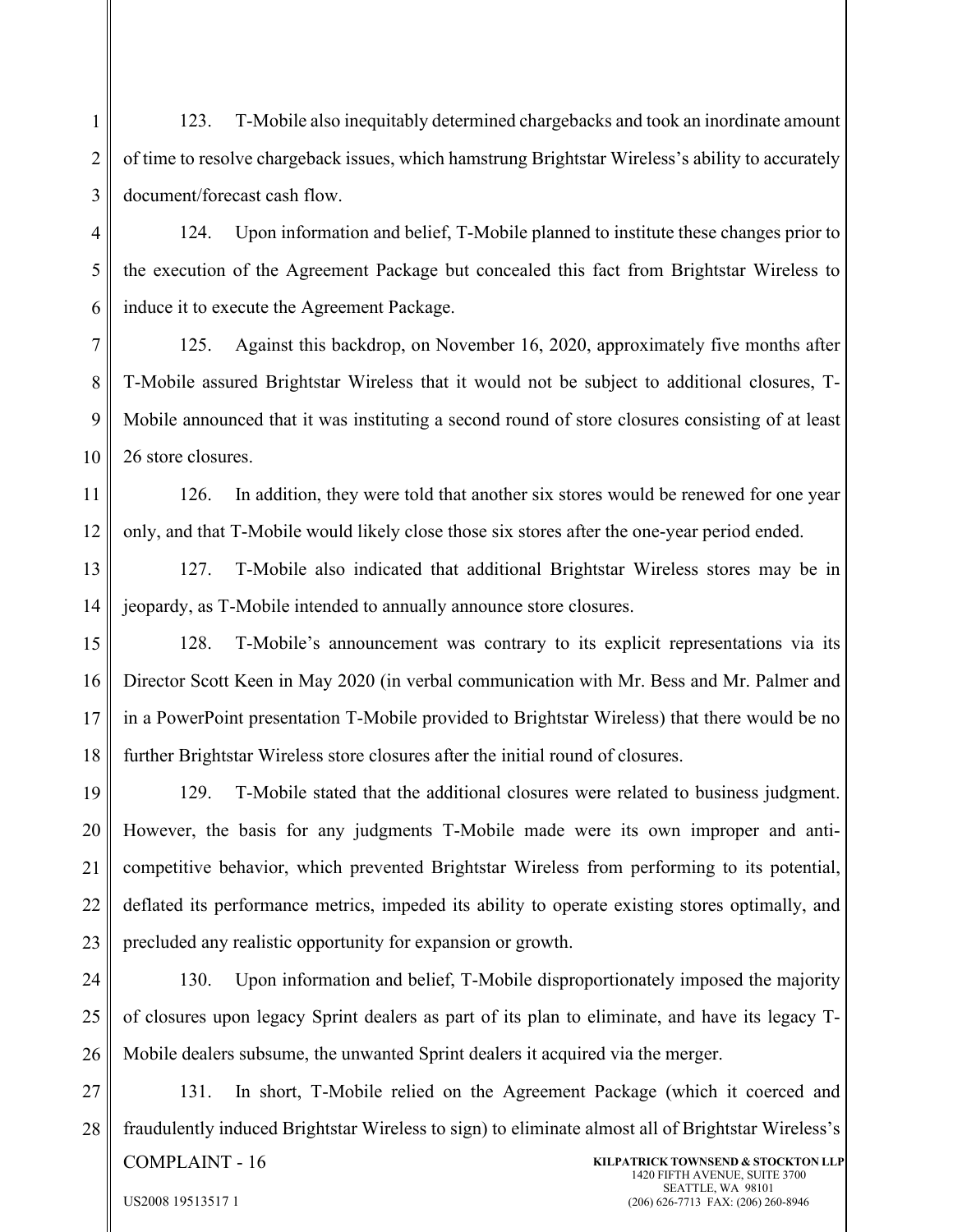1 2 3 stores while simultaneously prohibiting Brightstar Wireless from opening new locations (because T-Mobile withheld its approval) or opening stores for a competing carrier (because the fraudulently induced Agreement prohibited competition in any form).

4 132. Consistent with its intent and design, T-Mobile's anti-competitive, unfair, and deceptive conduct also ensured that Brightstar Wireless's remaining stores would not operate at the levels they did prior to the Sprint/T-Mobile merger.

7 8 9 133. Prior to Brightstar Wireless executing the Agreement Package with T-Mobile, T-Mobile and Sprint stated that a dealer's performance would be "the number 1 factor" for T-Mobile's future plans.

10 11 12 13 14 15 134. But once T-Mobile's fraudulently-induced and one-sided Agreements with Brightstar Wireless were in place, T-Mobile representative Doug Chartier admitted the truth in a December 10, 2020 call with another legacy Sprint dealer, stating: "T-Mobile only acquired Sprint for its network assets, not real estate or dealer distribution." This was a new, completely different, and contradictory message than any that T-Mobile or Sprint had previously communicated.

16 17 18 135. Faced with the devastating impacts of T-Mobile's fraud, deception, unfairness, and hostility, Brightstar Wireless attempted to reason with T-Mobile. Brightstar Wireless sent multiple emails to T-Mobile identifying the problems and requesting resolution.

19 20 136. T-Mobile willfully failed and refused to acknowledge its misconduct – much less undertake any reasonable steps to correct it.

21 22 23 24 25 137. Throughout its relationship with Brightstar Wireless (and other legacy Sprint dealers), T-Mobile engaged in a pattern and practice of anti-competitive, unscrupulous, and unethical conduct, from which it then sought to immunize itself through unfairly-induced releases which were the product of misrepresentations, treachery, lack of consideration, and financial duress created by T-Mobile.

26

5

6

27

28

COMPLAINT - 17

**KILPATRICK TOWNSEND & STOCKTON LLP** 1420 FIFTH AVENUE, SUITE 3700 SEATTLE, WA 98101 (206) 626-7713 FAX: (206) 260-8946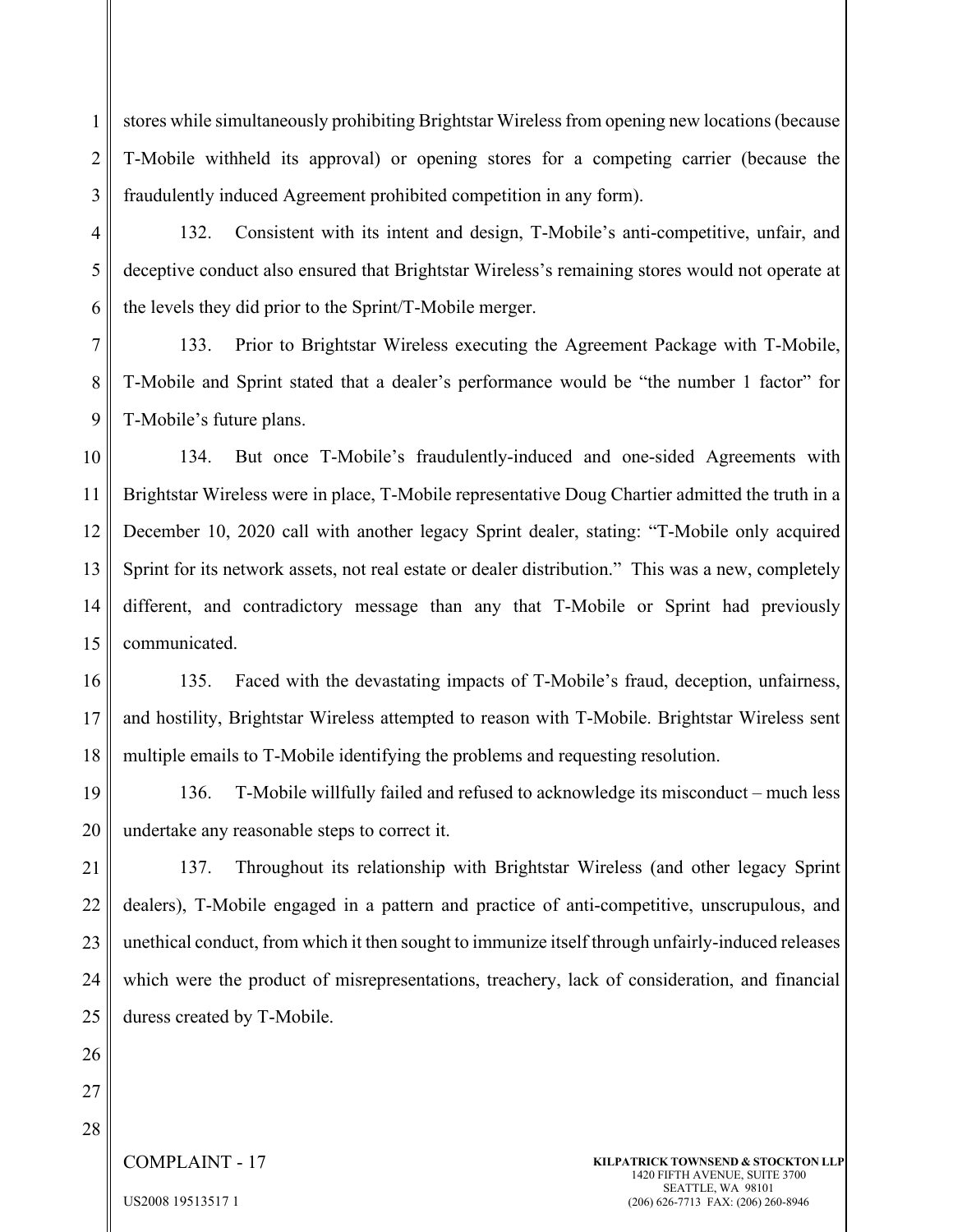1 2

3

4

5

8

# **G. T-Mobile's Unlawful Conduct Forced Brightstar Wireless to Exit a Business in Which it Had Flourished for Over 15 Years.**

138. Before they were forced to do business with T-Mobile, Messrs. Bess and Palmer intended to grow and either maintain Brightstar Wireless as a closely-held business or to grow the business and sell it for a profit. T-Mobile ruined either path for Brightstar Wireless's future.

6 7

139. Once it became clear that T-Mobile's actions would make it virtually impossible for Brightstar Wireless to survive, let alone succeed or grow, Brightstar Wireless had little choice but to exit the marketplace and sell its remaining business.

9 10 140. Even at this stage, T-Mobile tied Brightstar Wireless's hands and wrongfully interfered with Brightstar Wireless's efforts to mitigate its damages.

11 12 141. In October 2020, Brightstar Wireless and Verge Mobile, LLC ("Verge") entered into negotiations for Verge to purchase Brightstar Wireless's remaining stores.

13 14 142. However, T-Mobile, which is required to approve all such sales, also instituted its purported "acquisition freeze" that blocked sales and acquisitions until November 2020.

15 16 17 18 143. Upon information and belief, the "acquisition freeze" was a mere pretext to drive down the selling price for Brightstar Wireless's, and other legacy Sprint dealers', remaining assets as T-Mobile allowed a number of acquisitions requested by its favored legacy T-Mobile dealers to move forward during this time period.

19 20 144. Ultimately, the deal with Verge fell through due to T-Mobile's strategic delay and the continued forecast of additional store closures.

21 22 145. T-Mobile continued to exercise total control over who it could approve to acquire Brightstar Wireless.

23 24 25 146. On information and belief, T-Mobile encouraged these specific retailers to acquire Brightstar Wireless's assets by representing they could do so at a far lower price than those assets were worth.

26 27 28 147. On January 5, 2021, Brightstar Wireless signed an asset purchase agreement with Connectivity Source ("Connectivity") pursuant to which Connectivity was to purchase 51 stores from Brightstar Wireless.

COMPLAINT - 18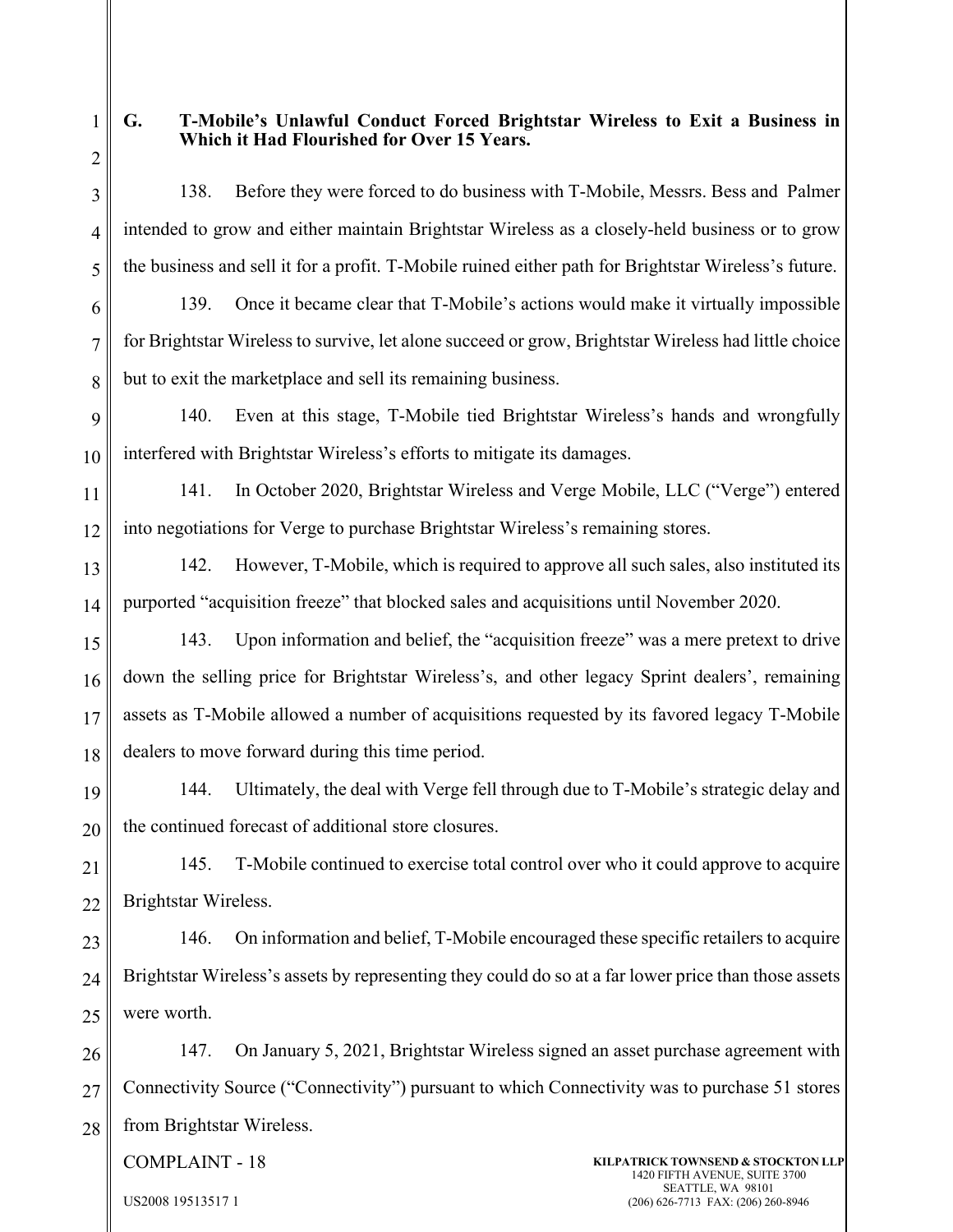1 2 148. Additionally, Connectivity expressed interest in purchasing 24 additional Brightstar Wireless locations in the Chicago, Illinois, and Milwaukee, Wisconsin.

3 4 5 149. However, Brightstar Wireless entered into a separate asset purchase agreement on January 26, 2021, to sell its remaining stores in the Chicago and Milwaukee market to TCC Wireless, LLC ("TCC").

6 7 8 9 150. Notably, the final sales of Brightstar Wireless's stores to Connectivity and TCC were for amounts far less than the value of Brightstar Wireless before T-Mobile effectively destroyed Brightstar Wireless's business and reduced Brightstar Wireless from a top dealer to a company whose principals had no legitimate choice aside from exiting the business.

10 11 12 151. For context, the sale prices to Connectivity and TCC (combined) were approximately one-quarter of the amount stated in an LOI Brightstar Wireless was negotiating with a potential buyer when the merger was announced.

13 14 152. T-Mobile also retained sole authority to approve the sales to Connectivity and TCC.

15 16 17 18 19 153. After the sale agreement with Connectivity had been negotiated and T-Mobile had given its approval, three days before the date set for closing, T-Mobile demanded that a release be added to the sale agreement that covered all claims against T-Mobile as well as Connectivity, and told Brightstar Wireless that it would not allow the sale to close unless Brightstar Wireless executed the release.

20 21 22 23 24 154. The same was true with the transaction with TCC. After giving approval for Brightstar Wireless's sale to TCC, T-Mobile demanded that a release be added to the sale agreement that covered all claims against T-Mobile, as well as TCC, six days before the date set for closing. Again, T-Mobile told Brightstar Wireless that it would not allow the sale to close unless Brightstar Wireless executed the release.

25 26 27 155. T-Mobile intentionally waited to spring the releases on Brightstar Wireless until just prior to the scheduled closings, knowing that Brightstar Wireless could not afford to refuse to sign the releases and risk losing the deals.

28

### COMPLAINT - 19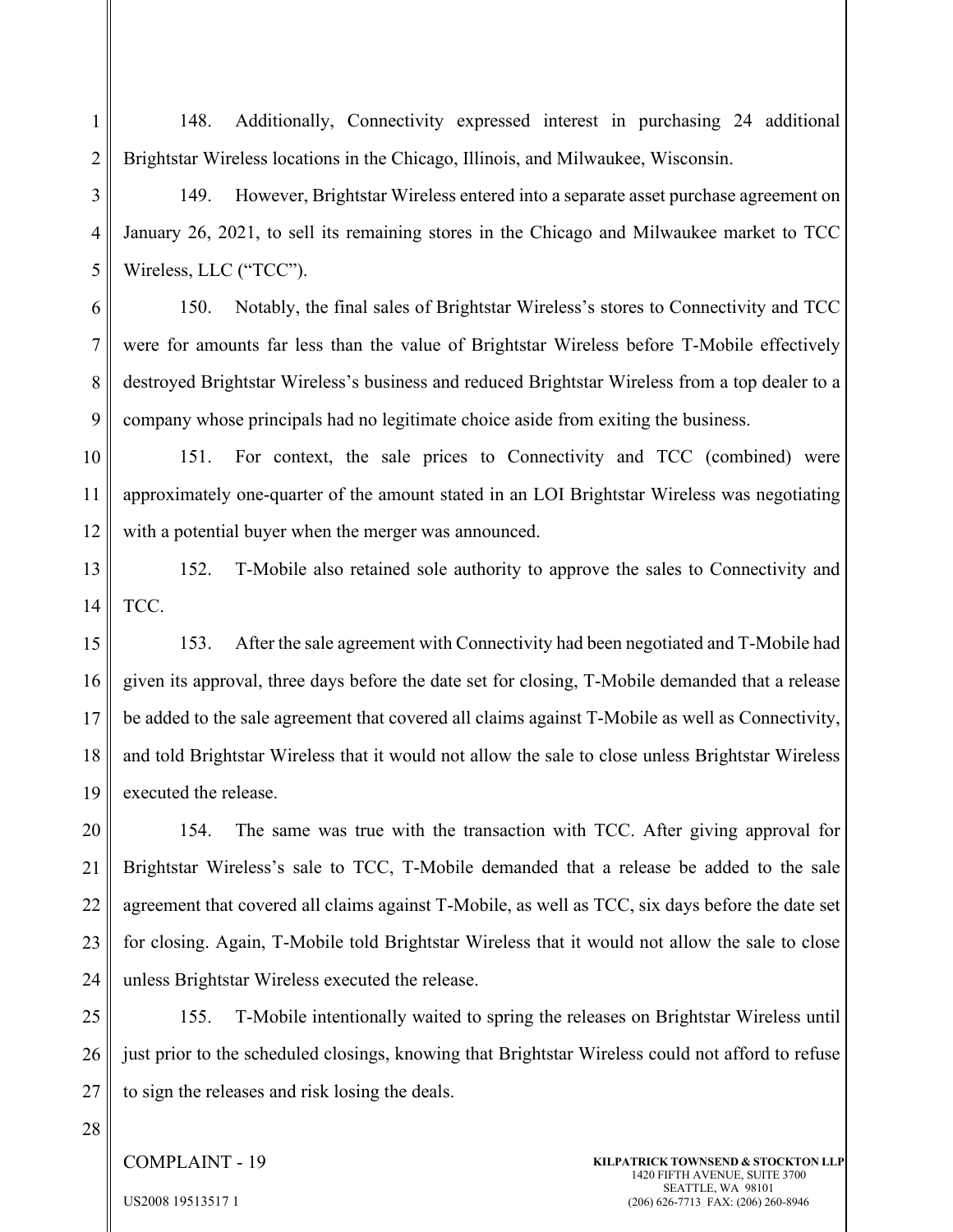156. T-Mobile's roll-out of putative releases always came after the dealer was in no position to stop the sales transactions (which T-Mobile already fraudulently promised it would approve without additional conditions) because, among other reasons, related employee terminations or transitions and lease arrangements were already underway, and the selling dealer now faced a buyer who had rights against the selling dealer if it halted the transaction.

6 7 8 157. In each case, the sale was only occurring in the first place because T-Mobile had devastated the selling dealer's business, thereby forcing the selling dealer to exit the business. Brightstar Wireless's choices were simple: insolvency or fold to T-Mobile's unfair demands.

9 10 11 12 158. Faced with the complete devastation of its business and with no ability to fight back against T-Mobile without the proceeds of the sales, Brightstar Wireless had no choice but to execute the sale agreements with the release language mandated by T-Mobile, which Brightstar Wireless only did under economic duress.

13 14 159. Brightstar closed the asset purchase agreements with Connectivity and TCC on February 1, 2021.

15 16

1

2

3

4

5

# **H. Sprint, and Then T-Mobile, Maintained a Mislabeled Franchise Arrangement with Brightstar Wireless.**

17 18 160. Prior to the Sprint-T-Mobile merger, Sprint's relationship with Brightstar Wireless was a mislabeled franchise relationship.

19 20 161. Sprint's agreement with Brightstar Wireless included a false statement that the relationship was not a franchise.

21 22 162. After acquiring Sprint in the merger, T-Mobile unlawfully terminated the franchise with Sprint.

23 24 163. Thereafter, T-Mobile's relationship with Brightstar Wireless was a mislabeled franchise relationship.

25 26 164. T-Mobile's agreement with Brightstar Wireless included a false statement that the relationship was not a franchise.

27 28 165. Both Sprint and T-Mobile engaged in unlawful conduct directed at Brightstar Wireless that violated applicable franchise law, including the Washington Franchise Act.

COMPLAINT - 20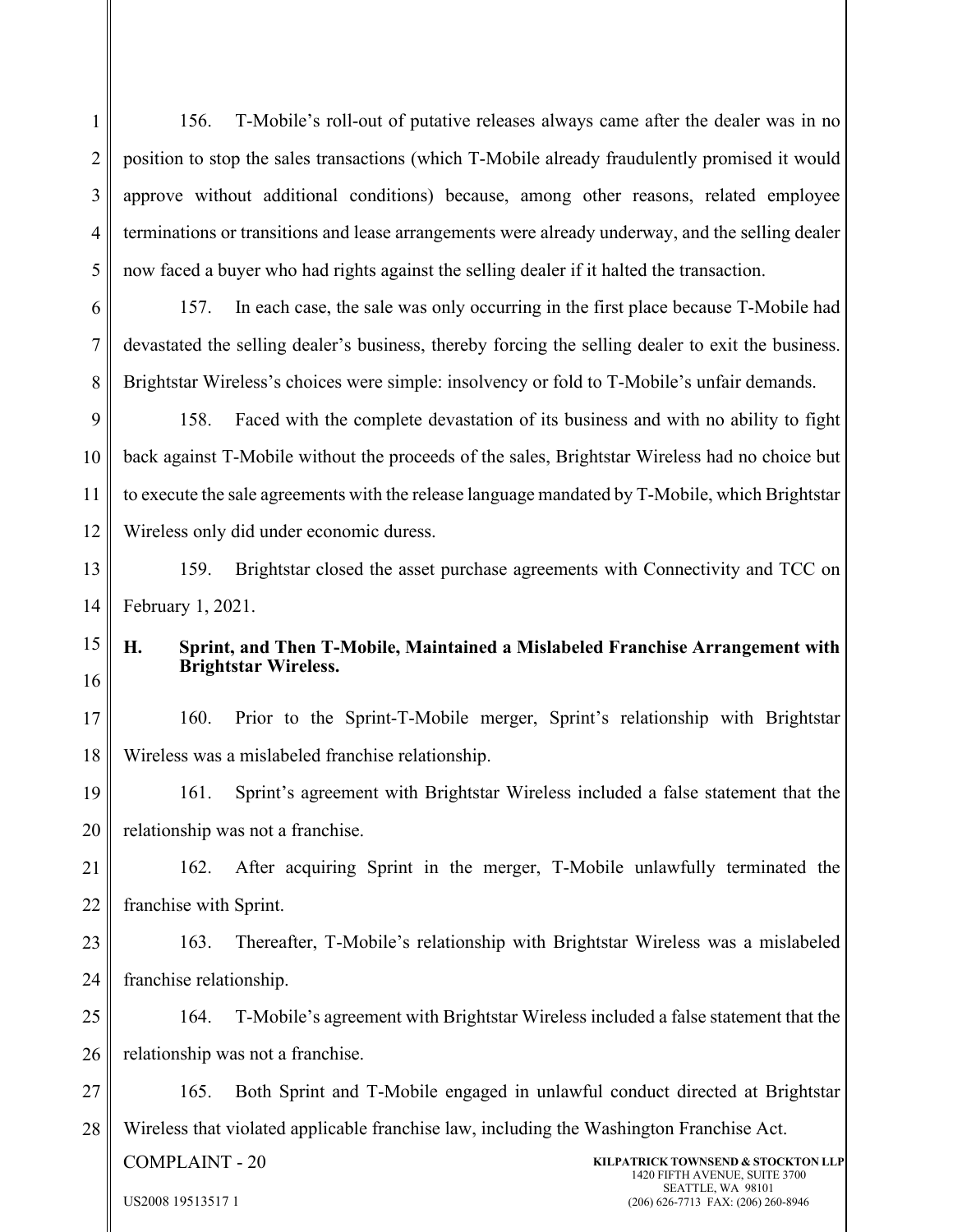2 3 4 5 6 7 8 9 10 11 12 13 14 15 16 17 18 19 20 21 22 23 24 25 26 27 28 COMPLAINT - 21 US2008 19513517 1 **KILPATRICK TOWNSEND & STOCKTON LLP** 1420 FIFTH AVENUE, SUITE 3700 SEATTLE, WA 98101 (206) 626-7713 FAX: (206) 260-8946 to offer, sell, or distribute goods and services – specifically Sprint and T-Mobile wireless services and associated cellular phone products – under a marketing plan or system prescribed in substantial part by Sprint and T-Mobile. 167. Brightstar Wireless's operation was substantially associated with the trademarks, service marks, trade names, advertising, or other commercial symbols designating, owned by, or licensed by Sprint, T-Mobile, and their affiliates. 168. To a customer visiting a Brightstar Wireless store, the store appeared to be a Sprint- or T-Mobile-owned store because of the extensive Sprint or T-Mobile signage and logos appearing on the employee uniforms – all of which were mandated by Sprint and T-Mobile. 169. Brightstar Wireless was required to pay to Sprint, and then to T-Mobile, directly or indirectly, franchise fees. Those fees included, without limitation: a. improper and unauthorized chargebacks against Brightstar Wireless's commissions due from Sprint and T-Mobile; b. the improper withholding of Brightstar Wireless's earned CSAs or residuals post-merger; c. the forced-purchase of furniture, uniforms, services, phones, and accessories from Sprint and T-Mobile-selected vendors, including Granite Communications and Brightstar Corporation, which vendors, upon information and belief, provided these goods and services to Brightstar Wireless at a substantial mark-up that was directly passed on to Sprint or T-Mobile; d. the assessment of charges labeled as "penalties" or "fines" for items such as missed training for employees, staff shortages, or findings in audits conducted by or on behalf of Sprint or T-Mobile; e. the required surrender of returned phones to Sprint or T-Mobile without any refund to Brightstar Wireless for any portion of the phones;

166. Both Sprint and T-Mobile granted Brightstar Wireless and its locations the right

1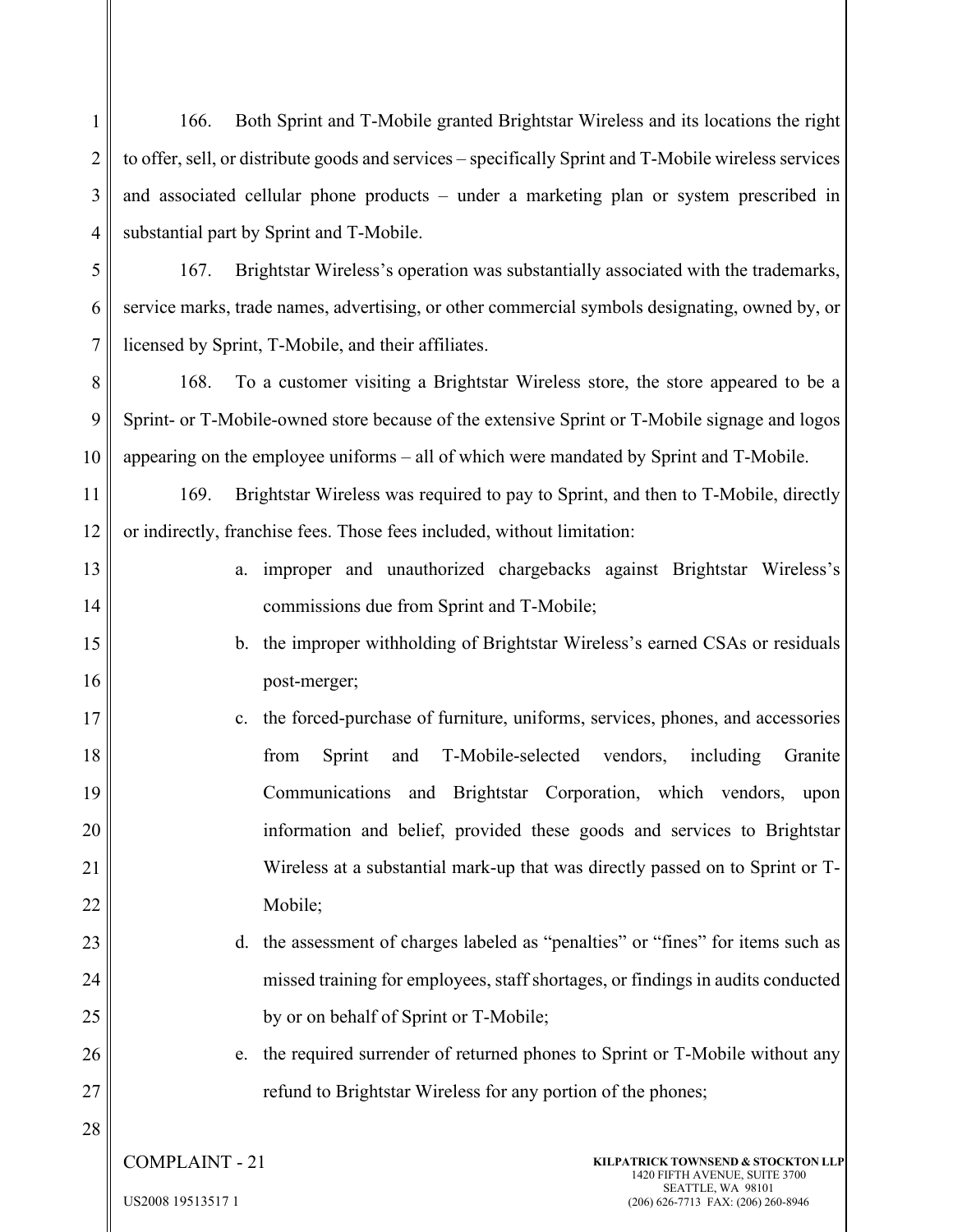|                | Sprint's and T-Mobile's receipt of funds from vendors in return for allowing<br>f.                    |  |  |
|----------------|-------------------------------------------------------------------------------------------------------|--|--|
| $\overline{c}$ | those vendors to advertise in Brightstar Wireless stores;                                             |  |  |
| 3              | charges for Brightstar Wireless's sales of accessories (which did not reflect<br>g.                   |  |  |
| 4              | mere wholesale sales of accessories to Brightstar Wireless by Sprint and                              |  |  |
| 5              | T-Mobile at wholesale);                                                                               |  |  |
| 6              | h. whenever there was a loss of goods (phones or accessories), which is a                             |  |  |
| 7              | guaranteed occurrence in any retail business due to damage, loss in transit,                          |  |  |
| 8              | theft, and other causes, T-Mobile required Brightstar Wireless to pay it the                          |  |  |
| 9              | full retail price for the lost goods, which was considerably more than T-                             |  |  |
| 10             | Mobile had paid for those goods – this alone represented thousands of dollars                         |  |  |
| 11             | in disguised franchise payments to T-Mobile each month;                                               |  |  |
| 12             | markups on shipping fees; and<br>i.                                                                   |  |  |
| 13             | backend charges for co-op parts.<br>$\mathbf{i}$ .                                                    |  |  |
| 14             | 170.<br>Both Sprint and T-Mobile failed to properly register as required for franchise                |  |  |
| 15             | relationships and abused the franchise relationship.                                                  |  |  |
| 16             | 171.<br>Further, Defendants unlawfully terminated the Sprint franchise to Brightstar                  |  |  |
| 17             | Wireless when they forced the less favorable T-Mobile franchise relationship upon Brightstar          |  |  |
| 18             | Wireless.                                                                                             |  |  |
| 19             | T-Mobile is Liable for the Acts of Sprint.<br><b>I.</b>                                               |  |  |
| 20             | T-Mobile (or a parent company of T-Mobile) is the successor entity or parent of<br>172.               |  |  |
| 21             | Sprint.                                                                                               |  |  |
| 22             | As the acquiring entity, T-Mobile is liable for action or inactions of Sprint<br>173.                 |  |  |
| 23             | occurring before or in connection with the Sprint-T-Mobile merger.                                    |  |  |
| 24             | Further, as between Sprint and T-Mobile, there was a commingling of property<br>174.                  |  |  |
| 25             | rights or interests, and it was apparent that they were intended to function as one, and, further, to |  |  |
| 26             | regard them as separate would aid the consummation of a fraud or wrong upon others.                   |  |  |
| 27             |                                                                                                       |  |  |
| 28             |                                                                                                       |  |  |
|                | <b>COMPLAINT - 22</b><br>KILPATRICK TOWNSEND & STOCKTON LLP<br>1420 FIFTH AVENUE, SUITE 3700          |  |  |

US2008 19513517 1

SEATTLE, WA 98101 (206) 626-7713 FAX: (206) 260-8946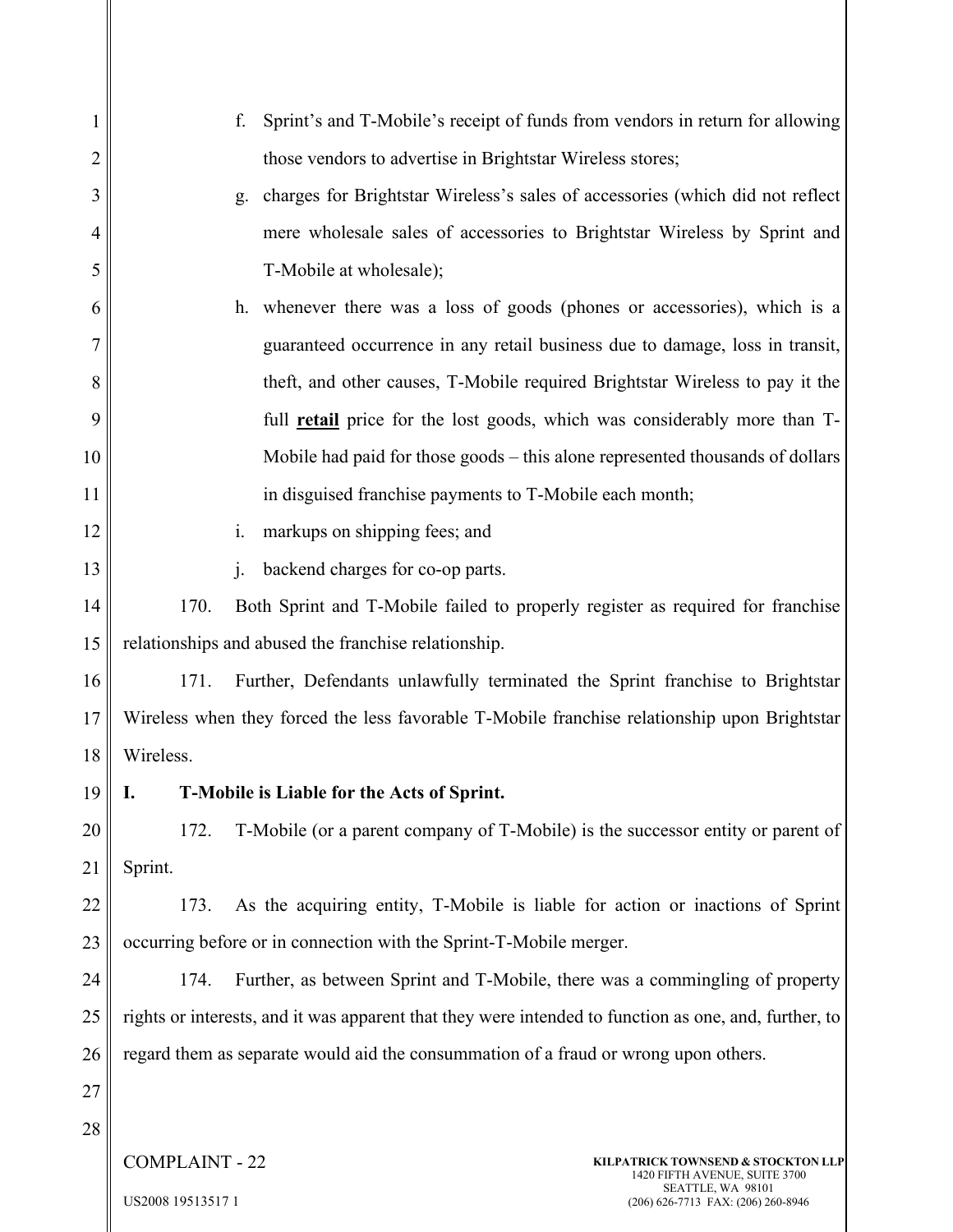175. Moreover, Sprint and T-Mobile conspired together and aided and abetted one another to perpetrate the unlawful and wrongful actions and inactions that are the subject of this Complaint.

#### **IV. CAUSES OF ACTION**

#### **FIRST CLAIM FOR RELIEF: FRAUD AND FRAUDULENT INDUCEMENT**

176. Brightstar Wireless realleges, as if fully set forth herein, each and every allegation contained in the preceding paragraphs.

177. T-Mobile knowingly made the false representations to Brightstar Wireless that it would not subject Brightstar Wireless to another significant reduction of its stores after the initial closure of 45 stores and would allow Brightstar Wireless to expand and grow.

178. T-Mobile further concealed its plans to massively cut Brightstar Wireless's number of locations, suppress its ability to succeed, and stifle its growth.

1

179. These representations and concealments were material and false.

14 15 16 17 180. Brightstar Wireless entered into the Agreement based on T-Mobile's representations that it would not subject Brightstar Wireless to additional store closures and that Brightstar Wireless would be allowed to acquire new stores and grow its number of locations following the merger.

181. T-Mobile knew that the representations were false, and it acted in reckless disregard as to the truth or falsity of the representations.

182. T-Mobile knew at the time it made the representations that it intended to close far more of Brightstar Wireless's stores than it represented, and that it would do so within the first two years of the Agreement.

183. T-Mobile made these misrepresentations and concealments of material facts with the intent to deceive Brightstar Wireless, and they were made as a material inducement to Brightstar Wireless to enter into the Agreement.

26 27 184. Brightstar Wireless was deceived by the misrepresentations and would not have entered into the T-Mobile Agreement but for the misrepresentations.

28

COMPLAINT - 23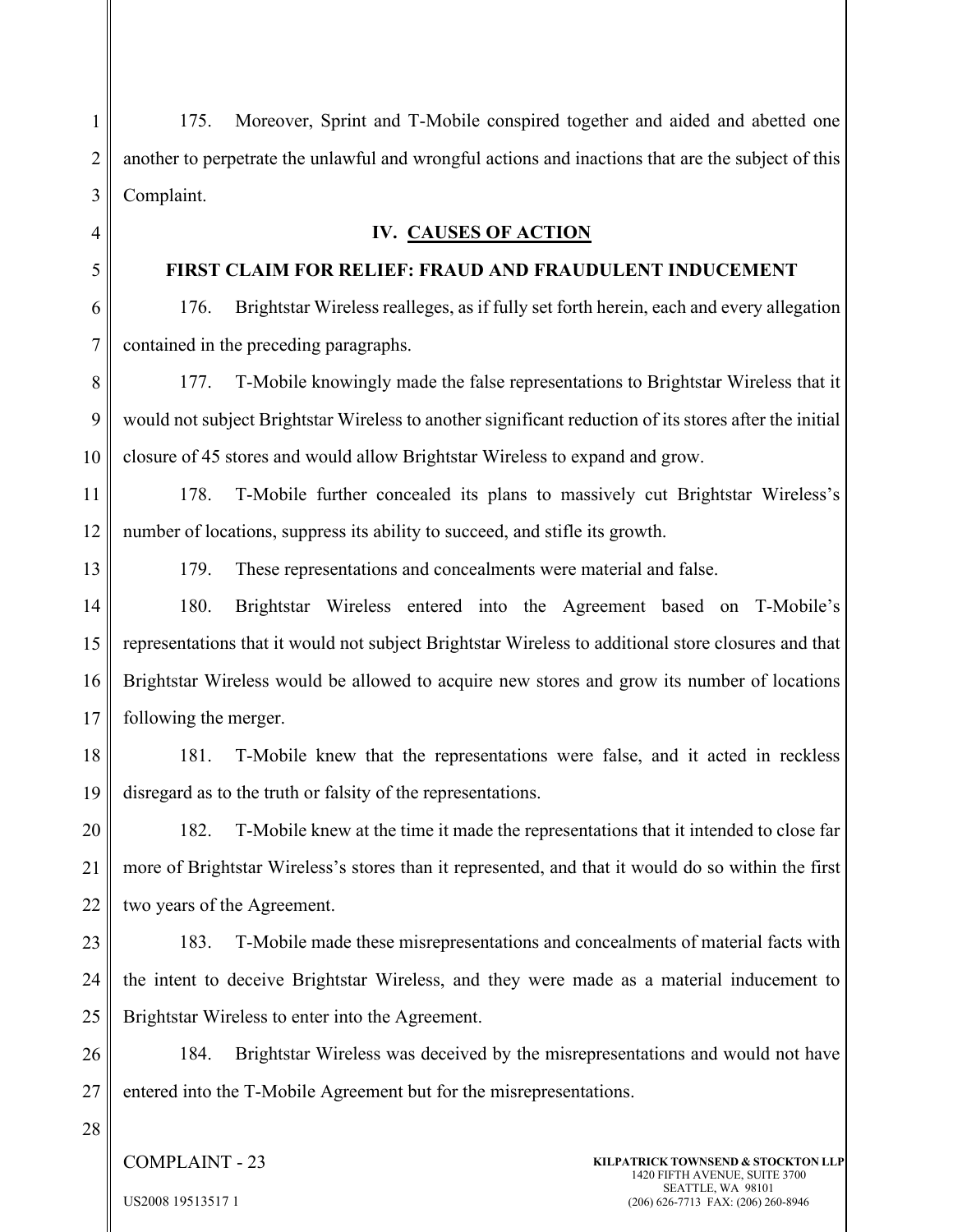1 2 3 185. Brightstar Wireless could not have learned the true facts through reasonable diligence, and as a result, its reliance on T-Mobile's misrepresentations was justified and reasonable.

4 5 6 7 186. T-Mobile's fraudulent misrepresentations and concealments of material fact induced Brightstar Wireless to forego the more beneficial terms of the Sprint contract and cheated Brightstar Wireless out of compensation to which Brightstar Wireless was entitled under the Sprint contract.

8 9 10 187. As a direct and proximate result of T-Mobile's fraudulent misrepresentations, Brightstar Wireless has suffered damages in an amount to be determined at trial, but certainly in excess of \$50 million.

11 12

13

14

15

16

17

18

19

20

21

22

23

24

25

26

### **SECOND CLAIM FOR RELIEF: NEGLIGENT MISREPRESENTATION (IN THE ALTERNATIVE)**

188. Brightstar Wireless realleges, as if fully set forth herein, each and every allegation contained in the preceding paragraphs.

189. Brightstar Wireless pleads negligent misrepresentation in the alternative to fraud and fraudulent inducement.

190. As alleged herein, T-Mobile supplied misinformation (by direct statement and concealment that misled Brightstar Wireless concerning the nature of the T-Mobile-Brightstar Wireless relationship), including regarding future growth and store closures, which information was material, false, and misleading.

191. T-Mobile knew that supplying this information to Brightstar Wireless would induce Brightstar Wireless to execute the Agreement Package, and in supplying this information T-Mobile intended to induce Brightstar Wireless to do so.

192. T-Mobile was negligent in obtaining and communicating this false information to Brightstar Wireless.

193. Brightstar Wireless reasonably relied on this false information in deciding whether to execute the Agreement Package.

27 28

194. T-Mobile's false information proximately caused damages to Brightstar Wireless.

COMPLAINT - 24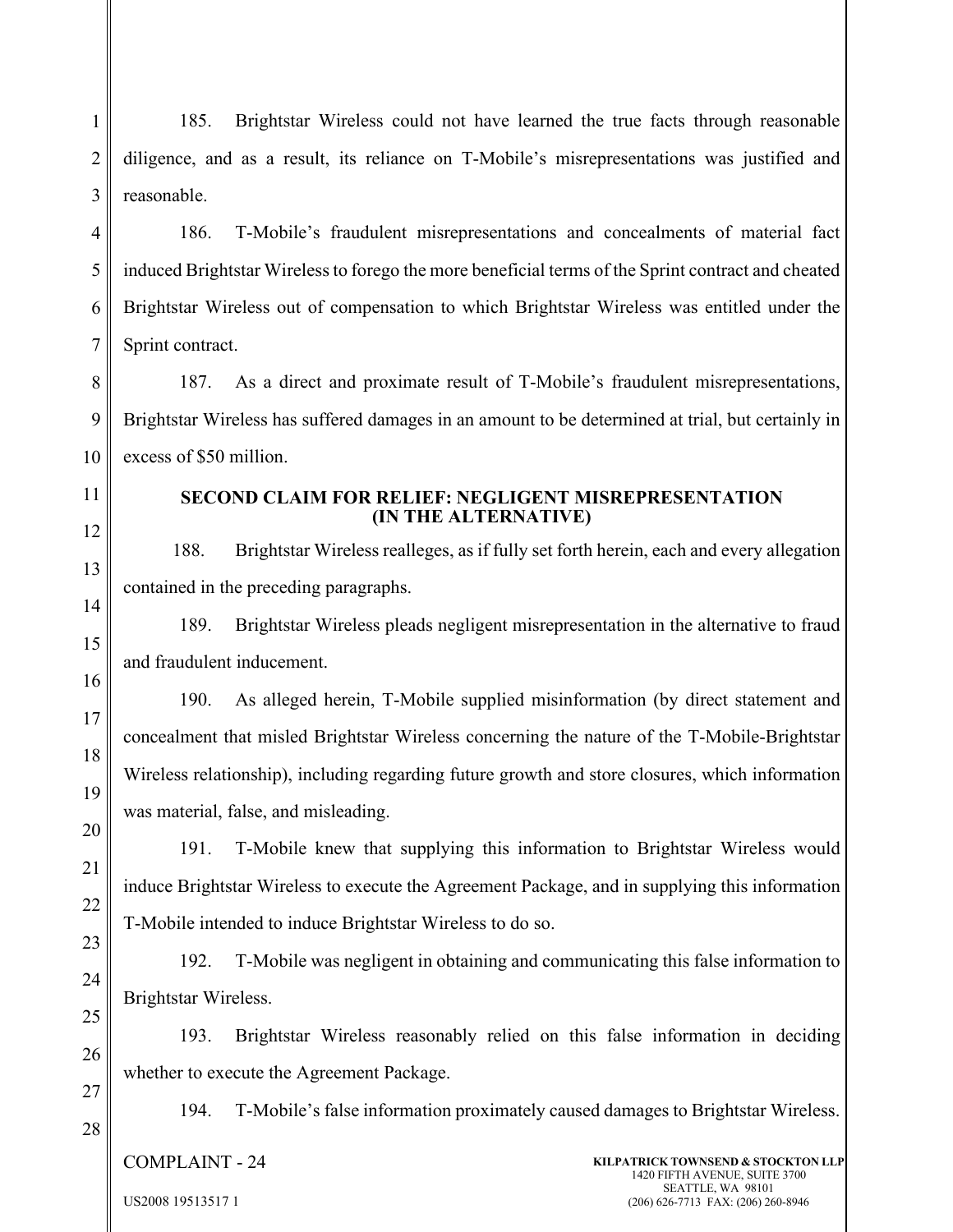195. As a result of T-Mobile's negligent misrepresentations, Brightstar Wireless has suffered damages in an amount to be determined at trial, but certainly in excess of \$50 million.

1

2

3

## **THIRD CLAIM FOR RELIEF**: **DECLARATORY JUDGMENT**

4 5 196. Brightstar Wireless realleges, as if fully set forth herein, each and every allegation contained in the preceding paragraphs.

6 7 197. There is an actual and justiciable controversy among the parties regarding the matters set forth in this Complaint.

8 9 10 11 12 198. The law, justice, and equity require a determination and declaration that, as a result of Sprint's and T-Mobile's fraudulent inducement of the Agreements, they are invalid, void, and of no effect, and Brightstar Wireless therefore remains in contract with Sprint and is entitled to the rights, privileges, and payments, and has only the obligations set out in the Authorized Representative Agreement between Sprint and Brightstar Wireless.

13 14 15 16 199. The law, justice, and equity require a determination and declaration that, as a result of Sprint's and T-Mobile's fraudulent inducement of the T-Mobile Agreements and unequal bargaining power, the choice of law provisions contained therein are void and without effect.

17 18 19 20 21 200. The law, justice, and equity require a determination and declaration that the putative releases contained in the Wind Down Addendums, Retailer Service Agreements, and the Assignment and Assumption Agreements were procured through fraud, and/or unfair and deceptive business practices, and/or improper coercion and economic duress, and/or are not supported by valid consideration, and are therefore void and without effect.

22 23 24 25 201. The law, justice, and equity require a determination and declaration that the relationships between Sprint and Brightstar Wireless, and then T-Mobile and Brightstar Wireless, were franchise relationships, such that Sprint and T-Mobile are entitled to the benefits of a franchisee under applicable law.

26

## **FOURTH CLAIM FOR RELIEF: BREACH OF SPRINT CONTRACT**

27 28 202. Brightstar Wireless realleges, as if fully set forth herein, each and every allegation contained in the preceding paragraphs.

COMPLAINT - 25

**KILPATRICK TOWNSEND & STOCKTON LLP** 1420 FIFTH AVENUE, SUITE 3700 SEATTLE, WA 98101 (206) 626-7713 FAX: (206) 260-8946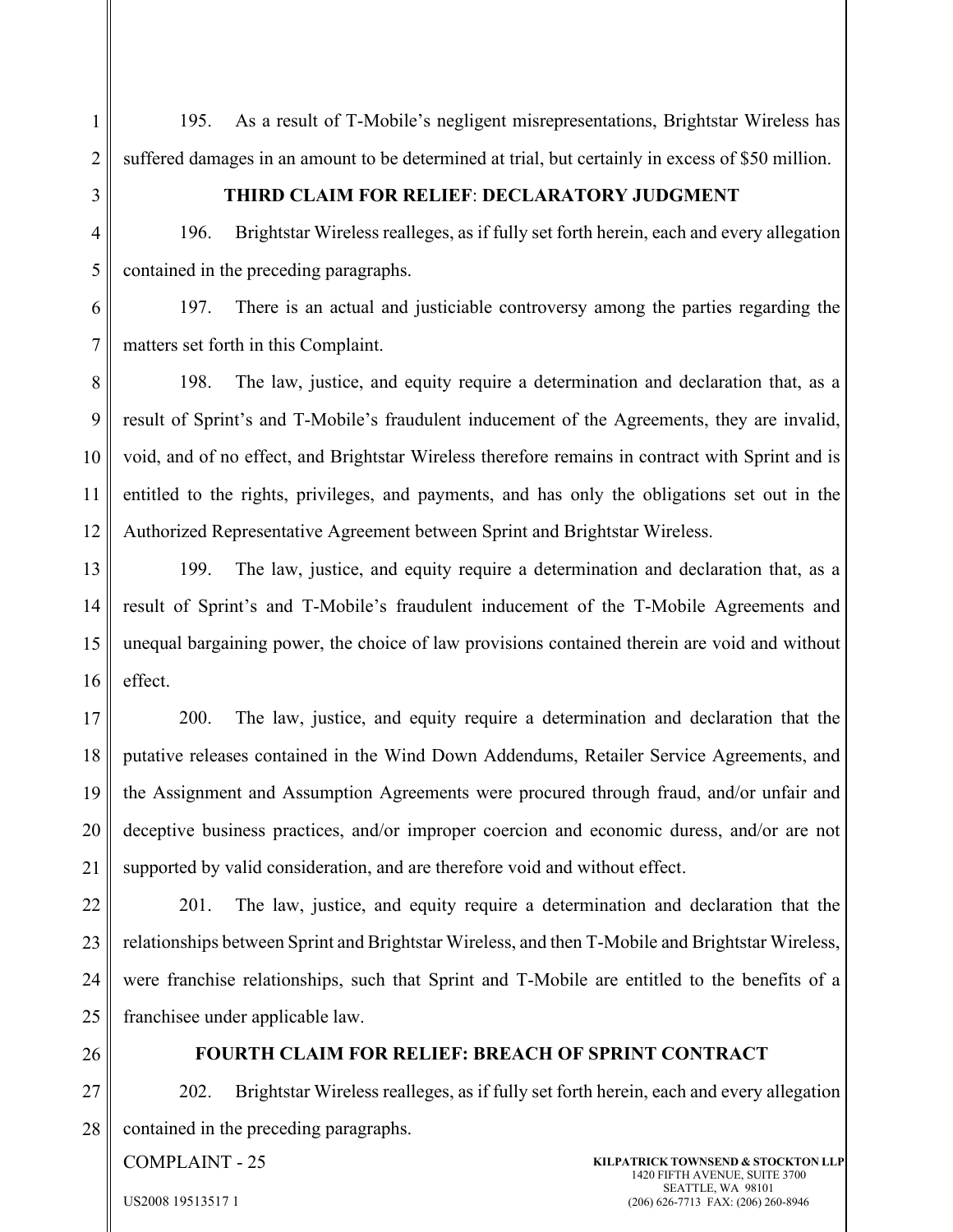2 3 4 5 6 7 8 9 10 11 12 13 14 15 16 17 18 19 20 21 22 23 24 25 27 Sprint's conduct as alleged herein breached that contract. 204. T-Mobile's and Sprint's conduct is the actual and proximate cause of damages to Brightstar Wireless. 205. Brightstar Wireless has suffered damages in an amount to be determined at trial, but certainly in excess of \$50 million. **FIFTH CLAIM FOR RELIEF: BREACH OF THE T-MOBILE AGREEMENTS AND WIND DOWN ADDENDUM** 206. Brightstar Wireless realleges, as if fully set forth herein, each and every allegation contained in the preceding paragraphs. 207. If the Court determines that the Agreements remain in place, T-Mobile's and Sprint's conduct as alleged herein breached those contracts. 208. T-Mobile's and Sprint's conduct is the actual and proximate cause of damages to Brightstar Wireless. 209. Brightstar Wireless has suffered damages in an amount to be determined at trial, but certainly in excess of \$50 million. **SIXTH CLAIM FOR RELIEF: BREACH OF THE COVENANT OF GOOD FAITH AND FAIR DEALING** 210. Brightstar Wireless realleges, as if fully set forth herein, each and every allegation contained in the preceding paragraphs. 211. To the extent the Agreements are deemed to be valid contracts that were not fraudulently induced, then T-Mobile is obligated by contract and common law to act in good faith and to not do anything to deprive Brightstar Wireless of the fruits and benefit of the Agreements. 212. T-Mobile breached this implied covenant of good faith and fair dealing and injured Brightstar Wireless's right to receive the benefits of the Agreements by engaging in the conduct described herein, including, without limitation:

203. If the Court determines that the Sprint contract remains in place, T-Mobile's and

26

1

28

COMPLAINT - 26

US2008 19513517 1

**KILPATRICK TOWNSEND & STOCKTON LLP** 1420 FIFTH AVENUE, SUITE 3700 SEATTLE, WA 98101 (206) 626-7713 FAX: (206) 260-8946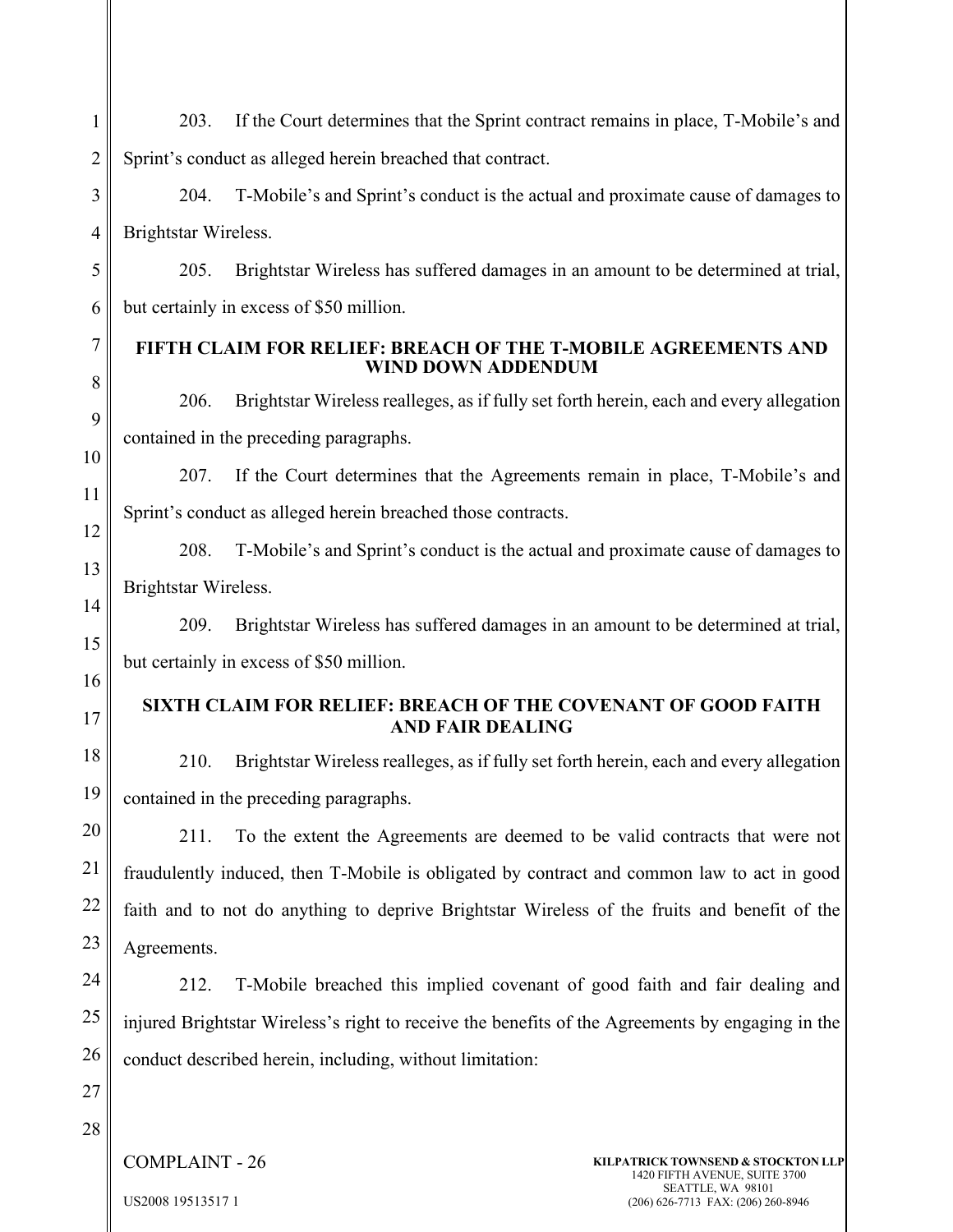1 2 3 4 5 6 7 8 9 10 11 12 13 14 15 16 17 18 a. Systematically eliminating a disproportionate share of Brightstar Wireless's stores within the first two years of the Agreements; b. Refusing to approve additional Brightstar Wireless stores and building corporate stores in proximity to existing Brightstar Wireless locations; and c. Otherwise suppressing Brightstar Wireless's ability to succeed as described herein. 213. T-Mobile's actions are contrary to Brightstar Wireless's reasonable and justified expectations under the Agreements. 214. T-Mobile's sweeping reduction of Brightstar Wireless's stores and refusal to approve additional stores frustrate the essential purpose of the Agreement and Brightstar Wireless is unable to obtain its full and expected benefits of the Agreement, including without limitation, operating as a dealer of T-Mobile services and goods. 215. T-Mobile used the Termination of Locations provision to constructively gut the essential purpose of the Agreements and to bind Brightstar Wireless and its owners to a noncompete agreement where they could not compete in the marketplace all while T-Mobile continued to systematically eliminate Brightstar Wireless stores, refused to allow Brightstar Wireless to open new stores, and engaged in anti-competitive, unfair, and deceptive trade practices to guarantee that Brightstar Wireless's remaining stores failed.

19 20 21 22 23 216. T-Mobile never intended to work with Brightstar Wireless. It only wanted signed Agreements that would constrain Brightstar Wireless and hopefully obviate Brightstar Wireless's ability to defend itself. Further, as T-Mobile possessed Brightstar Wireless's financial information, it knew before Brightstar Wireless signed the Agreements that its actions would effectively close down Brightstar Wireless.

24 25 26 27 28 217. T-Mobile's abrupt and systematic reduction of Brightstar Wireless's stores, refusal to approve additional store acquisitions, and anti-competitive conduct to destroy Brightstar Wireless's remaining stores have already caused and will continue to cause Brightstar Wireless to suffer damages in an amount to be determined at trial, but certainly in excess of \$50 million.

COMPLAINT - 27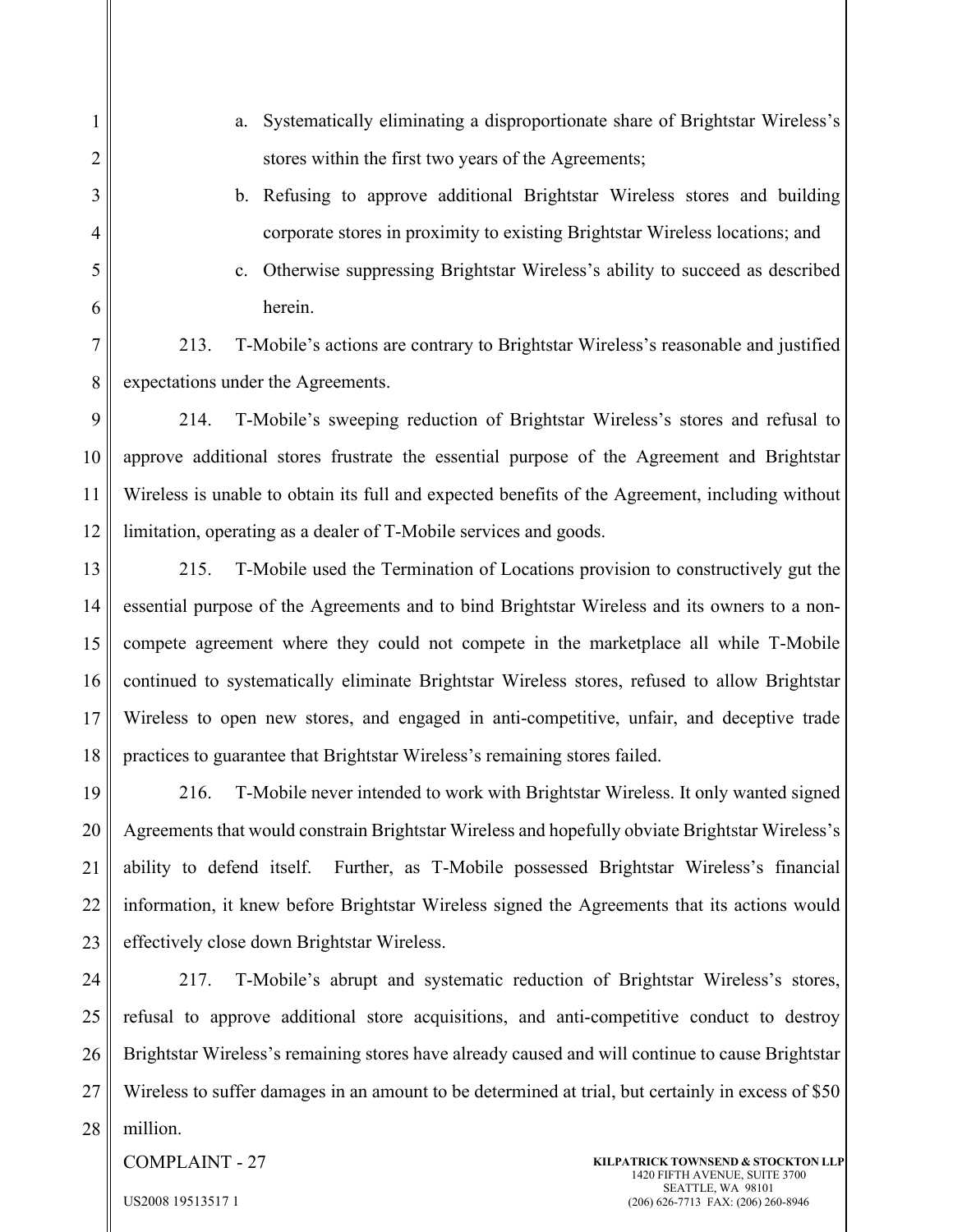## **SEVENTH CLAIM FOR RELIEF: VIOLATION OF WASHINGTON UNFAIR BUSINESS PRACTICES—CONSUMER PROTECTION ACT, RCW §§ 19.86.010 ET SEQ.**

218. Brightstar Wireless realleges, as if fully set forth herein, each and every allegation contained in the preceding paragraphs.

5 6 219. T-Mobile engaged in unfair and deceptive trade practices including, among other things, the following:

- a. Making false representations to induce Brightstar Wireless to sign the Agreements and coercing Brightstar Wireless to do so or else forego the ability to sell any T-Mobile phones or services;
- 10 11 12 b. Engaging in anti-competitive conduct to disadvantage and drive out Brightstar Wireless (and other legacy Sprint dealers) while not subjecting legacy T-Mobile dealers to such conduct;
- 13 14 15 16 c. Weaponizing the commercial relationship and knowingly applying contractual terms in an unfair and improper manner contrary to the language and spirit of the contracts, for the specific purpose of suppressing Brightstar Wireless and driving it out of business; and
	- d. Representing in the Agreements that no franchise relationship would be created but in fact, creating such a franchise relationship with Brightstar Wireless, thereby manipulating the contractual relationship and abusing Brightstar Wireless as a franchisee.

21 22 23 220. T-Mobile's unfair and deceptive trade practices affect trade and/or commerce given that T-Mobile is engaged in the sale of assets, services, and commerce that directly or indirectly affect the people of Washington state.

24 25

26

27

28

17

18

19

20

1

2

3

4

7

8

9

- 221. T-Mobile's unfair and deceptive trade practices affect the public because:
	- a. T-Mobile committed its anti-competitive acts in the course of its business;
- b. T-Mobile's actions were part of a pattern or generalized course of conduct which involved the intentional devastation of dealers like Brightstar Wireless;
- COMPLAINT 28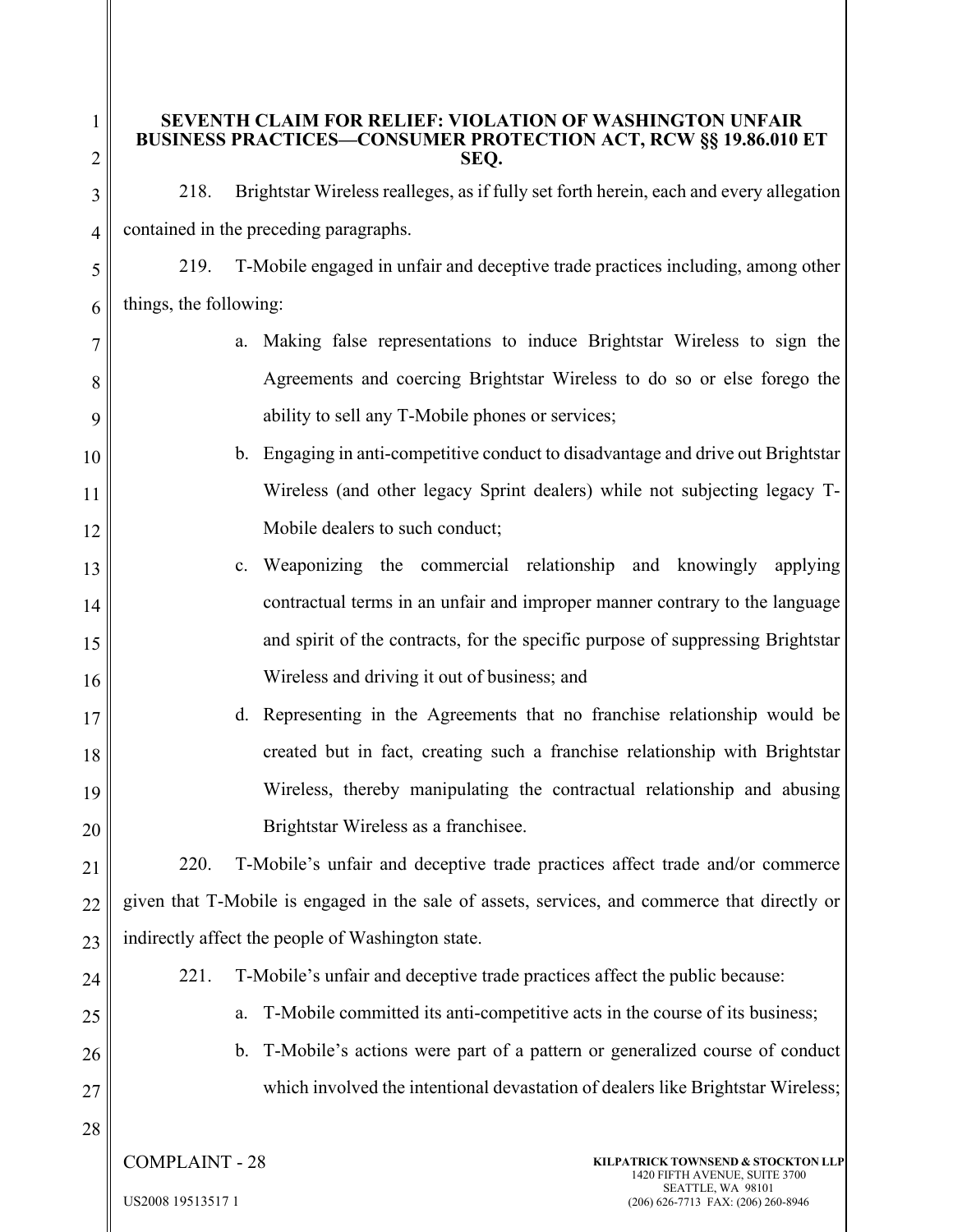| 1  | T-Mobile's conduct is not isolated – it has engaged in a pattern and practice<br>c.             |  |  |
|----|-------------------------------------------------------------------------------------------------|--|--|
| 2  | of committing the wrongful actions and inactions addressed in this Complaint                    |  |  |
| 3  | - and is harmful to wireless dealers, employees, and customers;                                 |  |  |
| 4  | T-Mobile has driven several viable and successful businesses out of the<br>d.                   |  |  |
| 5  | marketplace;                                                                                    |  |  |
| 6  | T-Mobile has not complied with the letter and spirit of the representations that<br>e.          |  |  |
| 7  | it made to state and federal authorities to obtain approval of the Sprint-T-                    |  |  |
| 8  | Mobile merger;                                                                                  |  |  |
| 9  | Given T-Mobile's pattern, there exists an ongoing potential for T-Mobile to<br>f.               |  |  |
| 10 | continue its unlawful conduct; and                                                              |  |  |
| 11 | T-Mobile's actions have affected and continue to affect a large number of<br>g.                 |  |  |
| 12 | consumers.                                                                                      |  |  |
| 13 | 222.<br>T-Mobile's unfair and deceptive conduct is the actual and proximate cause of            |  |  |
| 14 | injury to Brightstar Wireless and has caused damages to Brightstar Wireless in an amount to be  |  |  |
| 15 | determined at trial, but certainly in excess of \$50 million.                                   |  |  |
| 16 | Brightstar Wireless is entitled to an award of damages caused by T-Mobile's<br>223.             |  |  |
| 17 | unlawful conduct, including reasonable attorneys' fees and statutory treble damages as provided |  |  |
| 18 | by RCW 19.86.090.                                                                               |  |  |
| 19 | <b>EIGHTH CLAIM FOR RELIEF: VIOLATION OF WASHINGTON FRANCHISE</b>                               |  |  |
| 20 | <b>INVESTMENT PROTECTION ACT, RCW §§ 19.100.010 ET SEQ.</b>                                     |  |  |
| 21 | Brightstar Wireless realleges, as if fully set forth herein, each and every allegation<br>224.  |  |  |
| 22 | contained in the preceding paragraphs.                                                          |  |  |
| 23 | Sprint was a franchisor and unlawfully sold an unregistered franchise in the State<br>225.      |  |  |
| 24 | of Washington in contravention of RCW 19.100. Upon information and belief, Sprint failed to     |  |  |
| 25 | file a Notice of Claim for Exemption under WAC 460-80-100 and, in any event, was not exempt     |  |  |
| 26 | from registration requirements.                                                                 |  |  |
| 27 | 226.<br>Likewise, T-Mobile is a franchisor and T-Mobile unlawfully sold an unregistered         |  |  |
| 28 | franchise in the State of Washington in contravention of RCW 19.100. Upon information and       |  |  |
|    | <b>COMPLAINT - 29</b><br>KILPATRICK TOWNSEND & STOCKTON LLP<br>1420 FIFTH AVENUE, SUITE 3700    |  |  |
|    | SEATTLE, WA 98101<br>US2008 19513517 1<br>(206) 626-7713 FAX: (206) 260-8946                    |  |  |
|    |                                                                                                 |  |  |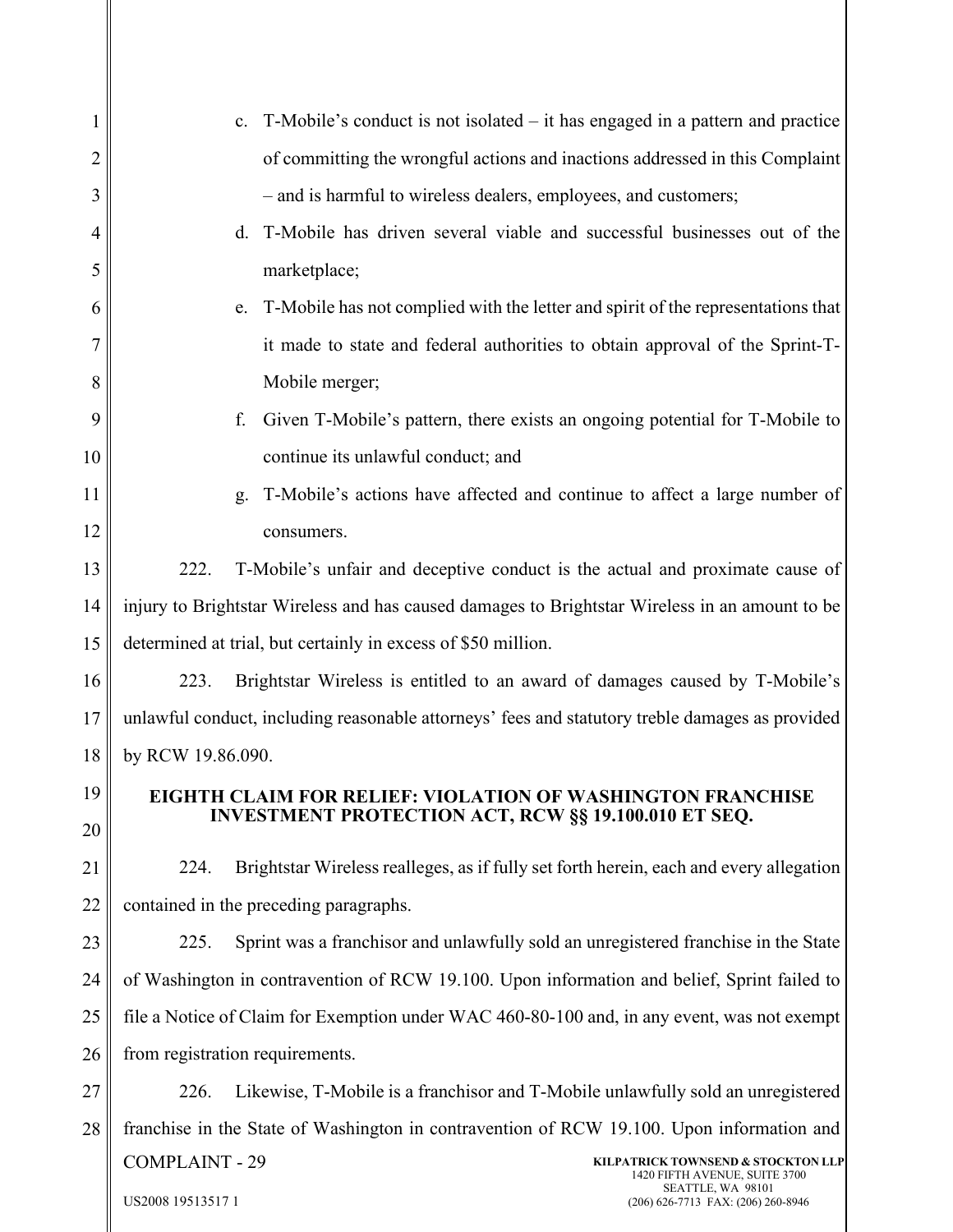| 1              | belief, T-Mobile has failed to file a Notice of Claim for Exemption under WAC 460-80-100 and, |  |  |
|----------------|-----------------------------------------------------------------------------------------------|--|--|
| $\overline{c}$ | in any event, is thus not exempt from registration requirements.                              |  |  |
| 3              | As the acquiring entity, T-Mobile assumed Sprint's liabilities.<br>227.                       |  |  |
| $\overline{4}$ | T-Mobile's business model and mode of operation is in fact a "franchise" as<br>228.           |  |  |
| 5              | defined in RCW 19.100.010(6)(a) in that:                                                      |  |  |
| 6              | T-Mobile granted Brightstar Wireless rights to engage in the business of<br>a.                |  |  |
| 7              | offering, selling, and distributing goods and services under marketing plans                  |  |  |
| 8              | pre-designed by T-Mobile;                                                                     |  |  |
| 9              | b. the business opportunity granted to Brightstar Wireless was substantially                  |  |  |
| 10             | associated with a trademark, trade name, and other commercial symbols                         |  |  |
| 11             | owned by T-Mobile; and                                                                        |  |  |
| 12             | T-Mobile collected disguised franchise fees from Brightstar Wireless, which<br>c.             |  |  |
| 13             | included, inter alia, forcing Brightstar Wireless into a consignment model                    |  |  |
| 14             | whereby Brightstar Wireless was forced to buy accessories from a particular                   |  |  |
| 15             | vendor and then sell at T-Mobile's prices with substantially reduced margins                  |  |  |
| 16             | and forcing Brightstar Wireless to buy phones from T-Mobile and no other                      |  |  |
| 17             | source.                                                                                       |  |  |
| 18             | Specifically, and without limitation, T-Mobile acted unfairly and deceptively and<br>229.     |  |  |
| 19             | engaged in an unfair method of competition in violation of RCW 19.100.180, by:                |  |  |
| 20             | Failing to deal with Brightstar Wireless in good faith;<br>a.                                 |  |  |
| 21             | b. Requiring Brightstar Wireless to purchase goods or services from T-Mobile                  |  |  |
| 22             | or from an approved source of supply in the absence of any lawful purpose                     |  |  |
| 23             | justified on business grounds;                                                                |  |  |
| 24             | Unreasonably and arbitrarily discriminating between legacy T-Mobile dealers<br>c.             |  |  |
| 25             | and legacy Sprint dealers, such as Brightstar Wireless, in business dealings;                 |  |  |
| 26             | d. Requiring Brightstar Wireless to assent to a release or waiver which would                 |  |  |
| 27             | relieve T-Mobile from liability imposed by RCW 19.100.180;                                    |  |  |
| 28             |                                                                                               |  |  |
|                | <b>COMPLAINT - 30</b><br>KILPATRICK TOWNSEND & STOCKTON LLP<br>1420 FIFTH AVENUE, SUITE 3700  |  |  |
|                | SEATTLE, WA 98101<br>US2008 19513517 1<br>(206) 626-7713 FAX: (206) 260-8946                  |  |  |
|                |                                                                                               |  |  |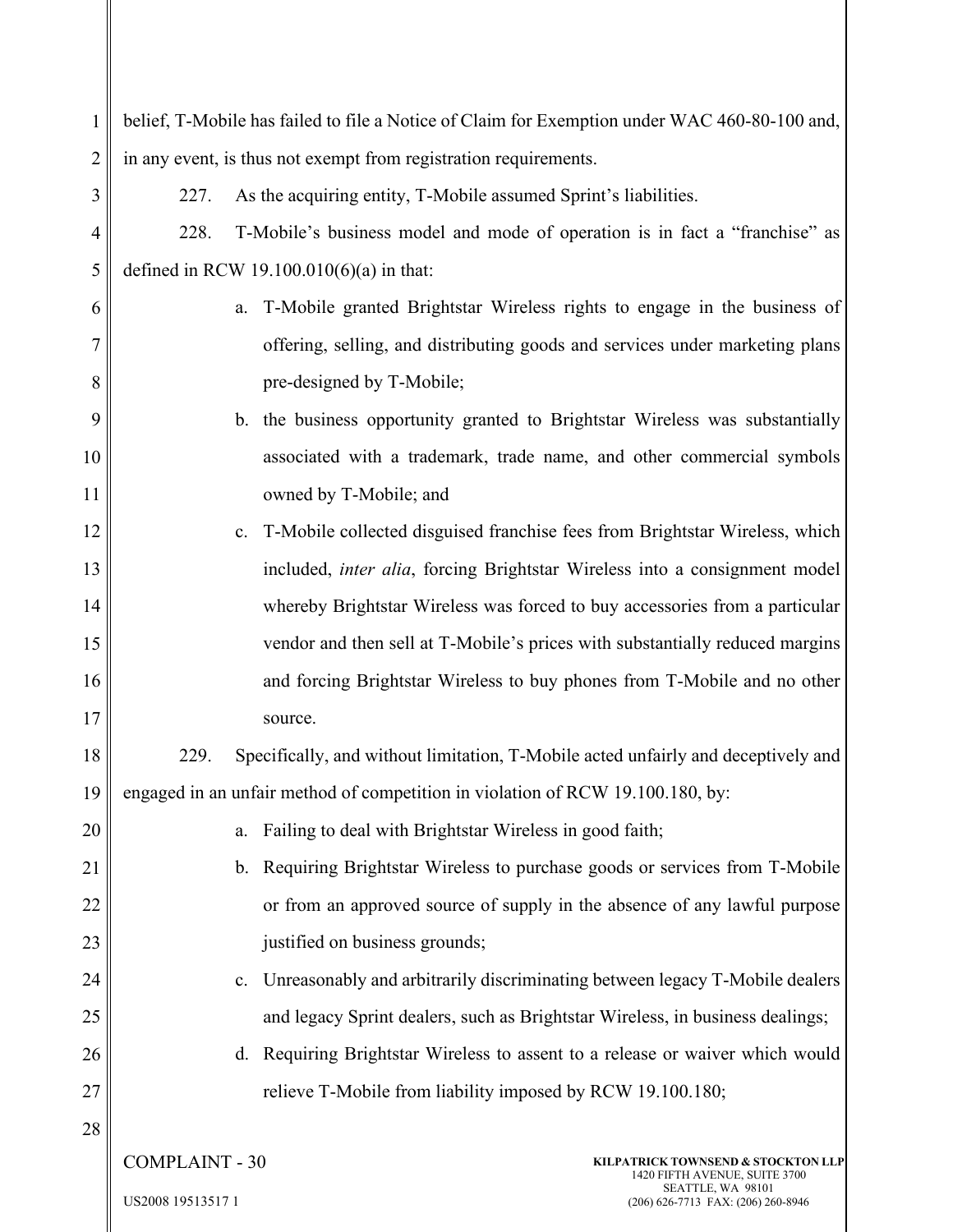| 1  | Unreasonably and unnecessarily imposing on Brightstar Wireless standards of<br>e.                                 |  |  |
|----|-------------------------------------------------------------------------------------------------------------------|--|--|
| 2  | conduct such as forcing Brightstar Wireless to purchase security equipment                                        |  |  |
| 3  | that complied with only T-Mobile's specifications, mandating that new hires                                       |  |  |
| 4  | be approved by T-Mobile, and mandating a minimum number of people on                                              |  |  |
| 5  | sales floors at all times;                                                                                        |  |  |
| 6  | f.<br>Refusing to renew without fairly compensating Brightstar Wireless for the fair                              |  |  |
| 7  | market value and good will;                                                                                       |  |  |
| 8  | Threatening to and actually terminating Brightstar Wireless's stores before the<br>g.                             |  |  |
| 9  | expiration of its terms without good cause; and                                                                   |  |  |
| 10 | Acting inconsistent with representations made to federal and state authorities<br>h.                              |  |  |
| 11 | concerning commitments not to shut down productive stores or reduce                                               |  |  |
| 12 | employment.                                                                                                       |  |  |
| 13 | As a result of T-Mobile's violations of franchise law, Brightstar Wireless has<br>230.                            |  |  |
| 14 | suffered damages in an amount to be determined at trial, but certainly in excess of \$50 million.                 |  |  |
| 15 | Brightstar Wireless has suffered damages by reason of T-Mobile's violation of<br>231.                             |  |  |
| 16 | RCW 19.100 and is entitled to an award of damages thereof, including statutory treble damages                     |  |  |
| 17 | as provided by RCW 19.100.190(3).                                                                                 |  |  |
| 18 | NINTH CLAIM FOR RELIEF: VIOLATION OF FLORIDA DECEPTIVE AND                                                        |  |  |
| 19 | UNFAIR TRADE PRACTICES ACT, §§ 501.201 ET SEQ (IN THE ALTERNATIVE)                                                |  |  |
| 20 | Brightstar Wireless realleges, as if fully set forth herein, each and every allegation<br>232.                    |  |  |
| 21 | contained in the preceding paragraphs.                                                                            |  |  |
| 22 | To the extent that the T-Mobile Agreements are deemed fraudulently induced and<br>233.                            |  |  |
| 23 | unenforceable, which would void the provision setting Washington as the applicable jurisdiction,                  |  |  |
| 24 | Brightstar Wireless pleads Florida's Deceptive and Unfair Business Practices Act ("the Act") in                   |  |  |
| 25 | the alternative.                                                                                                  |  |  |
| 26 | Section $501.204(1)$ provides that "unfair or deceptive acts or practices in the<br>234.                          |  |  |
| 27 | conduct of any trade or commerce are hereby declared unlawful." The provisions of the Act shall                   |  |  |
| 28 |                                                                                                                   |  |  |
|    | <b>COMPLAINT - 31</b><br>KILPATRICK TOWNSEND & STOCKTON LLP<br>1420 FIFTH AVENUE, SUITE 3700<br>SEATTLE, WA 98101 |  |  |
|    | US2008 19513517 1<br>(206) 626-7713 FAX: (206) 260-8946                                                           |  |  |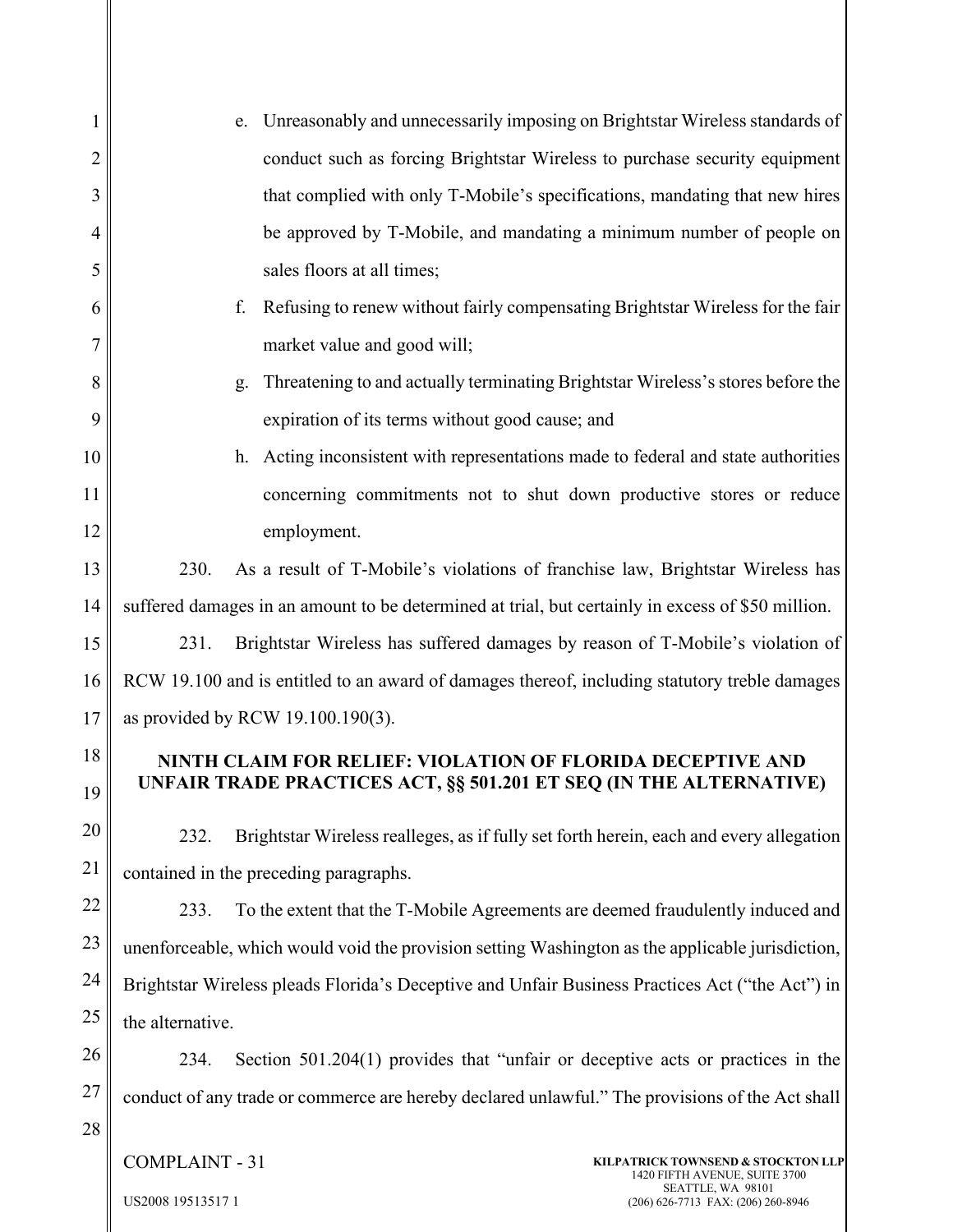1 2 3 be "construed liberally to promote the protection" of the "consuming public and legitimate business enterprises from those who engage in . . . deceptive[] or unfair acts or practices in the conduct of any trade or commerce." Fla. Stat. § 501.202 (2014).

4 5 235. Defendants were, at all times material to the allegations herein, engaged in "trade or commerce" as defined by the Act. Fla. Stat. § 501.203 (2014).

236. As to the acquiring entity, T-Mobile assumed Sprint's liabilities.

237. T-Mobile engaged in unfair and deceptive conduct.

8 9 238. T-Mobile's unfair and deceptive conduct caused independent harm to consumers in Florida and to Brightstar Wireless.

10 11 12 13 239. T-Mobile's unfair and deceptive conduct is the actual and proximate cause of injury to consumers and to Brightstar Wireless. T-Mobiles unfair and deceptive conduct has caused damages to Brightstar Wireless in an amount to be determined at trial, but certainly in excess of \$50 million.

14 15 16 240. Brightstar Wireless requests judgment against Defendants for damages, together with attorneys' fees and costs of suit pursuant to Sections 501.2105 and 501.211(2), Florida Statutes, and such other and further relief as the court may deem proper.

17 18

19

20

21

6

7

# **TENTH CAUSE OF ACTION: VIOLATION OF FLORIDA FRANCHISE ACT, §§ 817.416 ET SEQ. (IN THE ALTERNATIVE)**

241. Brightstar Wireless realleges, as if fully set forth herein, each and every allegation contained in the preceding paragraphs.

22 23 24 242. To the extent the T-Mobile Agreements are deemed fraudulently induced and unenforceable, which would void the provision setting Washington as the applicable jurisdiction, Brightstar Wireless pleads Florida's Franchise Act in the alternative.

25 26 27 243. Sprint was a franchisor, and upon information and belief, it violated Section 559.802 of Florida Statutes by failing to file an annual exemption from Florida's Sale of Business Opportunities Act and a filing fee.

28

COMPLAINT - 32

**KILPATRICK TOWNSEND & STOCKTON LLP** 1420 FIFTH AVENUE, SUITE 3700 SEATTLE, WA 98101 (206) 626-7713 FAX: (206) 260-8946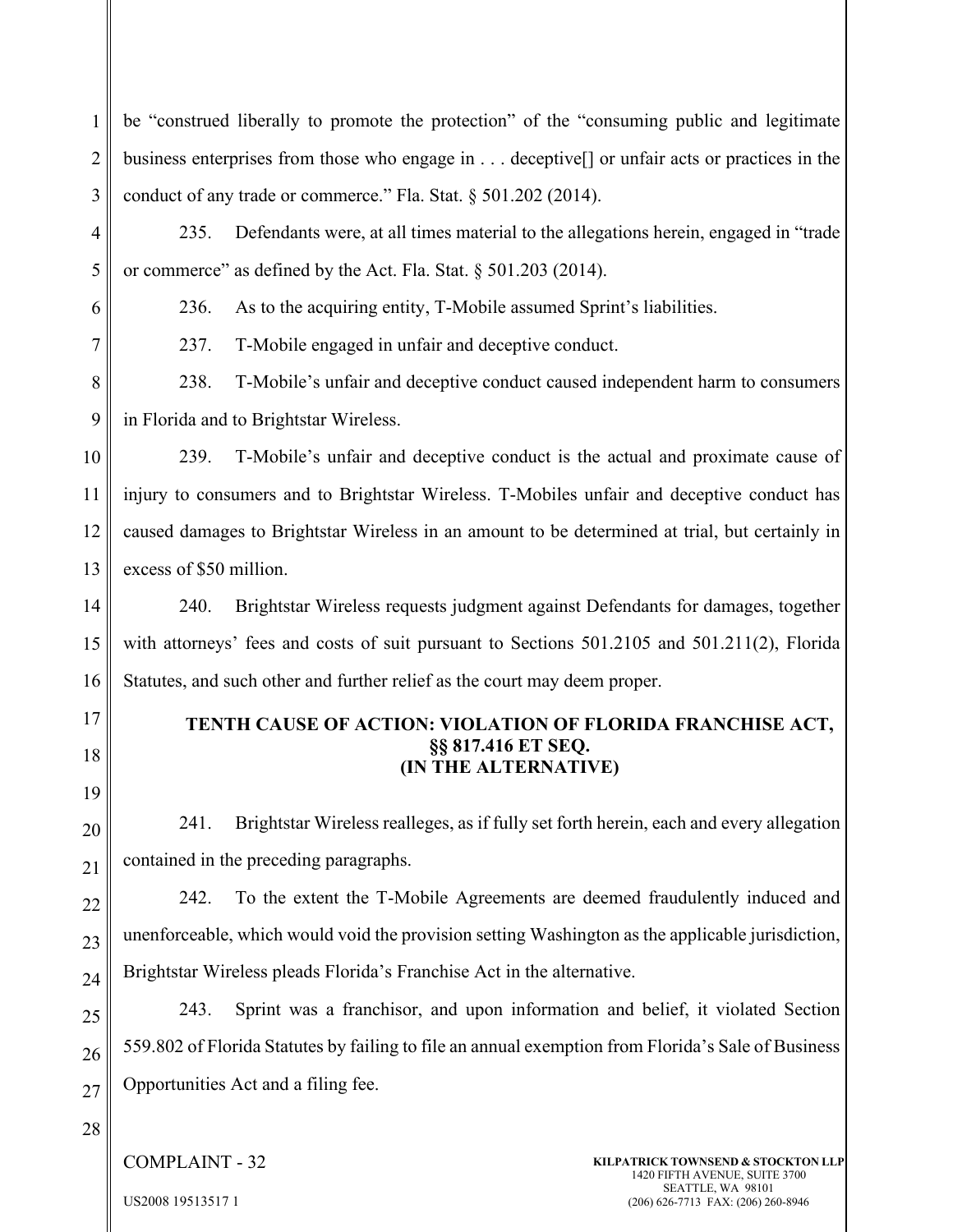| 1              | 244.                                                                                         | Likewise, T-Mobile is a franchisor, and upon information and belief, it violated                  |
|----------------|----------------------------------------------------------------------------------------------|---------------------------------------------------------------------------------------------------|
| $\overline{2}$ |                                                                                              | Section 559.802 of Florida Statutes by failing to file an annual exemption from Florida's Sale of |
| 3              |                                                                                              | Business Opportunities Act and a filing fee.                                                      |
| 4              | 245.                                                                                         | As the acquiring entity, T-Mobile assumed Sprint's liabilities.                                   |
| 5              | 246.                                                                                         | Both Sprint's and T-Mobile's business model and mode of operation is in fact a                    |
| 6              |                                                                                              | "franchise" as defined in Section 817.416 in that:                                                |
| 7              | a.                                                                                           | Sprint and T-Mobile and Brightstar Wireless were in a commercial relationship                     |
| 8              |                                                                                              | of definite duration;                                                                             |
| 9              |                                                                                              | b. Sprint and T-Mobile granted Brightstar Wireless, the franchise the right to offer,             |
| 10             |                                                                                              | sell, and distribute goods or services;                                                           |
| 11             | c.                                                                                           | Brightstar Wireless, as the franchisee, is an independent business constituting a                 |
| 12             |                                                                                              | component of T-Mobile's distribution system, and previously, Sprint's                             |
| 13             |                                                                                              | distribution system; and                                                                          |
| 14             | d.                                                                                           | The operation of Brightstar Wireless's business franchise was substantially reliant               |
| 15             |                                                                                              | on Sprint and T-Mobile for the basic supply of goods.                                             |
| 16             | 247.                                                                                         | Specifically, and without limitation, Sprint and T-Mobile violated Section                        |
| 17             | 817.416, by:                                                                                 |                                                                                                   |
| 18             | a.                                                                                           | Intentionally misrepresenting the prospects or chances for success of a proposed                  |
| 19             |                                                                                              | or existing franchise by making the statements alleged herein. Specifically, Sprint               |
| 20             |                                                                                              | and T-Mobile significantly overstated the per-store per-month customer traffic,                   |
| 21             |                                                                                              | but in reality, only T-Mobile Premium Retailer Stores were able to experience that                |
| 22             |                                                                                              | kind of high customer traffic. Thus, Sprint and T-Mobile misrepresented the                       |
| 23             |                                                                                              | amount of profit Brightstar Wireless could realize.                                               |
| 24             |                                                                                              | b. Intentionally misrepresenting the known required total investment for such a                   |
| 25             |                                                                                              | franchise by making the statements alleged herein. Specifically, T-Mobile                         |
| 26             |                                                                                              | required all legacy Sprint dealers, including Brightstar Wireless, to remodel their               |
| 27             |                                                                                              | stores under the new T-Mobile brand at a cost to the dealer of an undisclosed                     |
| 28             |                                                                                              | amount at the time, but which later information revealed would cost                               |
|                | <b>COMPLAINT - 33</b><br>KILPATRICK TOWNSEND & STOCKTON LLP<br>1420 FIFTH AVENUE, SUITE 3700 |                                                                                                   |
|                | US2008 19513517 1                                                                            | SEATTLE, WA 98101<br>(206) 626-7713 FAX: (206) 260-8946                                           |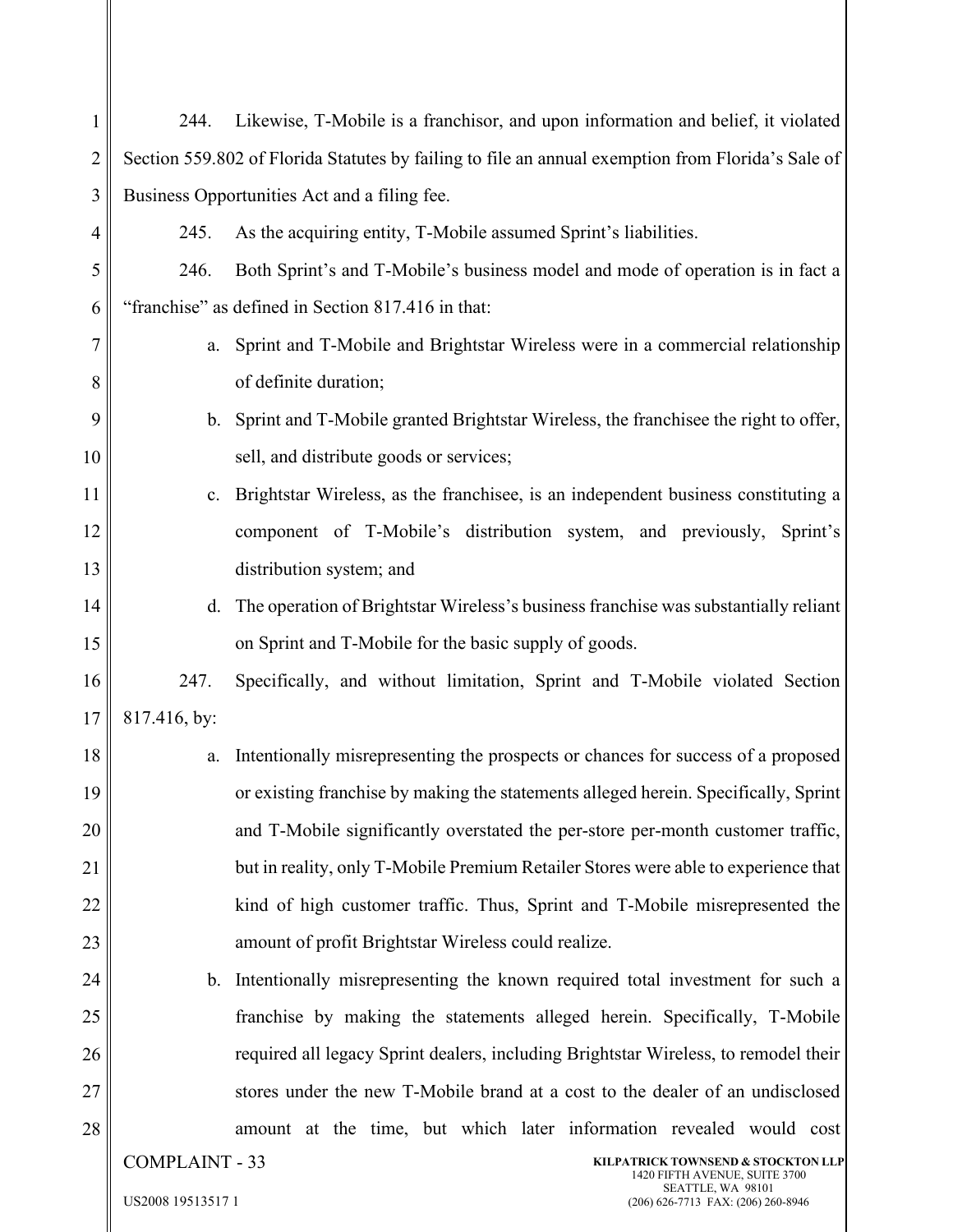approximately \$142,000 per store. At the time, T-Mobile misrepresented that it would allocate cooperating legacy Sprint dealers necessary remodeling funds, which concealed the true cost of remodeling.

c. Intentionally misrepresenting and/or failing to disclose efforts to sell or establish more franchises that is reasonable to expect the market or market area to sustain by making the statements alleged herein. Specifically, Sprint intentionally misrepresented that it would be a "stand-alone" company and not merge with T-Mobile and continued encouraging Brightstar Wireless to open new locations in close proximity to existing T-Mobile stores. At the 2018 dealer summit, Sprint falsely represented to dealers, including Brightstar Wireless, that it had 400+ doors approved for growth. However, right after the merger, T-Mobile wrongfully closed hundreds of doors, including those of Brightstar Wireless's. Sprint and T-Mobile intentionally misrepresented the market's ability to sustain opening of new dealer locations.

15 16 17 248. T-Mobile's misrepresentations, among others, are: the number of contemplated store closures; the financial incentives that Brightstar Wireless would receive if it signed the Agreements; and Brightstar Wireless's likelihood of success of being a T-Mobile franchisee.

18 19 249. As a result of Sprint's and T-Mobile's representations, Brightstar Wireless was tricked into entering into the various agreements alleged herein and investing millions of dollars.

20 21 22 250. Brightstar Wireless would not have executed the new T-Mobile Agreements and invested substantial amount of time, effort, and money in establishing more stores but for Sprint's and T-Mobile's misrepresentations and intentional concealment of material facts.

23 24 25 26 251. As a direct and proximate result of T-Mobile's violations of Section 817.416, Brightstar Wireless has suffered damages in an amount to be determined at trial, but certainly in excess of \$50 million and is entitled to an award of damages thereof, including attorneys' fees and costs of the suit pursuant to Section 817.416(3) Florida Statutes.

27 28

1

2

3

4

5

6

7

8

9

10

11

12

13

14

COMPLAINT - 34

**KILPATRICK TOWNSEND & STOCKTON LLP** 1420 FIFTH AVENUE, SUITE 3700 SEATTLE, WA 98101 (206) 626-7713 FAX: (206) 260-8946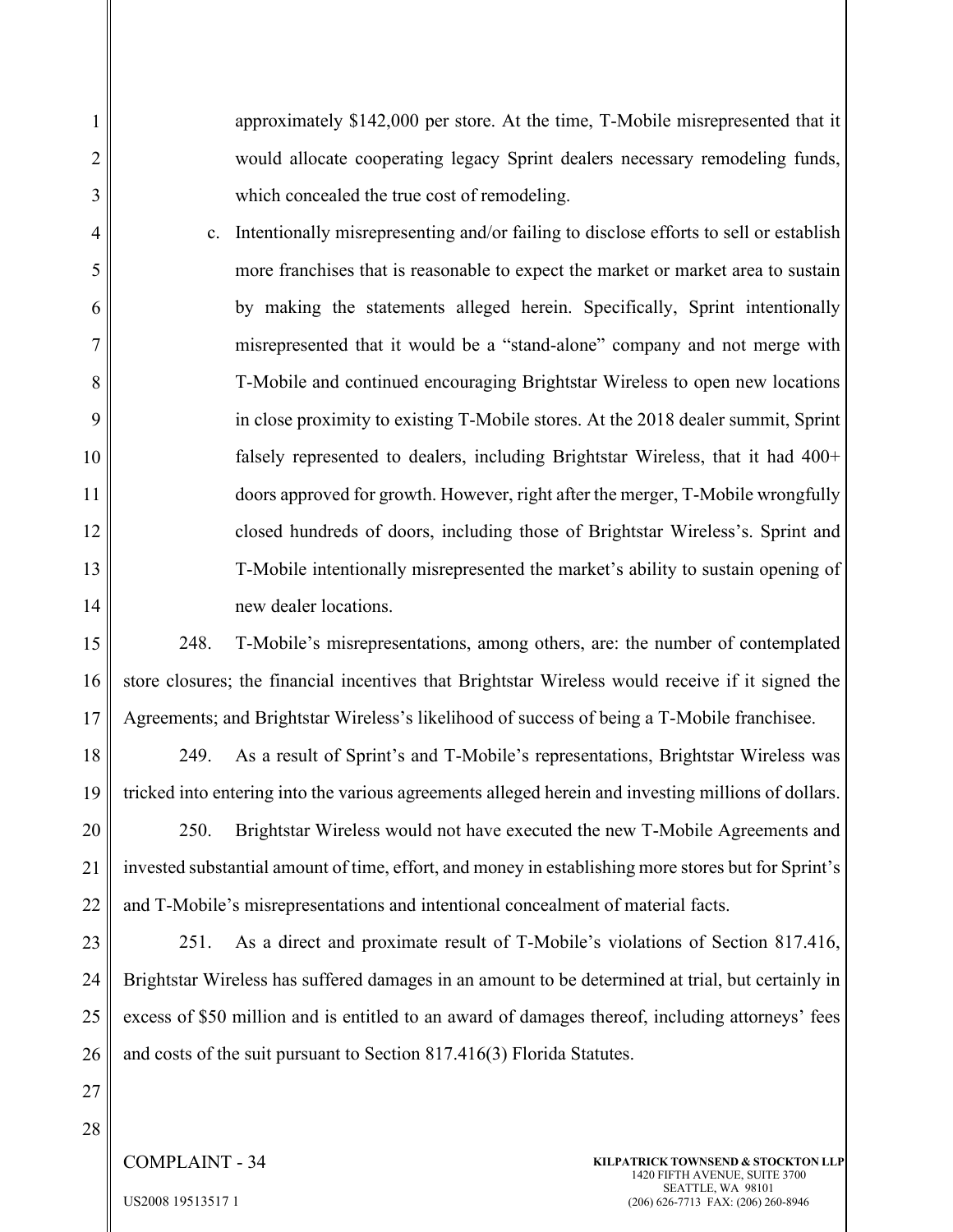26

# **ELEVENTH CAUSE OF ACTION: VIOLATION OF ILLINOIS'S CONSUMER FRAUD AND DECEPTIVE BUSINESS PRACTICES ACT, 815 ILL. COMP. STAT. 505/2 (IN THE ALTERNATIVE)**

252. Brightstar Wireless realleges, as if fully set forth herein, each and every allegation contained in the preceding paragraphs.

253. To the extent that the T-Mobile Agreements are deemed fraudulently induced and unenforceable, which would void the provision setting Washington as the applicable jurisdiction, Brightstar Wireless pleads Illinois's Consumer Fraud and Deceptive Business Practices Act ("the Act") in the alternative.

254. T-Mobile engaged in deceptive acts and practices, including among other things, the following:

- a. Making false representations to induce Brightstar Wireless to sign the Agreement and coercing Brightstar Wireless to do so or else forego the ability to sell any T-Mobile phones or services;
- b. Engaging anti-competitive conduct to disadvantage and drive out Brightstar Wireless (and other legacy Sprint dealers) while not subjecting legacy T-Mobile dealers to such conduct;
- c. Weaponizing the commercial relationship and using contractual terms to state misrepresentations and to reading and applying terms to improperly operate in an unfair fashion and contrary to the language and spirit of the contracts, read completely in context, to cheat Brightstar Wireless, suppress it, and effectively drive it out of business; and
- d. Representing in the Agreements that no franchise relationship would be created but in fact, creating such a franchise relationship with Brightstar Wireless, thereby manipulating the contractual relationship and abusing Brightstar Wireless as a franchisee.

27 28 255. T-Mobile intended that Brightstar Wireless rely on its false and misleading representations.

COMPLAINT - 35

**KILPATRICK TOWNSEND & STOCKTON LLP** 1420 FIFTH AVENUE, SUITE 3700 SEATTLE, WA 98101 (206) 626-7713 FAX: (206) 260-8946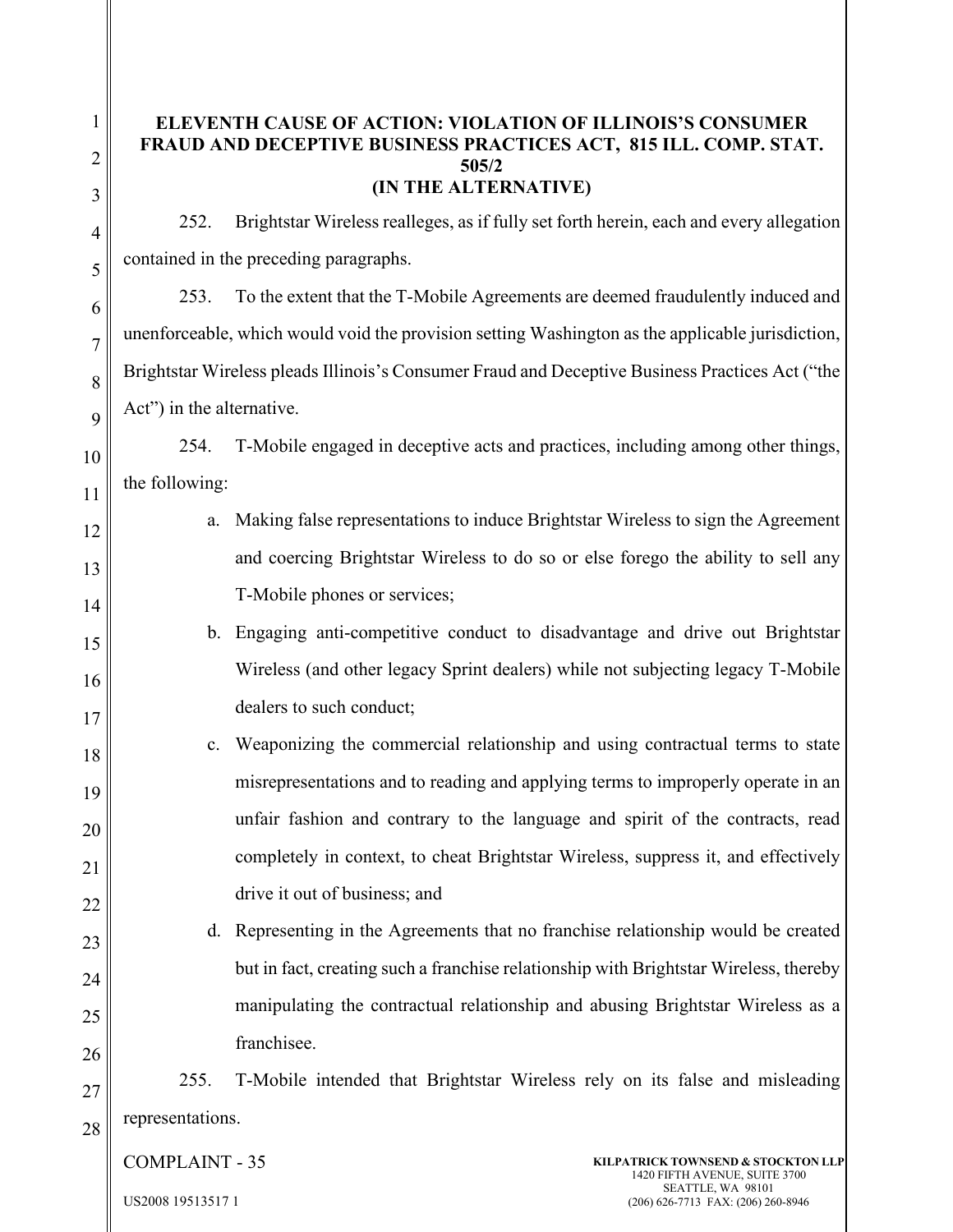| 1              | 256.                                                                                             | T-Mobile engaged in the deceptive acts in the course of trade or commerce.               |  |
|----------------|--------------------------------------------------------------------------------------------------|------------------------------------------------------------------------------------------|--|
| $\overline{2}$ | 257.                                                                                             | T-Mobile's deceptive acts and practices affect the market generally and implicate        |  |
| 3              | consumer protection concerns, as illustrated by the following conduct:                           |                                                                                          |  |
| $\overline{4}$ | a.                                                                                               | T-Mobile's actions were part of a pattern or generalized course of conduct which         |  |
| 5              |                                                                                                  | involved the intentional devastation of dealers like Brightstar Wireless;                |  |
| 6              |                                                                                                  | b. T-Mobile's conduct is not isolated $-$ it has engaged in a pattern and practice of    |  |
| 7              |                                                                                                  | committing the wrongful actions and inactions addressed in this Complaint – and          |  |
| 8              |                                                                                                  | is harmful to wireless dealers, employees, and customers;                                |  |
| 9              | $c_{\cdot}$                                                                                      | T-Mobile has driven several viable and successful businesses out of the                  |  |
| 10             |                                                                                                  | marketplace;                                                                             |  |
| 11             |                                                                                                  | d. T-Mobile has not complied with the letter and spirit of the representations that it   |  |
| 12             |                                                                                                  | made to state and federal authorities to obtain approval of the Sprint-T-Mobile          |  |
| 13             |                                                                                                  | merger;                                                                                  |  |
| 14             | e.                                                                                               | Given T-Mobile's pattern, there exists an ongoing potential for T-Mobile to              |  |
| 15             |                                                                                                  | continue its unlawful conduct; and                                                       |  |
| 16             | f.                                                                                               | T-Mobile's actions have affected and continue to affect a large number of                |  |
| 17             |                                                                                                  | consumers.                                                                               |  |
| 18             | 258.                                                                                             | T-Mobile's conduct, as alleged above impacted Brightstar Wireless business,              |  |
| 19             | operations, locations, employees, and consumers in Illinois, and are subject to Illinois's       |                                                                                          |  |
| 20             |                                                                                                  | Consumer Fraud and Deceptive Business Practices Act.                                     |  |
| 21             | 259.                                                                                             | T-Mobile's deceptive acts are the actual and proximate causes of injury to               |  |
| 22             | Brightstar Wireless in Illinois and have caused damage to Brightstar Wireless in an amount to be |                                                                                          |  |
| 23             | determined at trial.                                                                             |                                                                                          |  |
| 24             | TWELFTH CLAIM FOR RELIEF: UNJUST ENRICHMENT, QUANTUM MERUIT,                                     |                                                                                          |  |
| 25             |                                                                                                  | OR DISGORGEMENT                                                                          |  |
| 26             | 260.                                                                                             | Brightstar Wireless realleges, as if fully set forth herein, each and every allegation   |  |
| 27             |                                                                                                  | contained in the preceding paragraphs.                                                   |  |
| 28             |                                                                                                  |                                                                                          |  |
|                | <b>COMPLAINT - 36</b>                                                                            | KILPATRICK TOWNSEND & STOCKTON LLP<br>1420 FIFTH AVENUE, SUITE 3700<br>SEATTLE, WA 98101 |  |
|                | US2008 19513517 1                                                                                | (206) 626-7713 FAX: (206) 260-8946                                                       |  |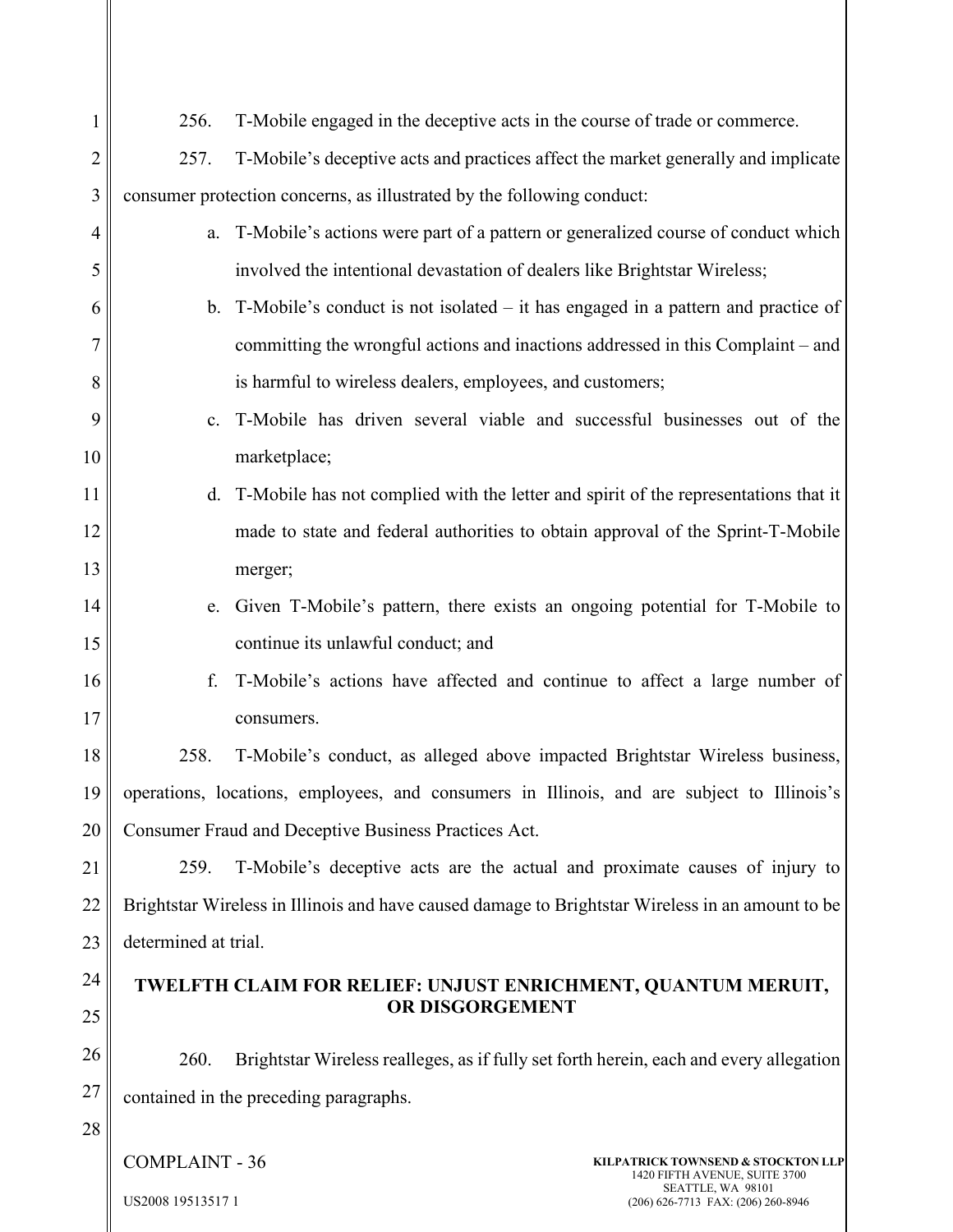| $\mathbf{1}$   | To the extent that the Court determines a valid contractual relationship did not<br>261.                          |  |  |
|----------------|-------------------------------------------------------------------------------------------------------------------|--|--|
| $\overline{2}$ | exist between Defendants and Brightstar Wireless (because the Sprint contract expired and the                     |  |  |
| 3              | T-Mobile contracts were invalid), Defendants should be required to compensate Brightstar                          |  |  |
| 4              | Wireless for its services, and the loss of its stores under the theories of unjust enrichment,                    |  |  |
| 5              | quantum meruit, and disgorgement.                                                                                 |  |  |
| 6              | 262.<br>Defendants received a benefit from the operation of stores and sales of                                   |  |  |
| 7              | Defendants' goods and services and in forcing Brightstar Wireless to close its stores.                            |  |  |
| 8              | 263.<br>These benefits were conferred at Brightstar Wireless's expense.                                           |  |  |
| 9              | Under the circumstances, it would be unjust for Defendants to retain the benefit<br>264.                          |  |  |
| 10             | without fairly compensating Brightstar Wireless.                                                                  |  |  |
| 11             | 265.<br>Further, T-Mobile should have to disgorge benefits flowing from its fraud.                                |  |  |
| 12             | Brightstar Wireless is entitled to compensation or disgorgement in an amount to<br>266.                           |  |  |
| 13             | be determined at trial, but certainly in excess of \$50 million.                                                  |  |  |
| 14             | <b>PRAYER FOR RELIEF</b>                                                                                          |  |  |
| 15             | Accordingly, Brightstar Wireless respectfully requests that the Court grant it the                                |  |  |
| 16             | following relief:                                                                                                 |  |  |
| 17             | Enter an award in favor of Brightstar Wireless and against Defendants on each of<br>A.                            |  |  |
| 18             | Brightstar Wireless's claims for relief;                                                                          |  |  |
| 19             | B. Award Brightstar Wireless its actual damages, which exceed \$50 million, plus                                  |  |  |
| 20             | statutory treble damages, punitive damages, pre- and post-judgment interest, attorneys' fees, and                 |  |  |
| 21             | costs as allowed by law;                                                                                          |  |  |
| 22             | For trial by jury; and<br>C.                                                                                      |  |  |
| 23             | Grant Brightstar Wireless such other and further relief as is just and proper.<br>D.                              |  |  |
| 24             | DATED this 1 <sup>st</sup> day of February, 2022.                                                                 |  |  |
| 25             |                                                                                                                   |  |  |
| 26             |                                                                                                                   |  |  |
| 27             |                                                                                                                   |  |  |
| 28             |                                                                                                                   |  |  |
|                | <b>COMPLAINT - 37</b><br>KILPATRICK TOWNSEND & STOCKTON LLP<br>1420 FIFTH AVENUE, SUITE 3700<br>SEATTLE, WA 98101 |  |  |
|                | US2008 19513517 1<br>(206) 626-7713 FAX: (206) 260-8946                                                           |  |  |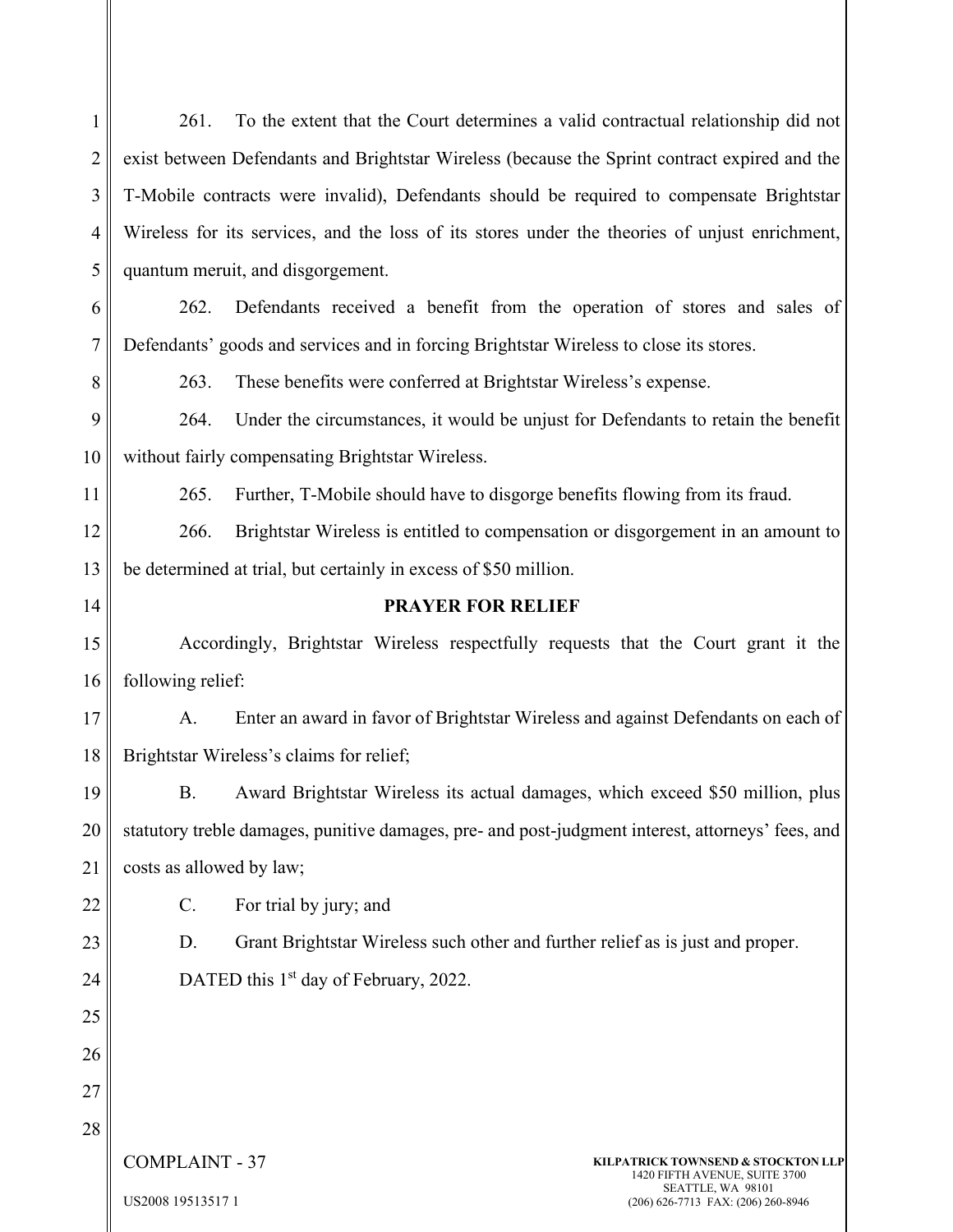| 1              |                       | KILPATRICK TOWNSEND & STOCKTON                                                                                                                                                                                                           |
|----------------|-----------------------|------------------------------------------------------------------------------------------------------------------------------------------------------------------------------------------------------------------------------------------|
| $\sqrt{2}$     | <b>LLP</b>            |                                                                                                                                                                                                                                          |
| $\mathfrak{Z}$ |                       |                                                                                                                                                                                                                                          |
| $\overline{4}$ |                       |                                                                                                                                                                                                                                          |
| 5              |                       | By $\frac{S/Macaulay \, Nory}{\text{Macaulay \,loy}}$<br>Macaulay Ivory, WSBA No. 57858<br>mivory@kilpatricktownsend.com<br>1420 5 <sup>th</sup> Avenue, Suite 3700<br>Seattle, WA 98101<br>Telephone: 206.467.9600<br>Fax: 206.623.6793 |
| 6              |                       |                                                                                                                                                                                                                                          |
| $\overline{7}$ |                       | Counsel for Plaintiff Brightstar Wireless, Inc.                                                                                                                                                                                          |
| $8\,$          |                       |                                                                                                                                                                                                                                          |
| 9              |                       |                                                                                                                                                                                                                                          |
| 10             |                       |                                                                                                                                                                                                                                          |
| 11             |                       |                                                                                                                                                                                                                                          |
| 12             |                       |                                                                                                                                                                                                                                          |
| 13             |                       |                                                                                                                                                                                                                                          |
| 14             |                       |                                                                                                                                                                                                                                          |
| 15             |                       |                                                                                                                                                                                                                                          |
| 16             |                       |                                                                                                                                                                                                                                          |
| 17             |                       |                                                                                                                                                                                                                                          |
| 18             |                       |                                                                                                                                                                                                                                          |
| 19             |                       |                                                                                                                                                                                                                                          |
| 20             |                       |                                                                                                                                                                                                                                          |
| 21             |                       |                                                                                                                                                                                                                                          |
| 22             |                       |                                                                                                                                                                                                                                          |
| 23             |                       |                                                                                                                                                                                                                                          |
| 24             |                       |                                                                                                                                                                                                                                          |
| 25             |                       |                                                                                                                                                                                                                                          |
| 26             |                       |                                                                                                                                                                                                                                          |
| 27             |                       |                                                                                                                                                                                                                                          |
| 28             | <b>COMPLAINT - 38</b> | KILPATRICK TOWNSEND & STOCKTON LLP                                                                                                                                                                                                       |
|                |                       | 1420 FIFTH AVENUE, SUITE 3700<br>SEATTLE, WA 98101                                                                                                                                                                                       |
|                | US2008 19513517 1     | (206) 626-7713 FAX: (206) 260-8946                                                                                                                                                                                                       |

 $\parallel$